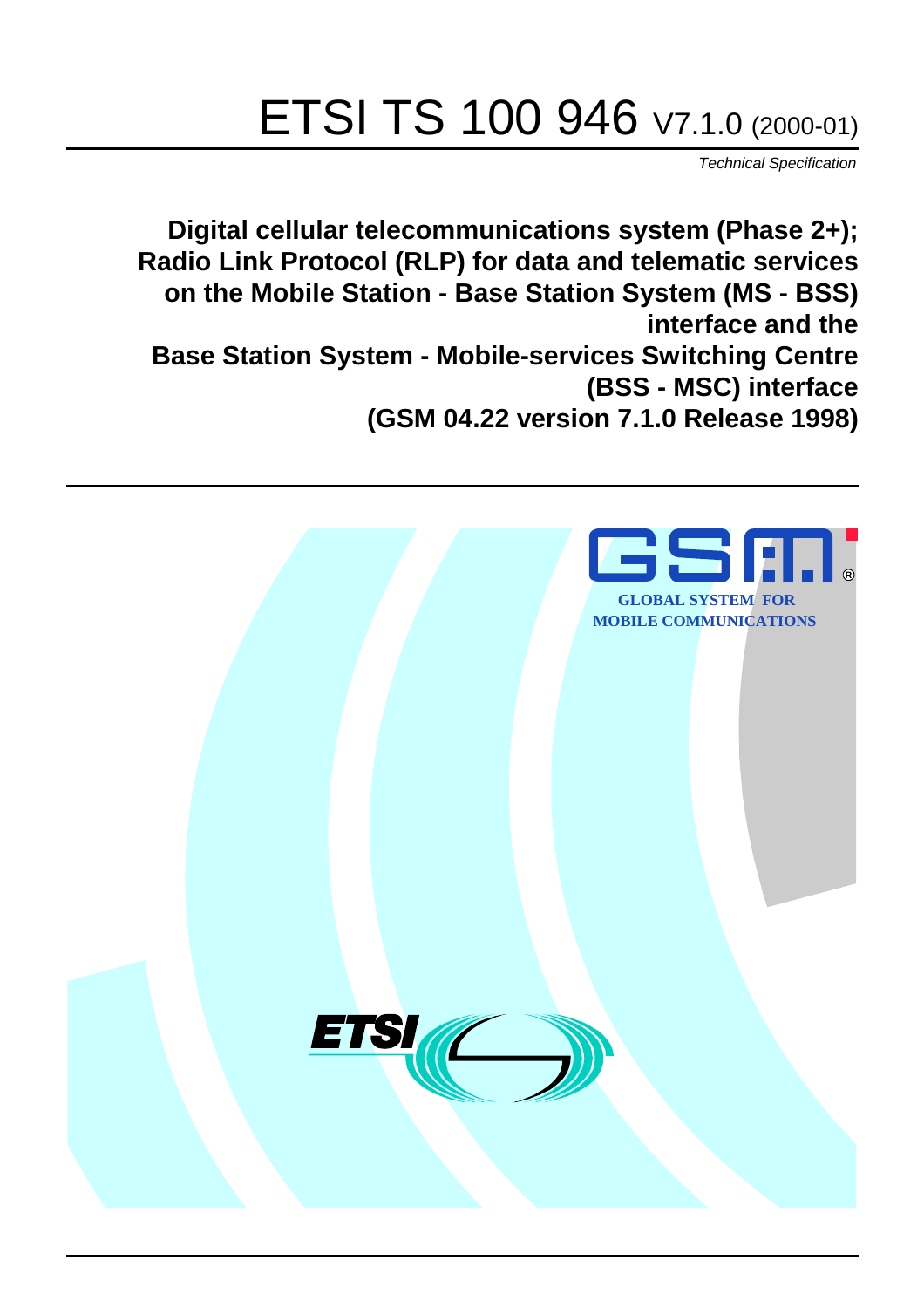Reference RTS/SMG-040422Q7R1

Keywords

Digital cellular telecommunications system, Global System for Mobile communications (GSM)

#### **ETSI**

Postal address F-06921 Sophia Antipolis Cedex - FRANCE

Office address

650 Route des Lucioles - Sophia Antipolis Valbonne - FRANCE Tel.: +33 4 92 94 42 00 Fax: +33 4 93 65 47 16 Siret N° 348 623 562 00017 - NAF 742 C Association à but non lucratif enregistrée à la Sous-Préfecture de Grasse (06) N° 7803/88

Internet

secretariat@etsi.fr Individual copies of this ETSI deliverable can be downloaded from http://www.etsi.org If you find errors in the present document, send your comment to: editor@etsi.fr

#### **Important notice**

This ETSI deliverable may be made available in more than one electronic version or in print. In any case of existing or perceived difference in contents between such versions, the reference version is the Portable Document Format (PDF). In case of dispute, the reference shall be the printing on ETSI printers of the PDF version kept on a specific network drive within ETSI Secretariat.

#### **Copyright Notification**

No part may be reproduced except as authorized by written permission. The copyright and the foregoing restriction extend to reproduction in all media.

> © European Telecommunications Standards Institute 2000. All rights reserved.

#### **ETSI**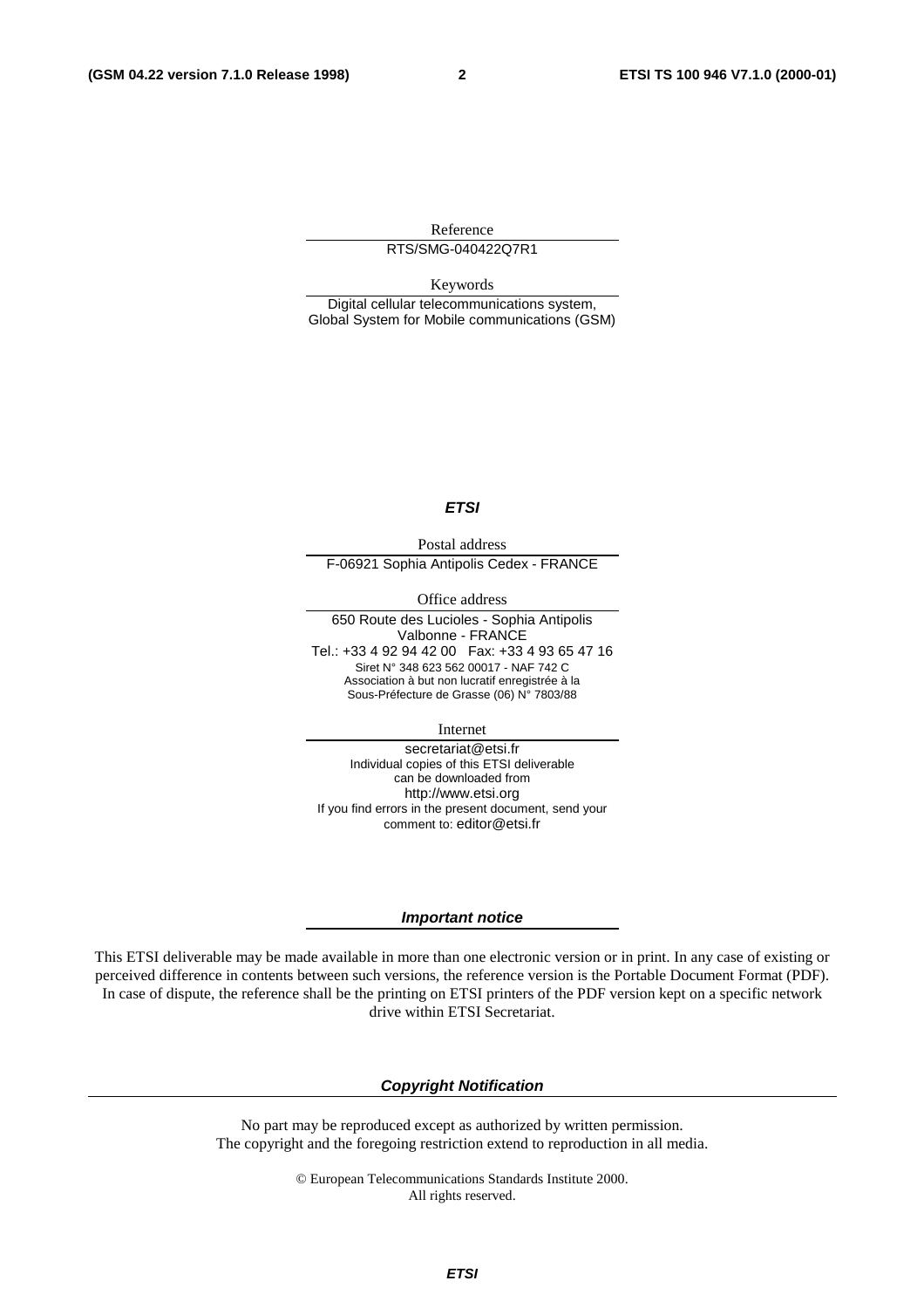### ETSI TS 100 946 V7.1.0 (2000-01)

## Contents

| 1                  |                                                                                                  |  |
|--------------------|--------------------------------------------------------------------------------------------------|--|
| 2                  |                                                                                                  |  |
| 2.1                |                                                                                                  |  |
| 3                  |                                                                                                  |  |
| 4                  |                                                                                                  |  |
| 4.1                |                                                                                                  |  |
| 4.2                |                                                                                                  |  |
| 4.3                |                                                                                                  |  |
| 4.4                |                                                                                                  |  |
| 5                  |                                                                                                  |  |
| 5.1                |                                                                                                  |  |
| 5.1.1              |                                                                                                  |  |
| 5.1.2              |                                                                                                  |  |
| 5.2                |                                                                                                  |  |
| 5.2.1              |                                                                                                  |  |
| 5.2.1.1            |                                                                                                  |  |
| 5.2.1.2            |                                                                                                  |  |
| 5.2.2              |                                                                                                  |  |
| 5.2.2.1            |                                                                                                  |  |
| 5.2.2.2            |                                                                                                  |  |
| 5.2.2.3            |                                                                                                  |  |
| 5.2.2.4            |                                                                                                  |  |
| 5.2.2.5            |                                                                                                  |  |
| 5.2.2.6            |                                                                                                  |  |
| 5.2.2.7            |                                                                                                  |  |
| 5.2.2.8            |                                                                                                  |  |
| 5.2.2.9            |                                                                                                  |  |
| 5.2.3              | Supervisory frames, S, and numbered information transfer and supervisory frames combined, I+S 15 |  |
| 5.2.3.1            |                                                                                                  |  |
| 5.2.3.2            |                                                                                                  |  |
| 5.2.3.3            |                                                                                                  |  |
| 5.2.3.4            |                                                                                                  |  |
| 5.2.3.5            |                                                                                                  |  |
| 5.2.3.6            |                                                                                                  |  |
| 5.2.3.7<br>5.2.3.8 |                                                                                                  |  |
| 5.2.3.9            |                                                                                                  |  |
| 5.3                |                                                                                                  |  |
| 5.3.1              |                                                                                                  |  |
| 5.3.2              |                                                                                                  |  |
| 5.3.3              |                                                                                                  |  |
| 5.3.4              |                                                                                                  |  |
| 5.3.4.1            | Treatment of errors during link establishment, link reset and link disconnect 17                 |  |
| 5.3.4.2            |                                                                                                  |  |
| 5.3.5              |                                                                                                  |  |
| 5.4                |                                                                                                  |  |
| 5.5                |                                                                                                  |  |
| 5.5.1              |                                                                                                  |  |
| 5.5.2              |                                                                                                  |  |
| 5.5.3              |                                                                                                  |  |
| 5.5.4              |                                                                                                  |  |
|                    |                                                                                                  |  |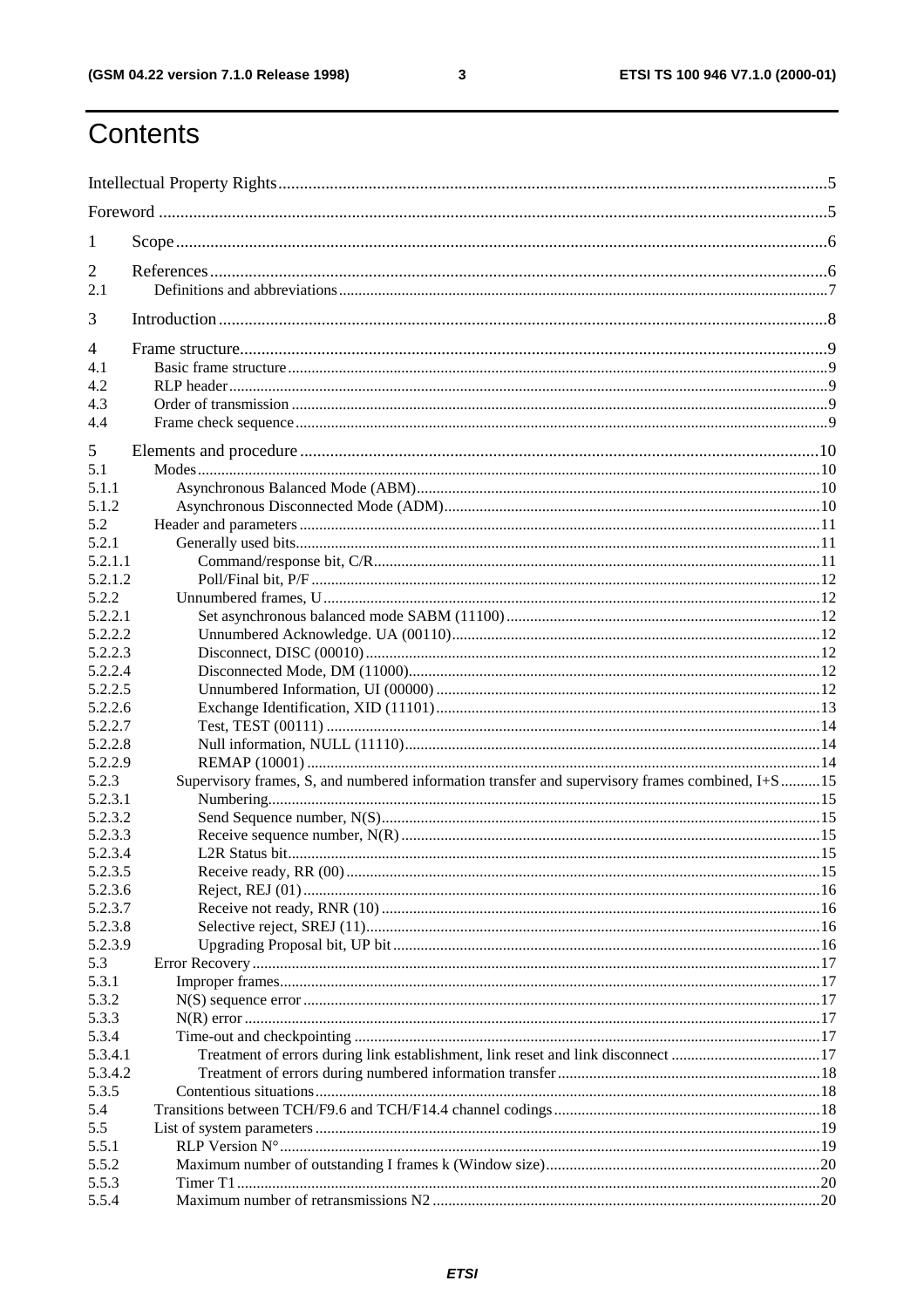#### $\overline{\mathbf{4}}$

| 5.5.5 |                               |  |
|-------|-------------------------------|--|
| 5.5.6 |                               |  |
| 5.5.7 |                               |  |
| 5.6   |                               |  |
| 6     |                               |  |
| 6.1   | $In traditional. 21$          |  |
| 6.2   |                               |  |
| 6.3   |                               |  |
| 6.4   |                               |  |
| 6.5   |                               |  |
|       |                               |  |
|       | <b>Annex A (informative):</b> |  |
|       |                               |  |
| A.1.1 |                               |  |
| A.1.2 |                               |  |
| A.2   |                               |  |
|       | <b>Annex B (Informative):</b> |  |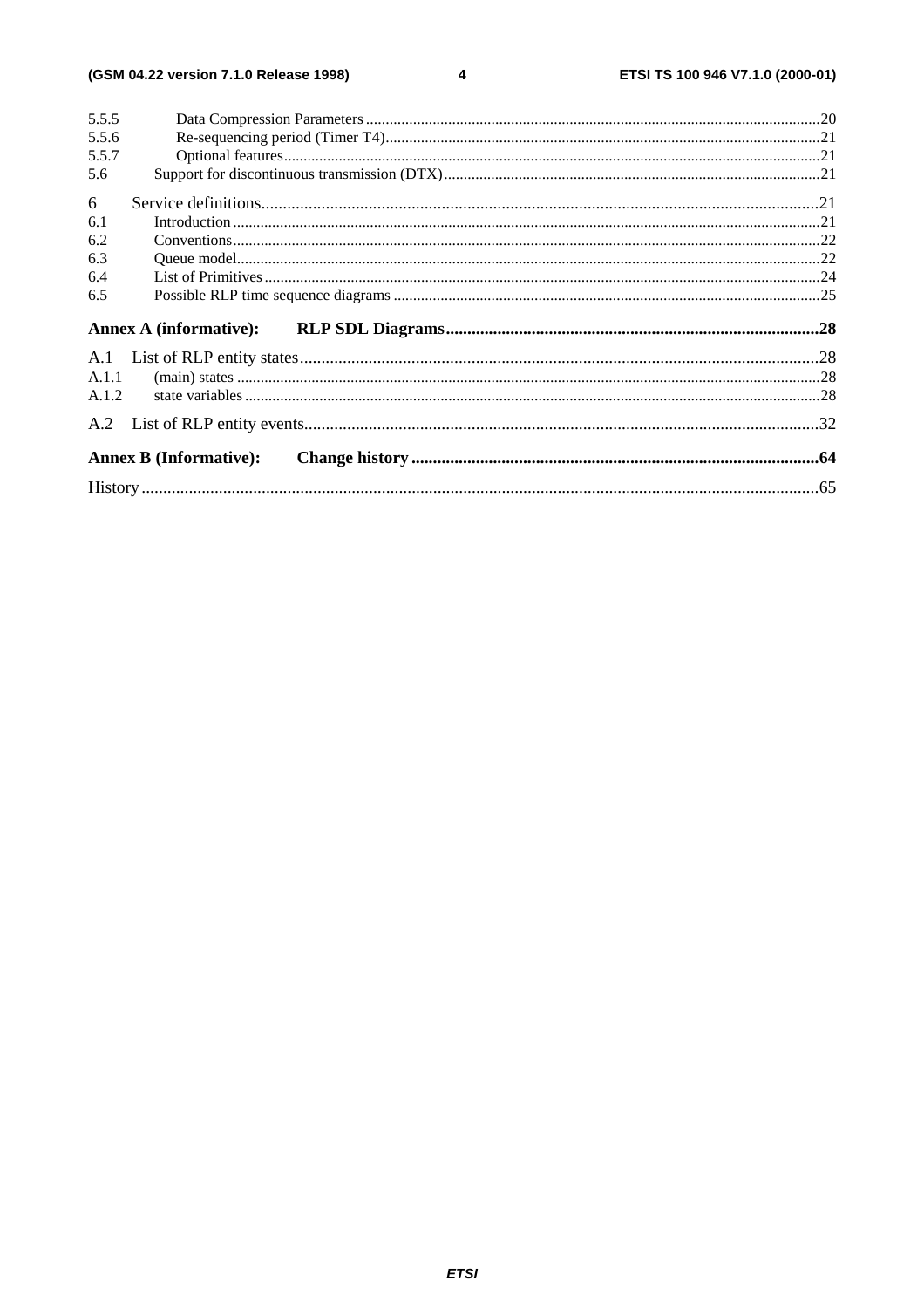## Intellectual Property Rights

IPRs essential or potentially essential to the present document may have been declared to ETSI. The information pertaining to these essential IPRs, if any, is publicly available for **ETSI members and non-members**, and can be found in SR 000 314: *"Intellectual Property Rights (IPRs); Essential, or potentially Essential, IPRs notified to ETSI in respect of ETSI standards"*, which is available from the ETSI Secretariat. Latest updates are available on the ETSI Web server (http://www.etsi.org/ipr).

Pursuant to the ETSI IPR Policy, no investigation, including IPR searches, has been carried out by ETSI. No guarantee can be given as to the existence of other IPRs not referenced in SR 000 314 (or the updates on the ETSI Web server) which are, or may be, or may become, essential to the present document.

## Foreword

This Technical Specification (TS) has been produced by the Special Mobile Group (SMG).

The present document specifies the Radio Link Protocol (RLP) for data transmission over within the digital cellular telecommunications system.

The contents of the present document is subject to continuing work within SMG and may change following formal SMG approval. Should SMG modify the contents of the present document, it will be re-released by SMG with an identifying change of release date and an increase in version number as follows:

Version 7.x.y

where:

- 7 indicates GSM Phase 2+ Release 1998;
- x the second digit is incremented for all changes of substrance, i.e. technical enhancements, corrections, updates, etc.;
- y the third digit is incremented when editorial only changes have been incorporated in the specification.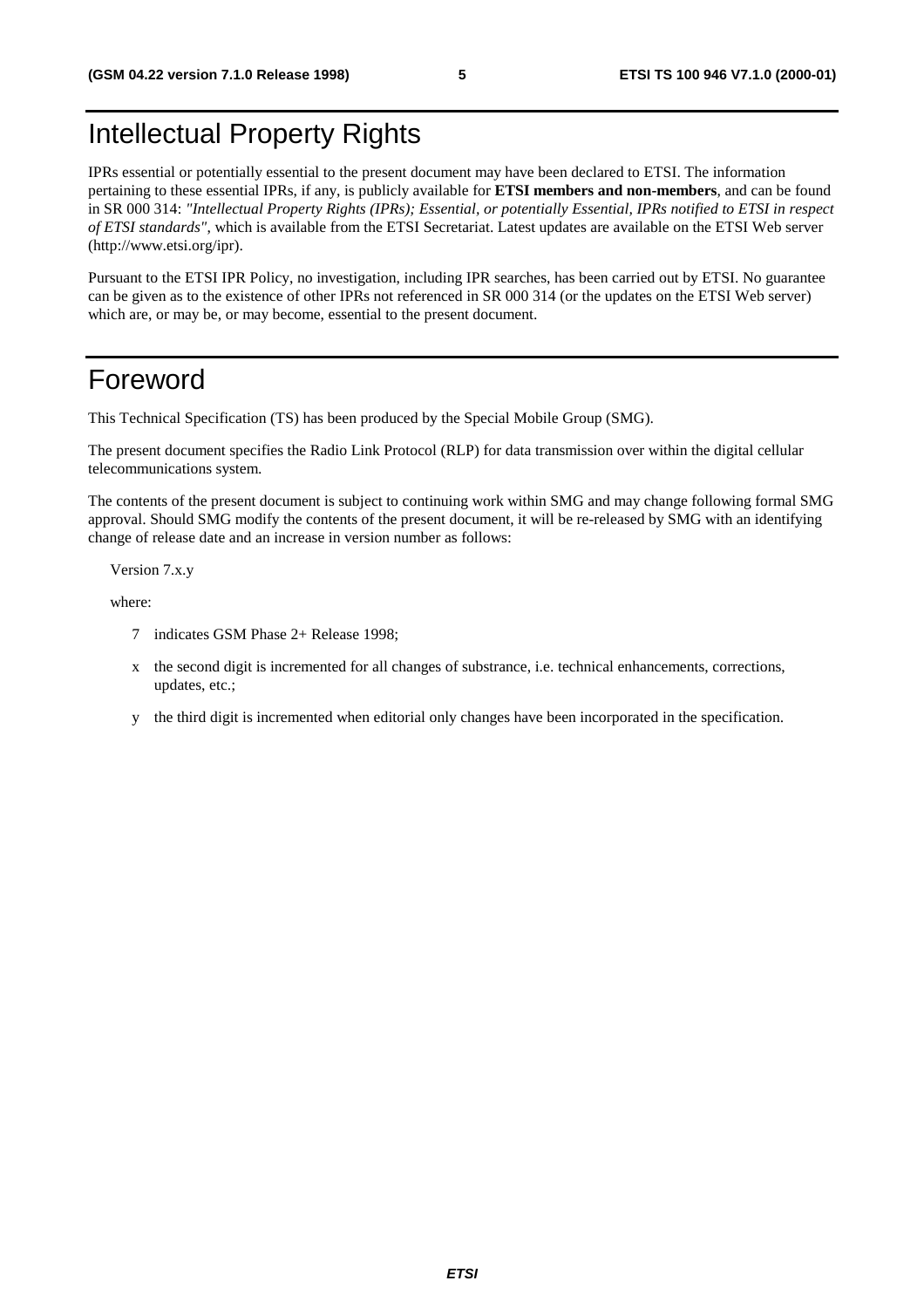## 1 Scope

The present document specifies the Radio Link Protocol (RLP) for data transmission over the GSM PLMN. RLP covers the Layer 2 functionality of the ISO OSI Reference Model (IS 7498). It is based on ideas contained in IS 3309, IS 4335 and IS 7809 (HDLC of ISO) as well as CCITT X.25 and Q.92x (LAP-B and LAP-D of CCITT, respectively.) RLP has been tailored to the special needs of digital radio transmission. RLP provides to its users the OSI Data Link Service (IS 8886).

RLP is intended for use with non-transparent data-transfer. Protocol conversion may be provided for a variety of protocol configurations. Those foreseen immediately are:

- Character-mode protocols using start-stop transmission (IA5);
- X.25 LAP-B.

For reasons of better presentation, material about protocol conversion has been placed within those Specifications concerned with the relevant Terminal Adaptors, i.e. GSM 07.02 for the asynchronous case and GSM 07.03 for the synchronous case. Care must be taken that that material also applies to Interworking Functions; see GSM 09.04 - 09.07.

## 2 References

The following documents contain provisions which, through reference in this text, constitute provisions of the present document.

- References are either specific (identified by date of publication, edition number, version number, etc.) or non-specific.
- For a specific reference, subsequent revisions do not apply.
- For a non-specific reference, the latest version applies.
- A non-specific reference to an ETS shall also be taken to refer to later versions published as an EN with the same number.
- For this Release 1998 document, references to GSM documents are for Release 1998 versions (version 7.x.y).
- [1] GSM 01.04: "Digital cellular telecommunication system (Phase 2+); Abbreviations and acronyms".
- [2] GSM 04.21: "Digital cellular telecommunication system (Phase 2+); Rate adaption on the Mobile Station - Base Station System (MS - BSS) interface".
- [3] GSM 07.02: "Digital cellular telecommunication system (Phase 2+); Terminal Adaptation Functions (TAF) for services using asynchronous bearer capabilities".
- [4] GSM 07.03: "Digital cellular telecommunication system (Phase 2); Terminal Adaptation Functions (TAF) for services using synchronous bearer capabilities".
- [5] GSM 09.04: "Digital cellular telecommunication system (Phase 2+); Interworking between the Public Land Mobile Network (PLMN) and the Circuit Switched Public Data Network (CSPDN)".
- [6] GSM 09.05: "Digital cellular telecommunication system (Phase 2+); Interworking between the Public Land Mobile Network (PLMN) and the Packet Switched Public Data Network (PSPDN) for Packet Assembly/Disassembly facility (PAD) access".
- [7] GSM 09.06: "Digital cellular telecommunication system (Phase 2+); Interworking between a Public Land Mobile Network (PLMN) and a Packet Switched Public Data Network/Integrated Services Digital Network (PSPDN/ISDN) for the support of packet switched data transmission services".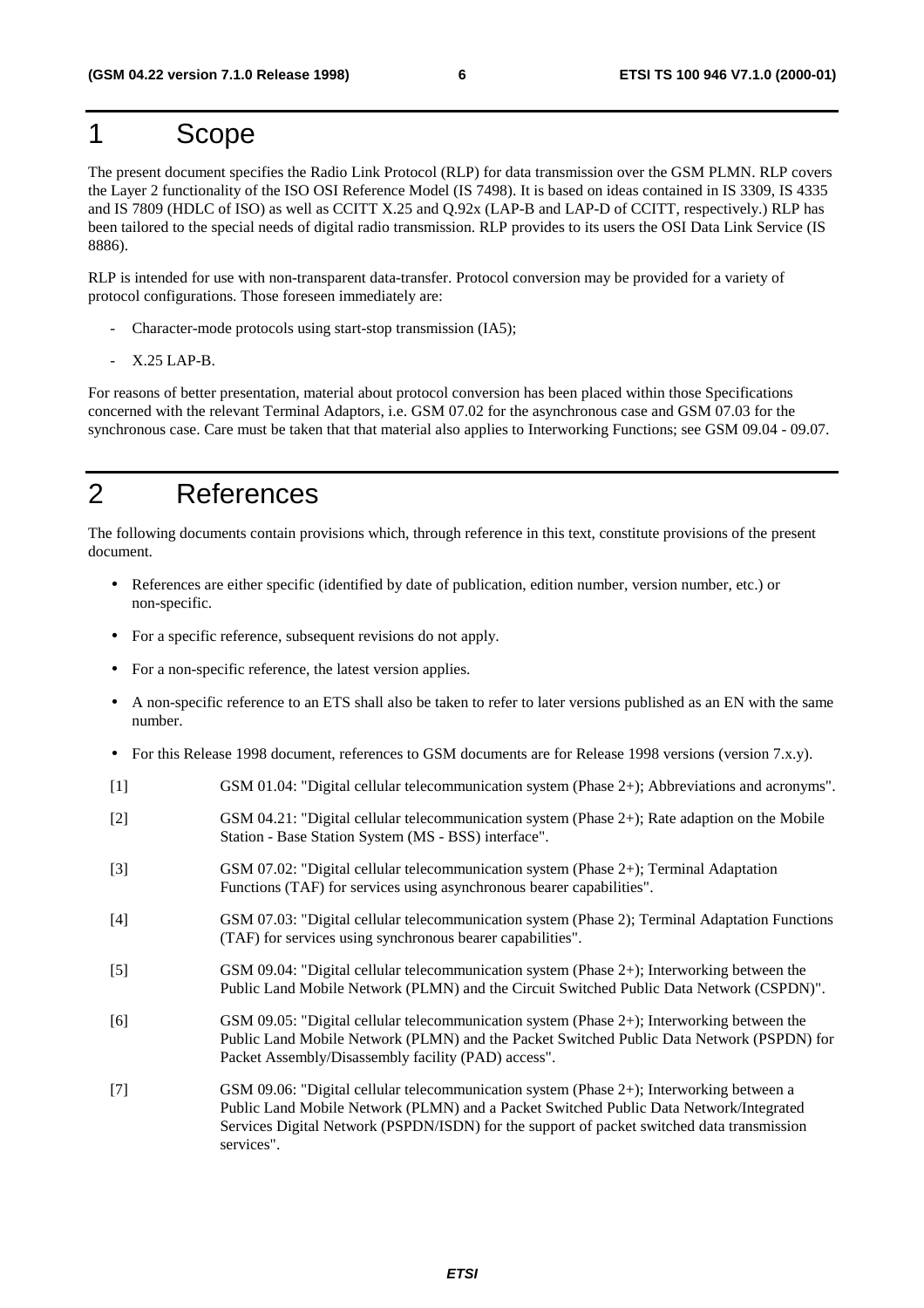[8] GSM 09.07: "Digital cellular telecommunications system (Phase 2+); General requirements on interworking between the Public Land Mobile Network (PLMN) and the Integrated Services Digital Network (ISDN) or Public Switched Telephone Network (PSTN)". [9] CCITT Recommendation I.440 (Redbook): "ISDN user-network interface data link layer - General aspects". [10] CCITT Recommendation I.441 (Redbook): "ISDN user-network interface, data link". [11] CCITT Recommendation Q.920 (Redbook): "ISDN user-network interface data link layer - General aspects". [12] CCITT Recommendation Q.921 (Redbook): "ISDN user-network interface - data link". [13] CCITT Recommendation Q.921bis: "Abstract test suites for LAPD conformance tests". [14] CCITT Recommendation Q.922: "ISDN data link layer specification for frame mode bearer services". [15] CCITT Recommendation V.42bis: "Data Compression for Data Circuit Terminating Equipment (DCE) using Error Correction Procedures". [16] CCITT Recommendation X.25 (Redbook): "Interface between Data Terminal Equipment (DTE) and Data Circuit Terminating Equipment (DCE) for terminals operating in Packet Mode and connected to Public Data Networks by dedicated Circuit". [17] ISO/IEC Recommendation 4335: "Information technology - Telecommunications and information exchange between systems - High level data link control (HDLC) procedures - Elements of procedures". [18] ISO Recommendation 3309: "Information technology - Telecommunications and information exchange between systems - High level data link control (HDLC) procedures - Frame structure". [19] ISO Recommendation 7498: "Information processing systems - Open Systems Interconnection - Basic Reference Model". [20] ISO Recommendation 8885: "Information technology - Telecommunication and information exchange between systems - High-level data link control (HDLC) procedures - General purpose XID frame information field content and format". [21] ISO Recommendation 8886: "Information technology - Telecommunication and information exchange between systems - Data link service definitions for Open Systems interconnection". [22] ISO Recommendation 8509: "Information processing systems - Open Systems Interconnection - Service conventions". [23] ISO/IEC Recommendation 7809: "Information technology - Telecommunication and information exchange between systems - High-level data link control (HDLC) procedures - Classes of procedures". [24] ISO Recommendation 7776: "Information processing systems - High-level data link control procedures - Description of the X.25 LAPB-compatible DTE data link procedures".

### 2.1 Definitions and abbreviations

Abbreviations used in the present document are listed in GSM 01.04 [1].

For the purposes of the present document, the following terms and definitions apply.

**backwards compatibility:** RLP defines several backwards-compatible versions. That means that a newer version can interwork with an older one without changing the older one. This is realized by a fall back mechanism during XID exchange.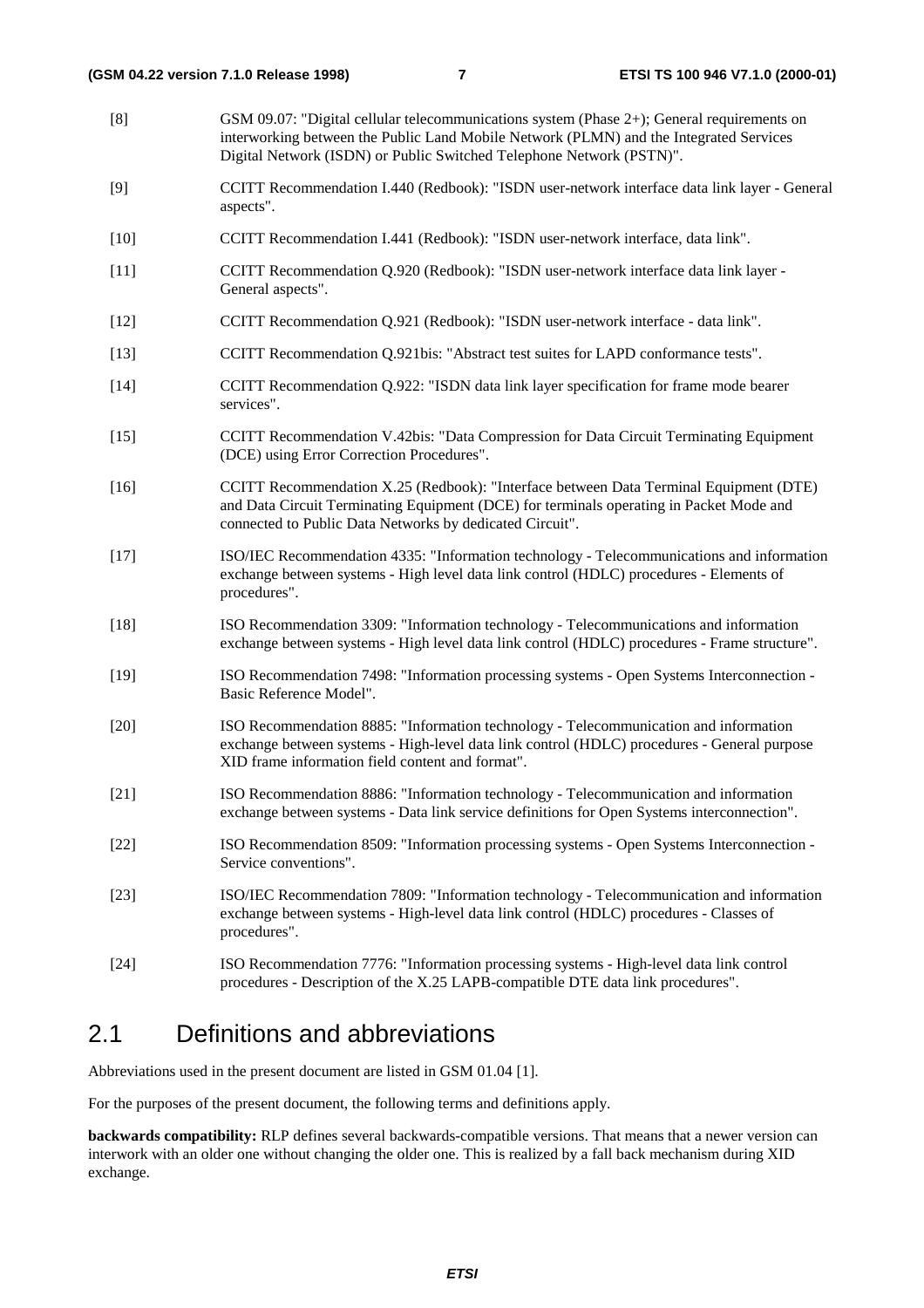**command:** An instruction represented in the RLP header, causing the receiving RLP entity to execute a specific function.

**frame check sequence:** A field of redundant information based on a cyclic code, used for error detection.

**I + S frame:** An RLP frame that is used for user information transfer, carrying supervisory information piggyback.

**improper frame:** An RLP frame having an FCS error or having a header the contents of which is inconsistent with this Specification.

**non-transparent:** In PLMN data transmission, a configuration where at layer 2, protocol information of the fixed network is mapped on RLP elements, and vice versa.

**piggybacking:** Means by which one and the same frame can carry both user information and RLP related supervisory information.

**response:** A reply represented in the RLP-header, by which the sending RLP entity reports back about its status.

**RLP frame:** A sequence of contiguous bits, representing an RLP procedural element.

**RLP header:** That part of an RLP frame that encodes either a command or a response, located at the beginning of the RLP frame.

**S frame:** An RLP frame that contains supervisory information in the absence of user information.

**transparent:** In PLMN data transmission, a configuration where at layer 2 (and also at the layers above) no protocol conversion takes place.

**U frame:** An RLP frame that contains unnumbered protocol control information.

## 3 Introduction

Three versions of RLP are defined:

- RLP version 0: single-link basic version;
- RLP version 1: single-link extended version (e.g. extended by data compression);
- RLP version 2: multi-link version.

RLP uses one (single-link) or from 1 up to 4 (multi-link) physical links. However, the RLP multi-link version is designed to be able to support up to 8 physical links. If, in the call setup signalling, either end indicates that it cannot support multilink operation, neither end shall require usage of RLP-versions higher than 1. If the BC negotiation during call setup results in a possibility for multi-link operation during the call, both ends shall require and accept RLP version 2 only.

If the BC negotiation during call setup results in maximum number of traffic channels  $= 1$  TCH and UIMI  $=$  not required/not allowed or up to 1 TCH/F allowed/may be requested, this is interpreted as if at least one end does not support multilink operation, and neither end shall require RLP version higher than 1.

RLP makes use of an underlying FEC (Forward Error Correction) mechanism. For RLP to perform adequately it is assumed that the basic radio channel together with FEC provides for a block error rate of less than 10 %, where a block consists of 240 or 576 bits (Further study on the BLER for 576-bit blocks is needed). Furthermore, it is assumed that in case of multi-link RLP the difference of the delay between all physical links is less than timer T4.

RLP frames are sent in strict alignment with the radio transmission. (For details, see GSM 04.21). RLP frames are of a fixed size of 240 (TCH/F9.6 channel coding) or 576 bits (TCH/F14.4 channel coding). Whenever a frame is to be sent, the RLP entity has to provide the necessary protocol information to be contained in it. Provision is made for discontinuous transmission (DTX).

RLP spans from the Mobile Station (MS) to the interworking function (IWF), located at the nearest Mobile Switching Centre (MSC), or beyond. Depending on the exact location of the IWF, handover of the MS may result in link-reset or even total loss of the connection.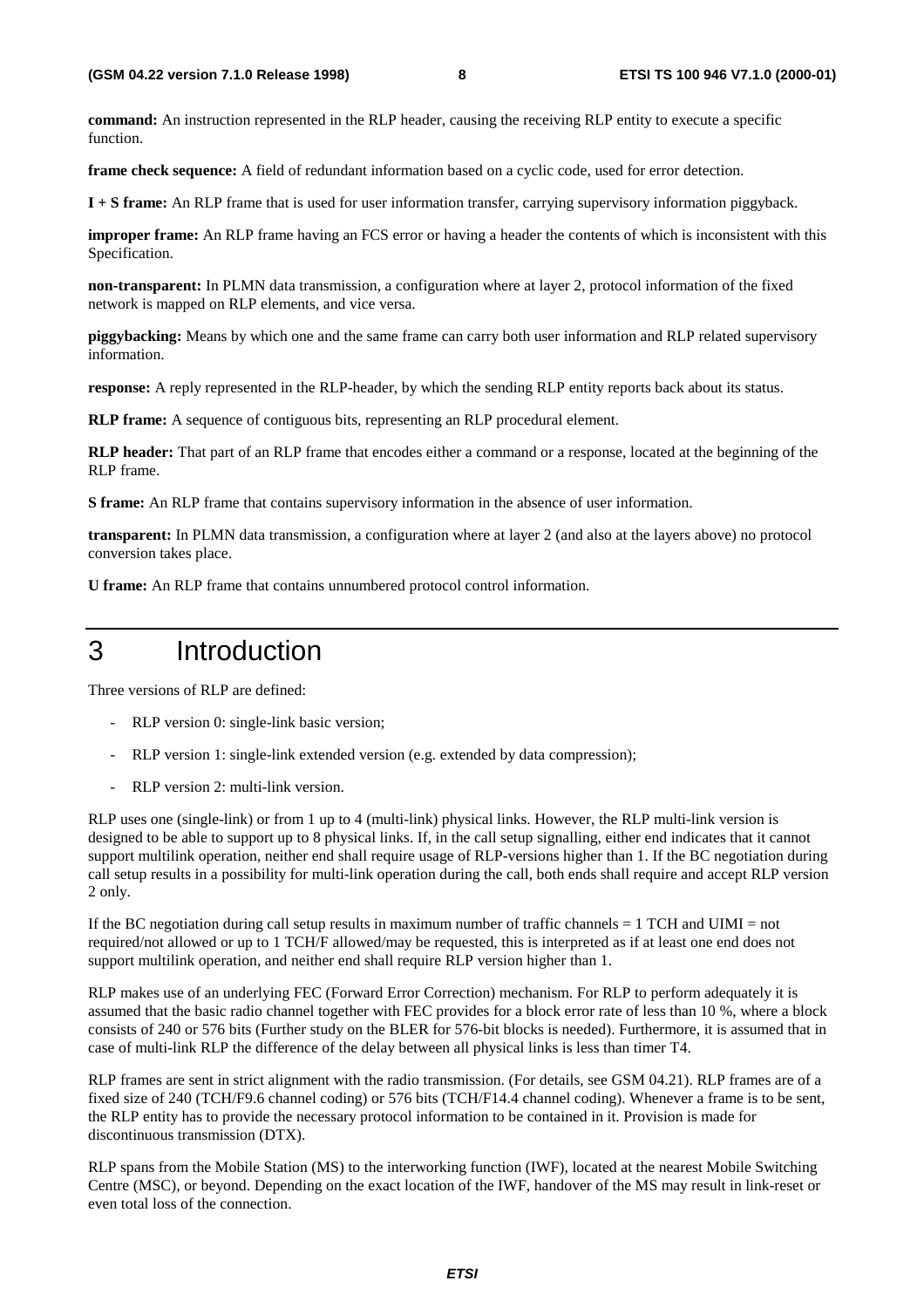The MS shall initiate the RLP link. In addition the MSC/IWF may initiate the RLP link.

In the terminology of HDLC, RLP is used in a balanced configuration, employing asynchronous operation, i.e. either station has the right to set-up, reset, or disconnect a link at any time. Procedural means are provided for to deal with contentious situations, should they ever occur.

RLP is full-duplex in the sense that it allows for information to be transferred in both directions simultaneously.

## 4 Frame structure

## 4.1 Basic frame structure

An RLP-frame has a fixed length of either 240 or 576 bits consisting of a header, an information field, and an FCS (frame check sequence) field. The size of the components depends on the the radio channel type, RLP version and on the RLP frame. As a benefit of using strict alignment with underlying radio transmission there is no need for frame delimiters (like flags etc.) in RLP. In consequence, there is no "bit-stuffing" necessary in order to achieve code transparency. Frames cannot be aborted while being transmitted.

a) 240 bit frame size

|                                            | Header | Information | <b>FCS</b> |
|--------------------------------------------|--------|-------------|------------|
| version 0 and 1, version 2 (U frames only) | 16 bit | $200$ bit   | 24 bit     |
| version 2 (S and I+S frames only)          | 24 bit | 192 bit     | 24 bit     |

b) 576 bit frame size

|                                             | Header | Information | <b>FCS</b> |
|---------------------------------------------|--------|-------------|------------|
| version 0, 1, and version 2 (U frames only) | 16 bit | 536 bit     | 24 bit     |
| version 2 (S and I+S frames only)           | 24 bit | 528 bit     | 24 bit     |

### **Figure 1: Frame structure**

## 4.2 RLP header

An RLP-header carries one of three types of control information, the first being unnumbered protocol control information (U frames), the second being supervisory information (S frames), the third being user information carrying supervisory information piggybacked  $(I + S)$  frames).

## 4.3 Order of transmission

The header, as defined in clause 5.2, shall be transmitted from left to right. The FCS shall be transmitted commencing with the highest order term. The order of bit transmission for the information field is from left to right.

## 4.4 Frame check sequence

The FCS shall be the ones complement of the modulo 2 sum of:

a) the remainder of:

For 9.6/4.8 kbit/s channel coding: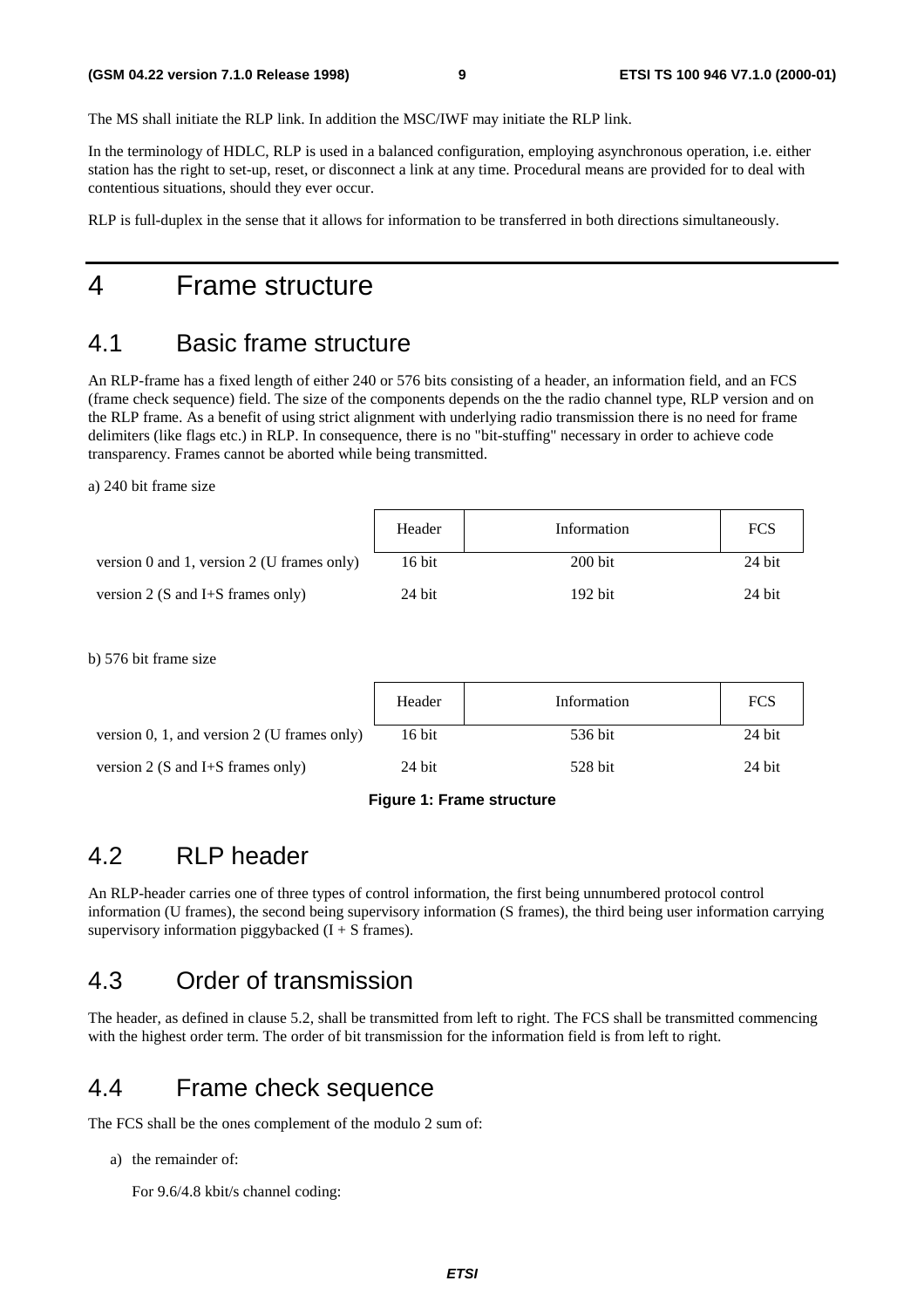$x^{216}$   $(x^{23} + x^{22} + x^{21} + x^{20} + x^{19} + x^{18} + x^{17} + x^{16} + x^{15} + x^{14} + x^{13} + x^{12} + x^{11} + x^{10} + x^9 + x^8 + x^7 + x^6 + x^5 + x^4 + x^{10} + x^{10} + x^{11} + x^{10} + x^{11} + x^{10} + x^{11} + x^{10} + x^{11} + x^{10} + x^{11} + x^{10} + x^{11} + x^{10} + x^{11} + x^{10} + x^{11} + x$  $x^3 + x^2 + x + 1$ 

For 14.4kbit/s channel coding:

$$
\begin{aligned} &\phantom{\frac{1}{1}}\phantom{\frac{1}{1}}\phantom{\frac{1}{1}}\phantom{\frac{1}{1}}\phantom{\frac{1}{1}}\phantom{\frac{1}{1}}\phantom{\frac{1}{1}}\phantom{\frac{1}{1}}\phantom{\frac{1}{1}}\phantom{\frac{1}{1}}\phantom{\frac{1}{1}}\phantom{\frac{1}{1}}\phantom{\frac{1}{1}}\phantom{\frac{1}{1}}\phantom{\frac{1}{1}}\phantom{\frac{1}{1}}\phantom{\frac{1}{1}}\phantom{\frac{1}{1}}\phantom{\frac{1}{1}}\phantom{\frac{1}{1}}\phantom{\frac{1}{1}}\phantom{\frac{1}{1}}\phantom{\frac{1}{1}}\phantom{\frac{1}{1}}\phantom{\frac{1}{1}}\phantom{\frac{1}{1}}\phantom{\frac{1}{1}}\phantom{\frac{1}{1}}\phantom{\frac{1}{1}}\phantom{\frac{1}{1}}\phantom{\frac{1}{1}}\phantom{\frac{1}{1}}\phantom{\frac{1}{1}}\phantom{\frac{1}{1}}\phantom{\frac{1}{1}}\phantom{\frac{1}{1}}\phantom{\frac{1}{1}}\phantom{\frac{1}{1}}\phantom{\frac{1}{1}}\phantom{\frac{1}{1}}\phantom{\frac{1}{1}}\phantom{\frac{1}{1}}\phantom{\frac{1}{1}}\phantom{\frac{1}{1}}\phantom{\frac{1}{1}}\phantom{\frac{1}{1}}\phantom{\frac{1}{1}}\phantom{\frac{1}{1}}\phantom{\frac{1}{1}}\phantom{\frac{1}{1}}\phantom{\frac{1}{1}}\phantom{\frac{1}{1}}\phantom{\frac{1}{1}}\phantom{\frac{1}{1}}\phantom{\frac{1}{1}}\phantom{\frac{1}{1}}\phantom{\frac{1}{1}}\phantom{\frac{1}{1}}\phantom{\frac{1}{1}}\phantom{\frac{1}{1}}\phantom{\frac{1}{1}}\phantom{\frac{1}{1}}\phantom{\frac{1}{1}}\phantom{\frac{1}{1}}\phantom{\frac{1}{1}}\phantom{\frac{1}{1}}\phantom{\frac{1}{1}}\phantom{\frac{1}{1}}\phantom{\frac{1}{1}}\phantom{\frac{1}{1}}\phantom{\frac{1}{1}}\phantom{\frac{1}{1}}\phantom{\frac{1}{1}}\phantom{\frac{1}{1}}\phantom{\frac{1}{1}}\phantom{\
$$

divided modulo 2 by the generator polynomial:

$$
x^{24} + x^{23} + x^{21} + x^{20} + x^{19} + x^{17} + x^{16} + x^{15} + x^{13} + x^8 + x^7 + x^5 + x^4 + x^2 + 1
$$

and

b) the remainder of the division modulo 2 by the generator polynomial:

$$
x^{24} + x^{23} + x^{21} + x^{20} + x^{19} + x^{17} + x^{16} + x^{15} + x^{13} + x^8 + x^7 + x^5 + x^4 + x^2 + 1
$$

of the product of  $x^{24}$  by the content of the frame, excluding the FCS field. (The first bit transmitted corresponds to the highest order term.)

Implementation note: As a typical implementation, at the transmitter, the initial content of the register of the device computing the remainder of the division is pre-set to all ones and is then modified by division by the generator polynomial (as described above) of the header and information field; the ones complement of the resulting remainder is transmitted as the 24 bit FCS sequence.

At the receiver, the initial content of the register of the device computing the remainder is pre-set to all ones. The final remainder after multiplication by  $x^{24}$  and then division (modulo 2) by the generator polynomial:

$$
x^{24} + x^{23} + x^{21} + x^{20} + x^{19} + x^{17} + x^{16} + x^{15} + x^{13} + x^8 + x^7 + x^5 + x^4 + x^2 + 1
$$

of the serial incoming protected bits and the FCS will be:

 $0 1 1 0 1 1 0 1 1 0 0 0 1 0 0 1 0 0 1 1 0 0 0 0 (x<sup>23</sup> to x<sup>0</sup>, resp.)$ 

in the absence of transmission errors.

## 5 Elements and procedure

### 5.1 Modes

An RLP entity can be in one of two modes:

- Asynchronous Balanced Mode (ABM)
- Asynchronous Disconnected Mode (ADM)

### 5.1.1 Asynchronous Balanced Mode (ABM)

In ABM, which is the data link operational mode, either RLP entity may send commands at any time and may initiate response frame transmission without receiving explicit permission to do so from the other RLP-station. In ABM, frames shall be used for information field transfer and/or to indicate status changes in the RLP-station.

### 5.1.2 Asynchronous Disconnected Mode (ADM)

In ADM, which is the data-link non-operational mode, the RLP entity shall be logically disconnected from the data link and shall, therefore, neither transmit nor accept numbered information frames.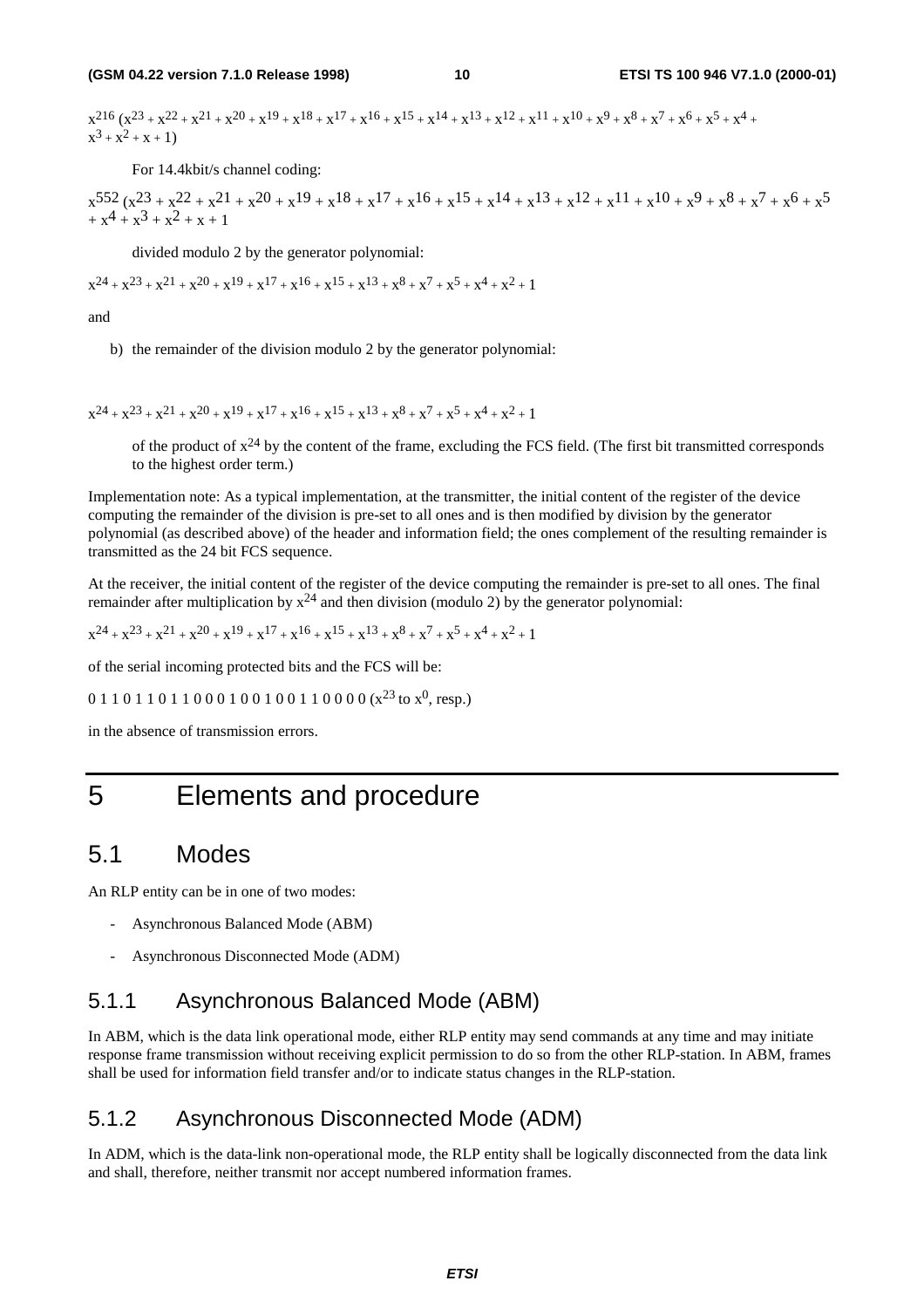The RLP entity shall, however, be permitted to transmit and accept NULL, DM, UI, TEST and XID frames. Either RLP entity can issue an SABM command at any time, in order to terminate the ADM state. In that case, entrance of the ABM state will be indicated by a UA response from the opposite station. If the opposite station is not able to enter ABM, it will indicate this by a DM response. All commands other than those mentioned above and any unsolicited response will be ignored in ADM under all circumstances.

## 5.2 Header and parameters

The formats defined for the header are listed in figure 2.

### 5.2.1 Generally used bits

```
NOTES: C/R = COMMAND/RESPONSE BIT
```
P/F = POLL/FINAL BIT

 $X =$  DON'T CARES

|                |          |                | $M_1M_2M_3M_4M_5$ |              |
|----------------|----------|----------------|-------------------|--------------|
|                |          |                | 11100             | SABM         |
|                |          |                | 00110             | U A          |
|                |          |                | 00010             | <b>DISC</b>  |
| $S_1$          | $S_2$    |                | 11000             | D M          |
| $\mathbf 0$    | $\Omega$ | R <sub>R</sub> | 11110             | <b>NULL</b>  |
| $\mathbf 0$    | 1        | REJ            | 00000             | UI           |
| $\overline{1}$ | $\Omega$ | <b>RNR</b>     | 11101             | XID          |
| $\overline{1}$ | 1        | SREJ           | 00111             | <b>TEST</b>  |
|                |          |                | 10001             | <b>REMAP</b> |

| S <sub>1</sub> | $S_2$ |                |
|----------------|-------|----------------|
|                |       | R <sub>R</sub> |
|                |       | REJ            |
|                |       | <b>RNR</b>     |
|                |       | SREJ           |

### **Versions 0 and 1:**

NOTES: N(S) : Bit 4 low order bit N(R) : Bit 11 low order bit

|     | ם/ ר<br>◡៸Ⴡ | $\cdot$<br>↗ |                |              |  |  |  |  | P/F | M <sub>1</sub> | M <sub>2</sub> | M <sub>3</sub> | M4 | M <sub>5</sub> |    |
|-----|-------------|--------------|----------------|--------------|--|--|--|--|-----|----------------|----------------|----------------|----|----------------|----|
|     | $\sim$      | ິ<br>ا ب     | S <sub>2</sub> |              |  |  |  |  | P/F |                |                | N              | 6R |                |    |
| 1+0 | $\sim$      | ິ            | <b>ດ</b><br>ےت | $\sim$<br>10 |  |  |  |  | P/F |                |                | N              | 7R |                |    |
| bit |             |              |                |              |  |  |  |  |     |                |                |                |    | 15             | 16 |

#### **Version 2:**

NOTES: S = L2R Status Bit

N(S) : Bit 1 low order bit

N(R) : Bit 14 low order bit

UP : UP bit (only if negotiated, 'don't care' otherwise)

|     | $\sqrt{2}$       |           |  |      |  |  | P/F | M1 | M2     | ΜЗ      | M4 | M <sub>5</sub> |    |      |    |    |     |                |    |
|-----|------------------|-----------|--|------|--|--|-----|----|--------|---------|----|----------------|----|------|----|----|-----|----------------|----|
| ٮ   | $\lambda$<br>. . | $\lambda$ |  |      |  |  | D/E |    | $\sim$ | co<br>ັ |    |                |    | N(F  |    |    |     | $\sqrt{}$<br>⋏ | UF |
| 1+S |                  |           |  | N(S) |  |  | D/E |    | ິ      | ົ<br>ັ້ |    |                |    | N(F) |    |    |     | ت              | יש |
| bit |                  |           |  |      |  |  |     |    | 12     | 3       | 14 | 15             | 16 | 18   | 19 | 20 | ົດຕ | າາ             | 24 |

#### **Figure 2: Header formats**

### 5.2.1.1 Command/response bit, C/R

The C/R-bit is used to indicate whether the frame is a command or response frame and whether the P/F-bit is to be interpreted as a poll or final bit, resp. For commands, the C/R bit shall be set to "1", for responses it shall be set to "0".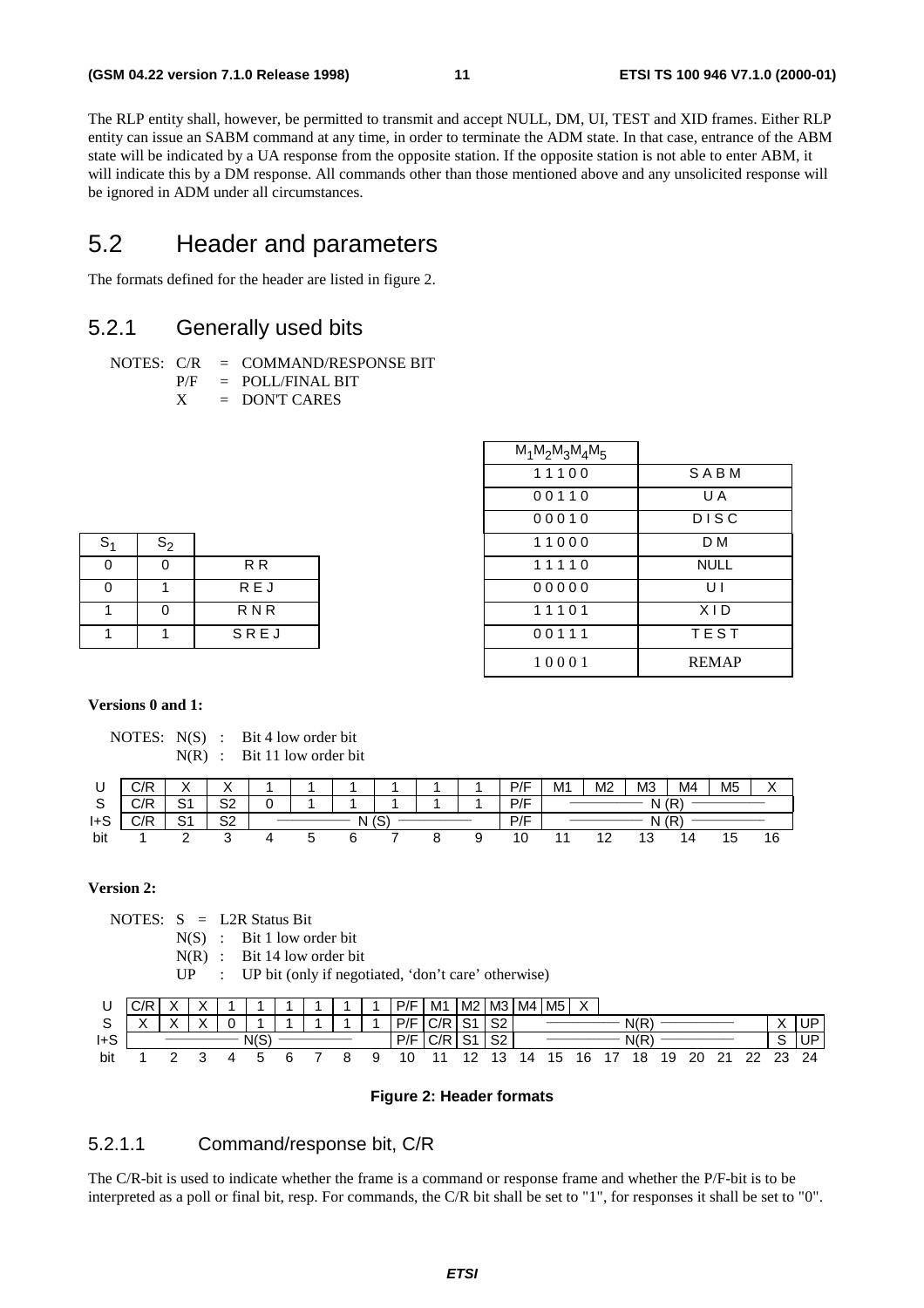### 5.2.1.2 Poll/Final bit, P/F

The P/F-bit is used to mark a special instance of command/response exchange. With a command, it is called the P-bit, with a response, it is called the F-bit. In any one direction, only one P/F-bit exchange may be outstanding at any time. A response with the F-bit set to "1" shall always reflect the latest receive status of the RLP entity.

A P/F-bit exchange always starts with a command frame with the P-bit set to "1", which shall be answered by a response frame with the F-bit set to "1" at the earliest response opportunity.

No unsolicited F-bit = "1" is allowed. Such a frame shall be considered "improper" (see subclause 5.3.1). In ABM, the use of the P/F-bit with numbered information exchange is only allowed for checkpoint-recovery (see subclause 5.3.3).

### 5.2.2 Unnumbered frames, U

### 5.2.2.1 Set asynchronous balanced mode SABM (11100)

The SABM encoding is used as a command only. It is always used with the P-bit set to "1".

The SABM command is used either to initiate a link for numbered information transfer, i.e. to go from ADM to ABM, or to reset a link already established for numbered information transfer. With an SABM command, no information transfer is allowed.

When issuing an SABM, the RLP entity has set to zero its internal variables for sending and receiving numbered information. The other RLP entity, on receiving an SABM command, will either confirm it by setting to zero its internal variables for sending and receiving numbered information and then issuing an UA (unnumbered acknowledgement) response or reject it by sending a DM (disconnected mode) response. In the former case, both entities have entered ABM and numbered information transfer may commence. In the latter case, both entities are in ADM.

When an SABM command is issued, a loss of information may occur. Appropriate action is in the responsibility of the layers above.

### 5.2.2.2 Unnumbered Acknowledge. UA (00110)

The UA encoding is used as a response only. It is used to positively acknowledge an SABM or DISC command. With the UA response, no information transfer is allowed. In version 2, the UA response is sent no sooner than T4 (see Section 5.5.6) after the last information frame sent. Information frames received within a period of T4 after reception of the SABM are discarded.

### 5.2.2.3 Disconnect, DISC (00010)

The DISC encoding is used as a command only. It is used to disestablish a link, previously established for numbered information transfer, i.e. to terminate ABM and go into ADM. With the DISC command, no information transfer is allowed.

The other RLP-entity shall answer with a UA response before actioning the DISC command. When a DISC command is actioned, loss of information may occur. It is the responsibility of the layers above, to provide for a "graceful" disconnect.

### 5.2.2.4 Disconnected Mode, DM (11000)

The DM encoding is used as a response only. It is used by RLP entity to report that it is in ADM and, as an answer to SABM, that it is (possibly temporary) unable to action a mode setting command. With the DM response, no information transfer is allowed.

### 5.2.2.5 Unnumbered Information, UI (00000)

The information field is to be interpreted as unnumbered information. Unnumbered Information (UI) frames can be sent in both ADM and ABM. There is no acknowledgement of receipt of UI-frames within RLP.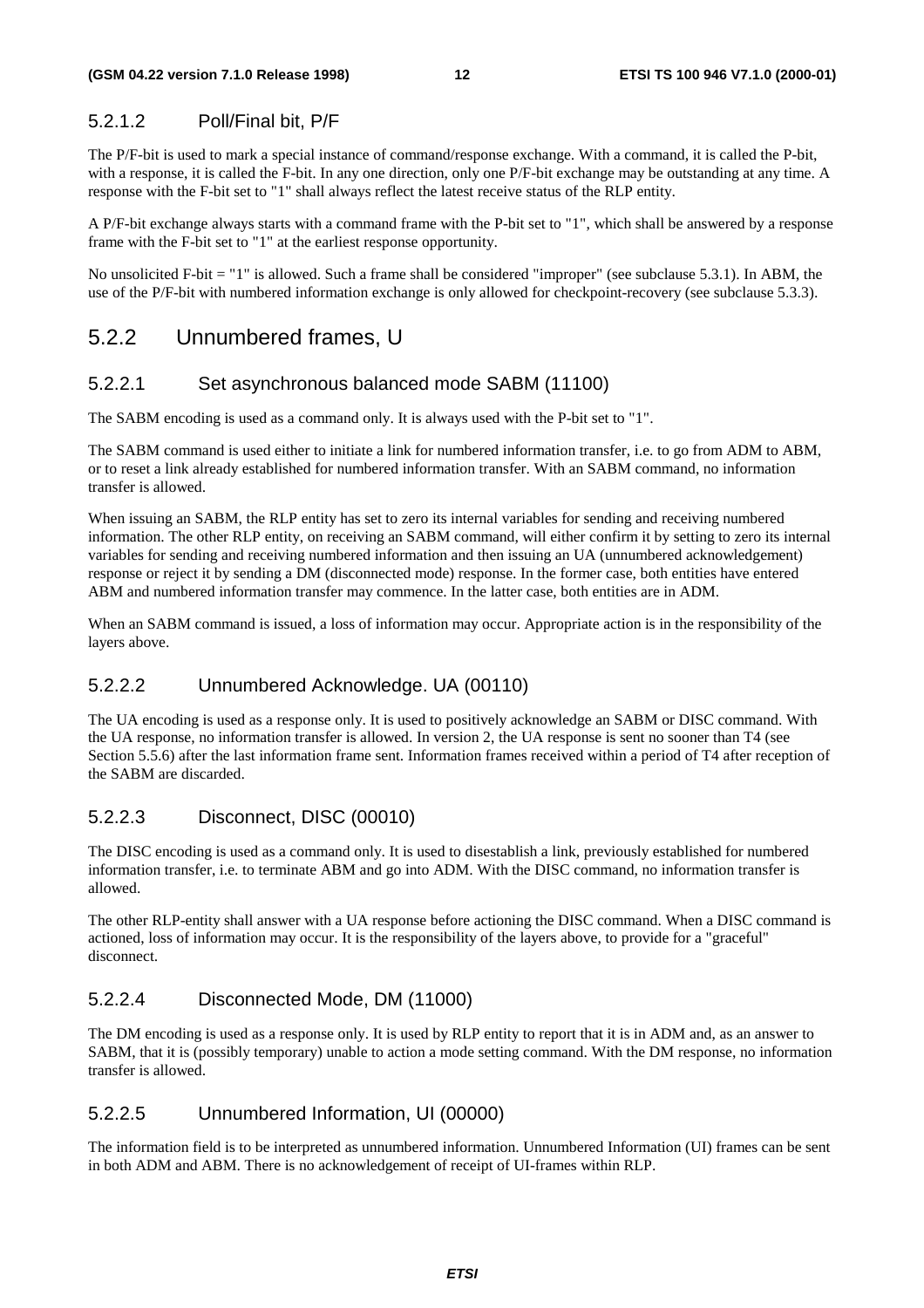### 5.2.2.6 Exchange Identification, XID (11101)

The information field is to be interpreted as exchange identification. This frame is used to negotiate and renegotiate parameters of RLP and layer 2 Relay function. XID frames can be sent in both ADM and ABM.

The negotiation procedure is one step i.e. one side will start the process by sending an XID command, offering a certain set of parameters from the applicable parameter repertoire (see table 1) the sending entity wants to negotiate proposing values within the allowed range. In return, the other side will send an XID response, either confirming these parameter values by returning the requested values, or offering higher or lower ones in their place (see table 1 for sense of negotiation), except when the indicated RLP version is a lower one where a limited set of those parameters presented in the XID command may be answered according to the negotiated version. In RLP versions higher than "0", any unrecognisable parameters will be ignored. Default values will apply to those parameters which are not commented upon by the responding side (see section 5.4 for default values). This normally will end the negotiation process. XID frames are always used with the P/F-bit set to "1".

Without any prior XID exchange, default values will apply (see section 5.4). A negotiation of data compression parameters (see table 1) is only allowed in ADM. In addition, in RLP version 2, negotiation of RLP version  $N^{\circ}$ (see table1) is only allowed in ADM.

In the case of a collision of XID commands, all XID commands shall be ignored. The MS shall restart the parameter negotiation on expiry of T1, while the Interworking Function shall do so on expiry of twice the value of T1. An unsuccessful XID exchange shall be repeated on expiry of T1. After N2 times of unsuccessful repetition, the link shall be disconnected.

In table 1 a list of parameters is given which constitute the parameter repertoire. In addition, the format of the XID information field is given.

| <b>Parameter Name</b>         | <b>Type</b> | Length | Format<br>(87654321)  | <b>Units</b>     | Sense of<br><b>Negotiation</b> | Valid in<br><b>Versions</b> |
|-------------------------------|-------------|--------|-----------------------|------------------|--------------------------------|-----------------------------|
| $RLP$ version $N^{\circ}$     |             |        | bbbbbbbb <sup>*</sup> | $\Lambda$ .      | down                           | $\geq 0$                    |
| <b>IWF</b> to MS window size  | 2           |        | 00bbbbbb              | $\sqrt{ }$ .     | down                           | 01                          |
| <b>IWF</b> to MS window size  | 2           |        | 00bbbbbb              | 8                | down                           | $\geq$ 2                    |
| MS to IWF window size         | 3           |        | 00bbbbbb              | $\sqrt{ }$ .     | down                           | 0.1                         |
| MS to IWF window size         | 3           |        | 00bbbbbb              | 8                | down                           | $\geq$ 2                    |
| Acknowledgement Timer(T1)     | 4           |        | bbbbbbb               | 10 <sub>ms</sub> | up                             | $\geq 0$                    |
| Retransmission attempts (N2)  | 5           |        | bbbbbbb               | $\Lambda$ .      | up                             | $\geq 0$                    |
| Reply delay $(T2)$ **         | 6           |        | bbbbbbb               | 10ms             | up                             | $\geq 0$                    |
| Compression $P_T$             |             | 4      | aaaa                  | $\Lambda$ .      | none                           | $\geq 1$                    |
| $P_{0}$                       |             |        | 00 <sub>bb</sub>      | ./.              | see [15]                       |                             |
| $P_1$ low                     |             |        | cccccccc              |                  |                                |                             |
| $P_1$ high                    |             |        | cccccccc              | $\Lambda$ .      | down                           |                             |
| P <sub>2</sub>                |             |        | ddddddd               | $\Lambda$ .      | down                           |                             |
| Re-sequencing timer $(T4)$ ** | 8           |        | bbbbbbb               | $10 \text{ ms}$  | up                             | $\geq$ 2                    |
| <b>Optional features</b>      | 9           |        | bbbbbbb               | $\Lambda$ .      | down                           | $\geq$ 2                    |

#### **Table 1: XID parameters**

\* NOTE 1: Characters "a", "b", "c" and "d" indicate a bit which is part of the parameter value in question. Parameters indicated by "a" are not negotiable.

\*\* NOTE 2: In case of negotiation of this parameter it may be necessary to negotiate also the other timer values (e.g. "Acknowledgement timer" (T1)).

The type and length are encoded within one octet, the type field occupying bits 8 to 5 and the length field occupying bits 4 to 1; 1 resp. 5 being the least significant bit. The least significant bit shall always be transmitted first.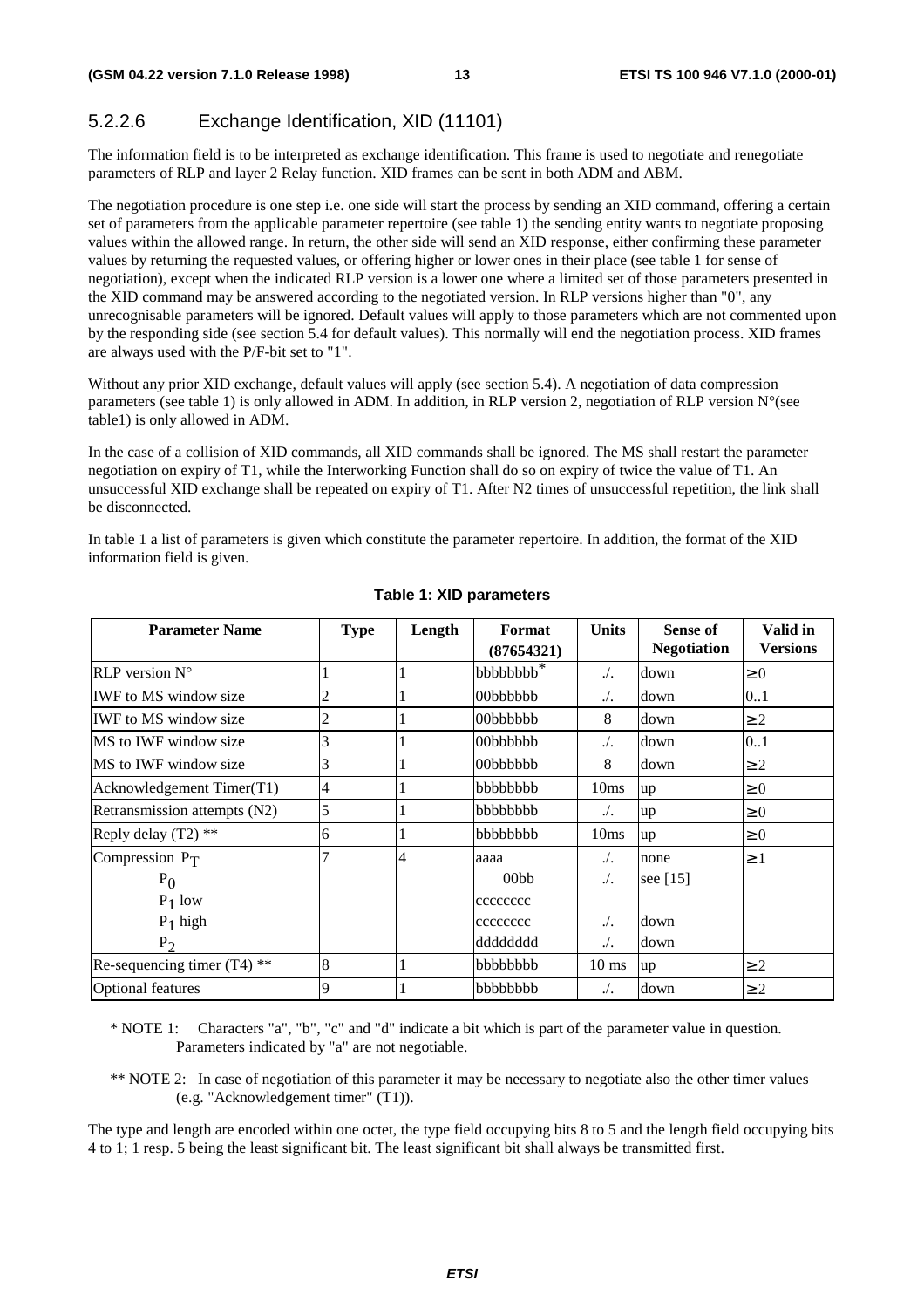A parameter item consists of the type/length-octet followed by the value of that parameter, where the length-indicator gives the number of octets the value actually occupies. Such parameter items may be arranged in arbitrary order, with the exception of the RLP version number, which shall be sent first in RLP versions higher than "0". The parameter items must begin in the first octet of the XID-information field and follow on contiguously. The parameter list is delimited by parameter type zero.

### 5.2.2.7 Test, TEST (00111)

The information field of that frame is to be interpreted as test information. Test frames can be sent in both ADM and ABM. A test sequence is always initiated by sending a TEST command in one direction and completed by sending a TEST response in the other direction.

#### 5.2.2.8 Null information, NULL (11110)

In ADM, null-frames shall be sent each time there is a send opportunity but no UI, TEST or XID frame is awaiting transmission.

In ABM, null-frames shall be sent in reset state if there is a send opportunity and no unnumbered frames are to be sent.

The information field is to be interpreted as null information i.e. the information field is not used and its contents may be arbitrary.

### 5.2.2.9 REMAP (10001)

A REMAP-exchange can only take place in ABM following a change of channel coding. REMAP frames are always used with the P/F-bit set to "0". The exchange is started by the mobile-end which sends a REMAP command U-frame in the information field of which the RLP-entity indicates the  $N(R)$  of the frame - according to the 'old' frame format from which the network-end should resend the information mapped into a frame format corresponding to the new channel coding. The mobile-end sends a REMAP-frame on every sending opportunity until a responding REMAP-frame is received from the network-end. The network-end answers by sending a REMAP U-frame with the C/R-bit set to 'Response'. In the information-field the network-end indicates the N(R)-number of the frame from which the mobile-end should remap the information into the new frame format. The network-end responds to all REMAP-commands it receives as long as it is in the REMAP synchronisation state. The network sends a numbered S frame with poll bit  $P=1$ or an I+S frame after the first REMAP frame to the mobile station to compel it to acknowledge the end of the REMAP condition. This frame is guarded by T1. Upon reception of an I+S frame or an S frame with the final bit  $F=1$  from the MS, the IWF exists the REMAP synchronisation state. Any REMAP-acknowledgement that may arrive at the mobileend after one of them has been received is discarded by the mobile-end. The RLP shall supervise the synchronisation state by a timer with the value of  $N2*T1$ . If the network-end does not receive an appropriate U-frame within  $N2*T1$ , it enters ADM. If the mobile-end does not receive a response within N2×T1 measured from the transmission of the first command, it enters ADM.

In addition to the N(R)-information the REMAP-frame information field can include any XID-parameters that should be renegotiated because of the change of channel coding. The procedures concerning these XID-parameters are as defined in section 5.2.2.6 (Exchange Identification) except that the mobile-end always starts the negotiation. Also the mapping of the parameters is as defined in section 5.2.2.6 (Exchange Identification) except that the first two octets in the REMAP information field are occupied by the N(R)-number (The LSB is transmitted first). The information field shall always include parameter type zero, which delimits the XID-parameter list.

After the change of channel coding, default values according to the new channel coding apply until new values have been negotiated by the REMAP or XID procedure. Default values according to the new channel coding also apply for those XID parameters that are not included in the REMAP information field. Values for XID parameters whose negotiation is only allowed in ADM remain valid after change of channel coding.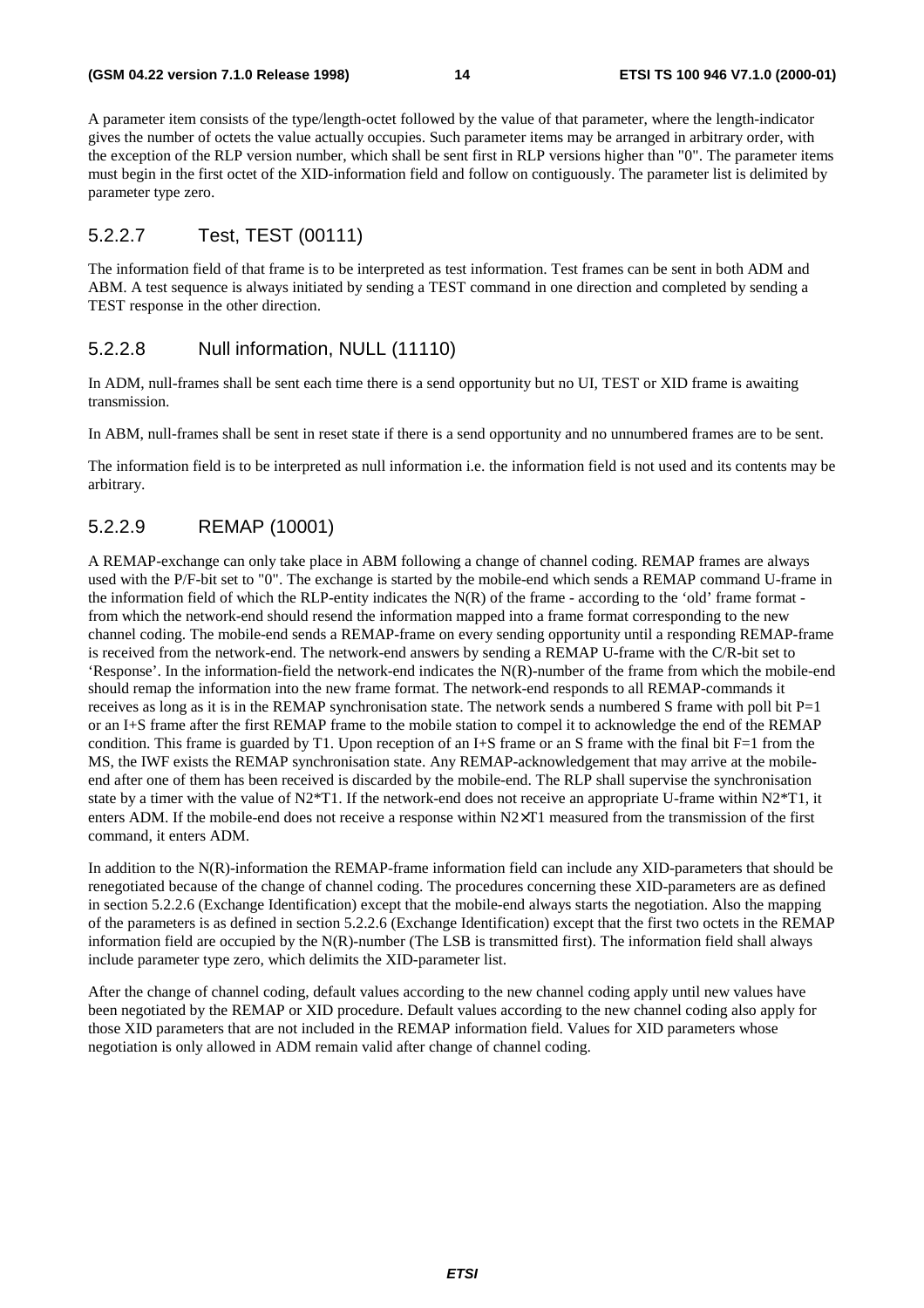| Header 16 bits                                               | $N(R)$ 6 bits                                                | <b>XXXXXXXXXX</b> | XID parameters | 00000000 | <b>XXXXXX</b> | FCS 24 bits |  |  |
|--------------------------------------------------------------|--------------------------------------------------------------|-------------------|----------------|----------|---------------|-------------|--|--|
|                                                              | Information field either 200 or 536 bits<br>$x = don't care$ |                   |                |          |               |             |  |  |
| a.) version 0 and 1                                          |                                                              |                   |                |          |               |             |  |  |
| Header 16 bits                                               | $N(R)$ 9 bits                                                | <b>XXXXXXX</b>    | XID parameters | 00000000 | <b>XXXXXX</b> | FCS 24 bits |  |  |
| Information field either 200 or 536 bits<br>$x = don't care$ |                                                              |                   |                |          |               |             |  |  |

b.) version 2

#### **Figure 3: REMAP U-frame format**

## 5.2.3 Supervisory frames, S, and numbered information transfer and supervisory frames combined, I+S

In ABM, there are cases where there is no user information pending transmission. In consequence, supervisory (S) frames alone must be conveyed. In such cases, the information field is to be interpreted as null information, i.e. the information field is not used and may be of arbitrary contents.

For reasons of optimization in the special situation of digital radio transmission, numbered information transfer frames carry also supervisory type information ("piggy-backing"). Numbered information can be exchanged only in ABM.

NOTE: The extent to which piggy-backing is used by the sending RLP entity is optional. An RLP entity receiving any of allowed piggy-backed formats, however, shall take the appropriate actions. Implementers should be aware that not using the full capability of piggy-backing could, in certain circumstances, result in a less than optimal performance.

### 5.2.3.1 Numbering

Each I frame is sequentially numbered and may have the value 0 through M-1, where M is the modulus. The modulus M is 62 (single-link) or 496 (multi-link).

### 5.2.3.2 Send Sequence number, N(S)

The send sequence number contains the number of the I frame. With the exception of SREJ conditions, information frames are transmitted in numerical order of their N(S). If multiple physical links are used, the frames may arrive the receiver in another order. Normal information transfer is halted, when the number of outstanding, unacknowledged frames is equal to the currently established window size (see section 5.4).

#### 5.2.3.3 Receive sequence number, N(R)

The N(R) field is used in ABM to designate the next information frame to be sent by the other RLP entity and to confirm that all frames up to and including  $N(R)$  - 1 have been received properly. As an exception to this, in the case of SREJ (selective reject), N(R) designates the information frame that is selectively rejected and thus requested for retransmission. In this case, no previously received frames are confirmed.

#### 5.2.3.4 L2R Status bit

The L2R status bit set to  $.1$ " indicates that the L2R PDU transported in the information field of the RLP PDU contains at least a status octet. Otherwise, the L2R PDU contains only user data. The bit is only used for RLP-version 2.

### 5.2.3.5 Receive ready, RR (00)

The RR encoding can be used either as command or response. In ABM, it is used by an RLP entity to confirm all information frames up to and including  $N(R)$ -1. In doing so, the RLP-station allows the other station to transmit up to k additional information frames, counting from  $N(R)$  onwards. The issue of an RR command/response clears any previous busy condition in that direction.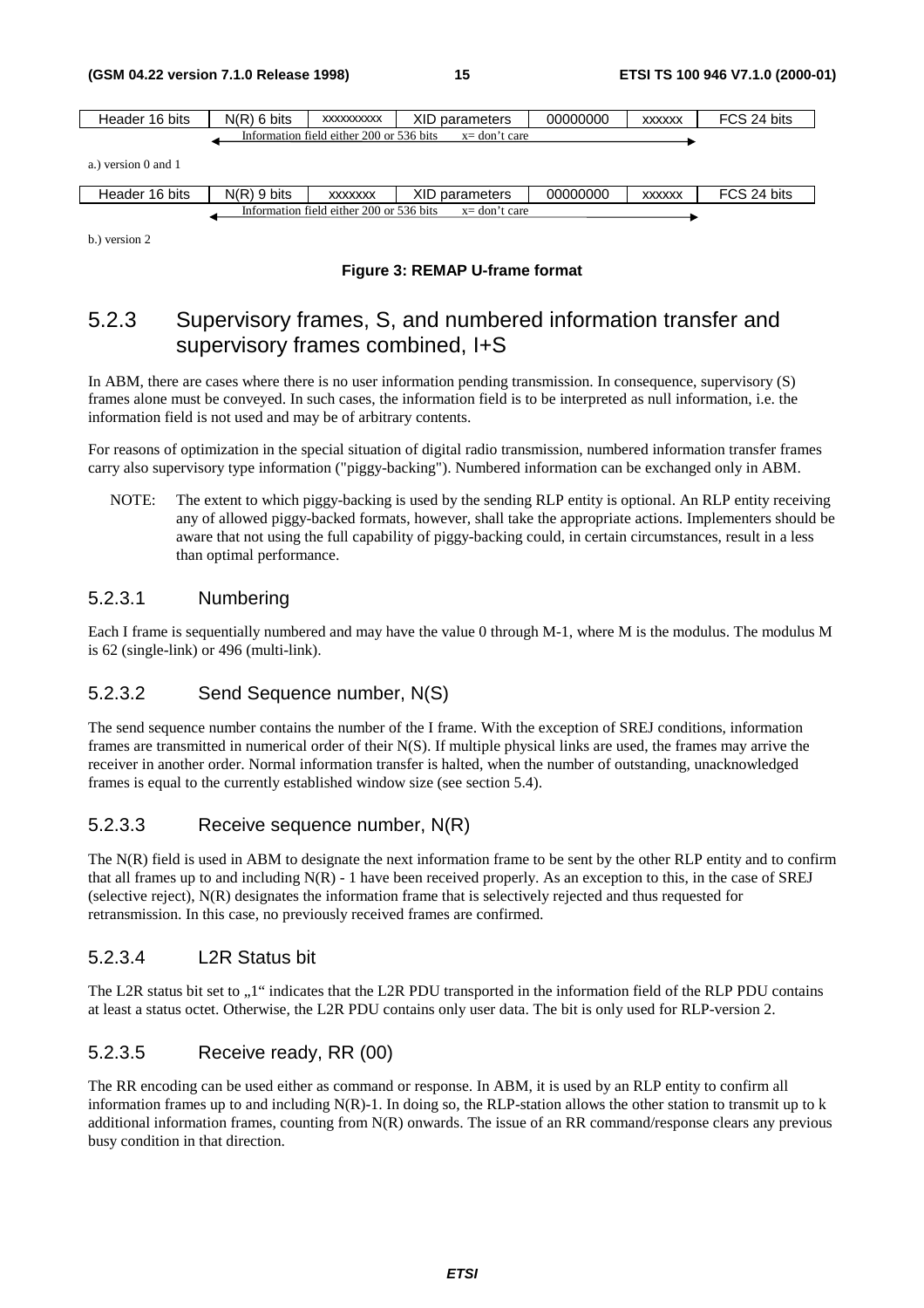### 5.2.3.6 Reject, REJ (01)

The REJ encoding can be used either as command or response. It is used by an RLP entity to indicate that in numbered information transfer one or more out-of sequence frames have been received. Frames up to and including N(R)-1 have been received correctly, frames N(R) and following are requested to be retransmitted. Following retransmission of those frames, further frames awaiting initial transmission may be sent. With respect to each direction of transmission, only one REJ condition may exist at any given time.

A REJ condition is cleared:

- on receipt of the frame numbered  $N(R)$ ;
- on time-out;
- or on reset (SABM).

An REJ shall be sent at the earliest opportunity. On time-out, REJ frames shall not be repeated. An RLP-entity receiving an REJ frame with the same N(R), which has already been the starting frame of a retransmission sequence due to P/F-bit checkpointing, shall inhibit the retransmission due to that particular REJ frame.

### 5.2.3.7 Receive not ready, RNR (10)

The RNR encoding can be used either as command or response. It is used by an RLP entity to indicate that it is temporarily not ready to receive numbered information frames. In that case, the RLP entity is said to be in the busy condition. All frames up to and including  $N(R)$ -1 shall be considered acknowledged. Subsequent frames, if any, shall not be considered confirmed. The acceptance status of those is a matter of further status exchange.

### 5.2.3.8 Selective reject, SREJ (11)

The SREJ encoding can be used either as command or response. The SREJ command/response is used to request retransmission of a single frame, thus, under certain circumstances, providing for more efficient error recovery than by REJ. No acknowledgement of received I frames is indicated by an SREJ frame, thus allowing an RLP entity to transmit one or more SREJ frames with a different N(R) before earlier SREJ conditions have been cleared.

An SREJ condition shall be cleared:

- on receipt of an information frame with  $N(S)$  equal  $N(R)$  of the SREJ;
- on time out;
- on reset (SABM).

No SREJ shall be issued during a pending REJ condition. For each frame, only one SREJ condition may exist at any time.

SREJ frames shall be sent at the earliest possibility. On time-out, SREJ frames may be repeated.

NOTE: Sending SREJ commands/responses is not mandatory.

### 5.2.3.9 Upgrading Proposal bit, UP bit

In version 2, the UP bit in the S and I+S frame headers may be used by the IWF to indicate to the MS that a service level upgrading will increase the throughput, and is used in accordance with GSM TS 07.01 and 09.07. The usage of the UP bit is negotiated by XID exchange.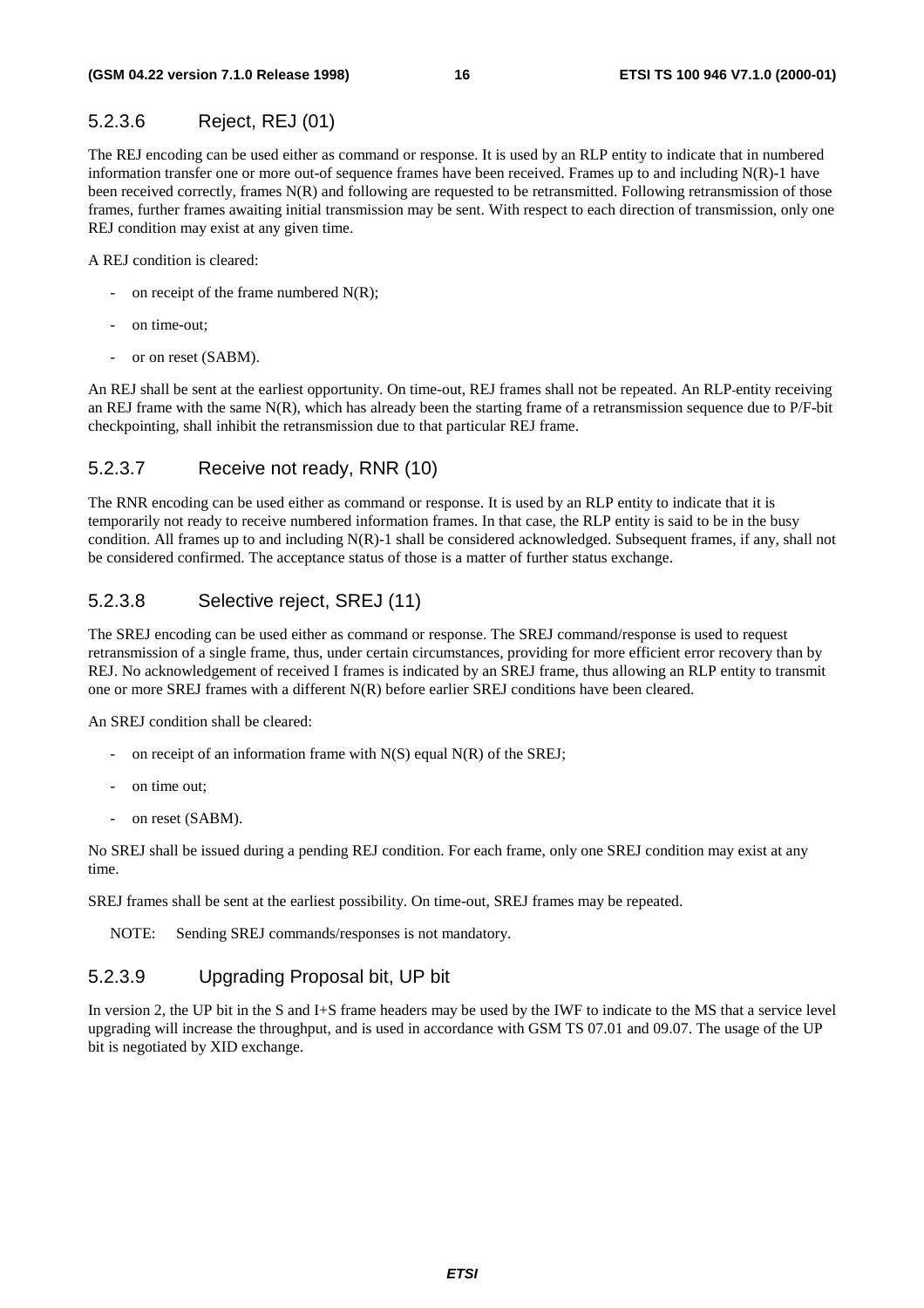## 5.3 Error Recovery

### 5.3.1 Improper frames

Frames containing an FCS error or having a control field the contents of which is not implemented or inconsistent with those defined in this Specification are called improper frames. Improper frames shall be ignored, i.e. the receiving RLP station shall not make any use of their contents.

## 5.3.2 N(S) sequence error

In numbered information transfer, any information frame with an N(S) out of the normal sequence shall lead to an N(S) sequence error condition, unless that frame is requested for retransmission by an SREJ, sent at an earlier time. In case multiple channels make up a connection when the multi-link version is used the received frames must be re-sequenced. For that a timer T4 defines a re-sequencing period (see section 5.4) during which frames may be out-of-order. An N(S) sequence error condition only occurs if the N(S) arrives after the expiry of T4. There are three mechanisms to deal with N(S) sequence errors:

- REJ recovery;
- SREJ recovery;
- P/F-bit recovery (checkpointing);

the first two being the responsibility of the receiving station, the last being the responsibility of the sending station. There are no strict rules as to whether REJ or SREJ recovery shall be applied, however, if a station decides to initiate REJ or SREJ recovery, it shall do so at the earliest opportunity. The information part of out-of sequence frames shall be discarded, unless the receiving station intends to initiate SREJ recovery.

## 5.3.3 N(R) error

Any confirming  $N(R)$  that is not in the range of the window size shall be ignored.

### 5.3.4 Time-out and checkpointing

All frames requiring a response or acknowledgement shall be guarded by time-out (timer T1). In detail, those frames are:

- SABM;
- DISC:
- REJ:
- SREJ:
- numbered information frames (see note);
- any frame with the P-bit set to "1" in ABM, i.e. checkpointing.

NOTE: T1 started, or restarted if already running, on the transmission of every numbered information frame.

### 5.3.4.1 Treatment of errors during link establishment, link reset and link disconnect

An SABM, which is not answered by either UA or DM within the timer period, shall be repeated up to N2 times.

A DISC, which is not answered by UA within the timer period, shall be repeated up to N2 times.

If the SABM or DISC, respectively, is finally unanswered, the RLP station will go into ADM in any case. For this reason, it is the responsibility of the management of any RLP entity to put the RLP entity into ADM, should there be an indication of a permanent outage, i.e. a loss of connectivity longer than N2 times the timer value.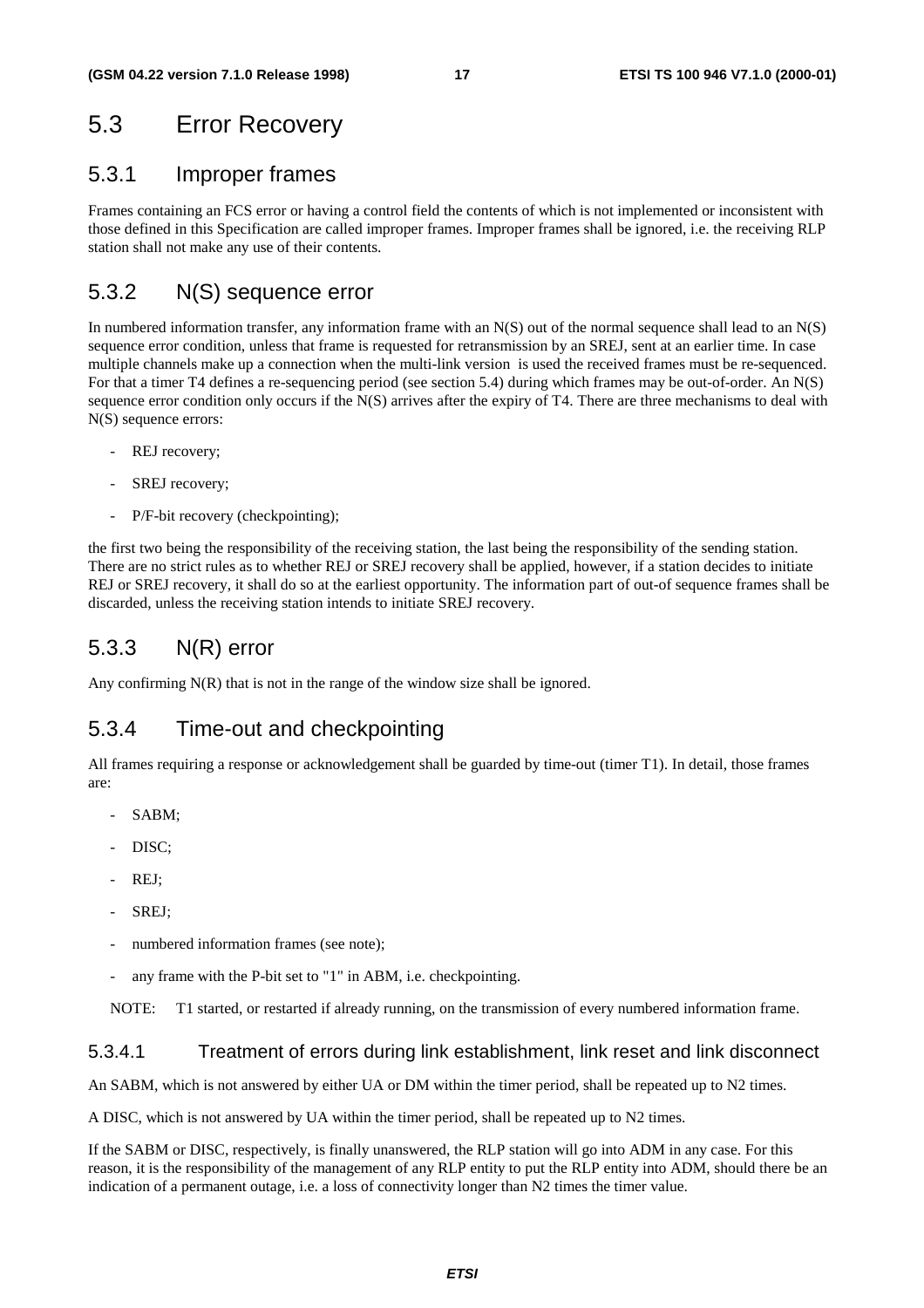### 5.3.4.2 Treatment of errors during numbered information transfer

The last frame of a sequence of numbered information frames shall also be guarded by time-out. If neither a positive acknowledgement nor a REJ is received, the RLP entity will start checkpoint recovery, i.e. the station will send a frame with the P-bit set to "1", requesting the latest status information from the other entity, indicated by the F-bit set to "1". In that case, status information is carried either by RR or RNR responses and all frames currently held by the responding RLP entity which are not delivered because of missing frames shall be discarded. A P-bit set to "1" shall only be sent with a Supervisory Frame.

Awaiting the latest status information from the other RLP entity, the sending entity does not react on REJ and SREJ frames received during this time. If such status information is received, retransmission from N(R) onwards will be performed if appropriate. However, no frame sequence starting with a given N(R) shall be retransmitted more than N2 times. If there is a frame sequence that cannot be transmitted successfully after N2 repetitions, the RLP link shall be reset or disconnected.

If no status information is received during the time-out period, this request will be repeated up to N2 times. If still there is no valid status reported back, the RLP link shall be reset or disconnected.

### 5.3.5 Contentious situations

Due to the asynchronous procedure, various contentious situations may arise. A contention of SABMs shall result into both entities be set into ABM or be reset. A contention of DISC's shall result into both entities be disconnected. A contention of SABM and DISC shall result into both entities be disconnected.

## 5.4 Transitions between TCH/F9.6 and TCH/F14.4 channel codings

The RLP has to change the supported frame length due to transitions between different channel codings. The RLP entities have to be re-synchronised after a change of the channel coding.

Any change of the channel coding is indicated to the RLP- entity by an external event. The RLP-entity at the mobile-end enters the synchronisation state when it receives a relevant Radio Resource Management message, and it starts sending the REMAP-messages at the earliest possible time. The RLP-entity at the network-end enters the synchronisation state when the network-end detects Layer 1 synchronisation after a change of channel coding. The change of channel coding is eventually confirmed by an outband signalling message.

On entering the synchronisation state timers are halted and zeroed, and the TX- and RX-windows are frozen. When the RLP entity enters the synchronisation state it clears all SREJ or REJ conditions, discards all out-of-sequence frames received and clears all previous re-transmission requests received by any SREJ.

After this the mobile-end starts a REMAP-exchange (Section 5.2.2.9). When an RLP-entity receives a REMAP-frame, it moves the user information contained by the frames to be remapped from the TX-window to a transition buffer between the RLP- and L2R-entities. The L2R uses the information in this buffer before mapping new data into the PDUs. The network-end regards the REMAP-procedure as completed when it has received an I+S-frame, an S-frame or an SABM U-frame from the mobile-end, whereas the mobile-end leaves the synchronisation state after receiving a responding REMAP-frame or an SABM U-frame. The data in the transition buffer at the network-end must not be deleted before an I+S-, or an S-frame is received from the mobile-end.

Supervisory or Information transfer frames or XID U frames are discarded by the receiving entity while in REMAP synchronisation state. If the RLP entity receives another U-frame, it reacts according to the defined procedures. That is, if the frame is an SABM frame it performs a reset procedure and leaves the synchronisation state. If the frame is NULL, UI or TEST frame, RLP performs the defined procedure and remains in the synchronisation state. In the case of a DISC frame RLP terminates ABM and goes into ADM.

After the REMAP-procedure is completed, the RLP-entities leave the synchronisation state and normal operation is resumed. On resuming the normal operation, the TX- and RX- windows are emptied. The N(S)-numbering resumes from the value indicated in the REMAP-message by the N(R)-number.

Abortion of the transition or another transition taking place during the REMAP-procedure restarts the REMAPprocedure in order to resume operation using the channel coding corresponding to the latest transition.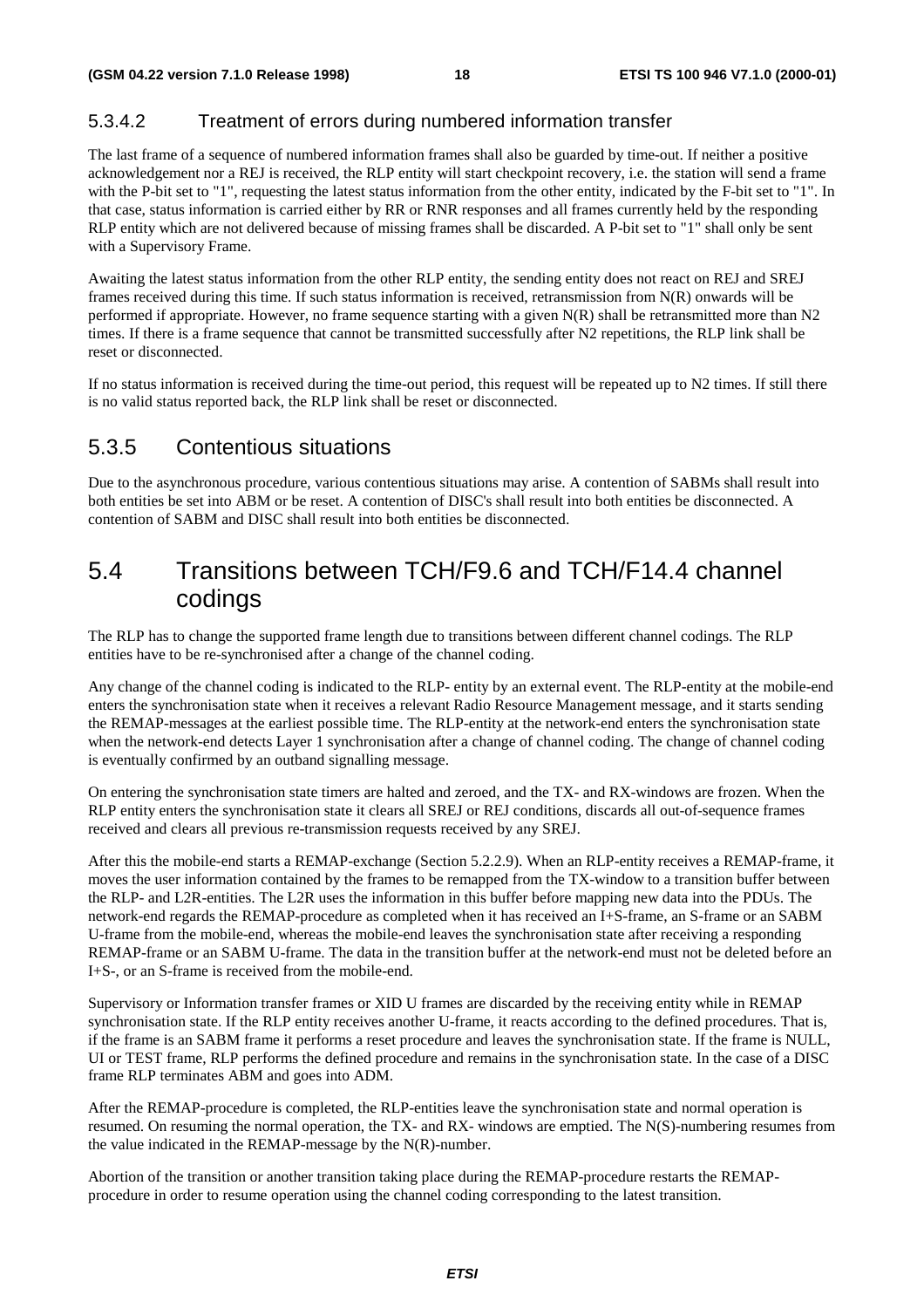## 5.5 List of system parameters

The system parameters are as follows:

| <b>Name</b>                                        | <b>Range of values</b>                                         | Default value                                                                                                                       | <b>Recommended value</b>                                                                                                             |
|----------------------------------------------------|----------------------------------------------------------------|-------------------------------------------------------------------------------------------------------------------------------------|--------------------------------------------------------------------------------------------------------------------------------------|
| Version N°                                         | $0 - 2$                                                        | $\Omega$                                                                                                                            | $\mathfrak{D}$                                                                                                                       |
| k $MS \Rightarrow IWF$<br>(for $N^{\circ} = 0/1$ ) | $0 - 61$                                                       | 61                                                                                                                                  | 61                                                                                                                                   |
| k $MS \Rightarrow IWF$<br>$for N^{\circ} = 2)$     | $0 - k_{\text{max}}$ (note 3)                                  | 480                                                                                                                                 | 240 (note 2)                                                                                                                         |
| k IWF $\Rightarrow$ MS<br>(for $N^{\circ} = 0/1$ ) | $0 - 61$                                                       | 61                                                                                                                                  | 61                                                                                                                                   |
| k IWF $\Rightarrow$ MS<br>$for N^{\circ} = 2$      | $0 - k_{max}$ (note 3)                                         | 480                                                                                                                                 | 240 (note 2)                                                                                                                         |
| $T1$ (note 1)                                      | $>$ 420 ms (version2)<br>$>$ 380 ms<br>$>440$ ms<br>$> 600$ ms | 520 ms (fullrate on 14.5 kbit/s)<br>480 ms (fullrate on 12 kbit/s)<br>540 ms (fullrate on 6 kbit/s)<br>780 ms (halfrate)            | 520 ms (fullrate on 14.5 kbit/s)<br>480 ms (fullrate on 12 kbit/s)<br>540 ms (fullrate on 6 kbit/s)<br>780 ms (halfrate)             |
| $T2$ (note 1)                                      |                                                                | $< 80$ ms (fullrate on 14.5 kbit/s)<br>$< 80$ ms (fulrate on 12 kbit/s)<br>$< 80$ ms (fullrate on 6 kbit/s)<br>$< 80$ ms (halfrate) | $< 80$ ms (fullrate on 14.5 kbit/s)<br>$< 80$ ms (fullrate on 12 kbit/s)<br>$< 80$ ms (fullrate on 6 kbit/s)<br>$< 80$ ms (halfrate) |
| N <sub>2</sub>                                     | > 0                                                            | 6                                                                                                                                   | 6                                                                                                                                    |
| $P_T$                                              | $\Omega$                                                       | $\overline{0}$                                                                                                                      | $\Omega$                                                                                                                             |
| $P_0$                                              | $0 - 3$                                                        | $\theta$                                                                                                                            | 3                                                                                                                                    |
| $\mathbf{P}_1$                                     | $512 - 65535$                                                  | 512                                                                                                                                 | 2048                                                                                                                                 |
| P <sub>2</sub>                                     | $6 - 250$                                                      | 6                                                                                                                                   | 20                                                                                                                                   |
| $T4$ (note 1)                                      | $>$ 25 ms                                                      | $30 \text{ ms}$<br>50 ms (fullrate on 14.5 kbit/s)                                                                                  | $30 \text{ ms}$<br>50 ms (fullrate on 14.5 kbit/s)                                                                                   |
| Optional feature,<br>Up signalling                 | $0 - 1$                                                        | $\theta$                                                                                                                            | 1                                                                                                                                    |

### **Table 2: RLP parameter values**

NOTE 1: The timer values shall fulfil the formula:

 $T1 > T2 + T4 + (2$  \* transmission delay) for multi-link operation

- $T1 > T2 + (2 * transmission delay)$  for single link operation
- NOTE 2: This value is recommended in the case of 4 physical links.

NOTE 3: The maximum window size shall fulfil the formula kmax < 496 - n  $*(1 + T4 / 20 \text{ ms})$ , where n denotes the number of channels. Any value k within the given range may be chosen. However, to avoid transmission delay the value k should be  $k > n * (2 * transmission delay) / 20 ms.$ 

### 5.5.1 RLP Version N°

The current version of RLP is "2". "0" is the default value for the version N°. RLP-versions are backwards compatible. It is assumed that future versions of RLP will be backwards-compatible with former ones. Backwards-compatible refers to the signalling, i.e. the handling of the parameters in the XID frame. The parameters are defined as specified by the RLP version with the lower number.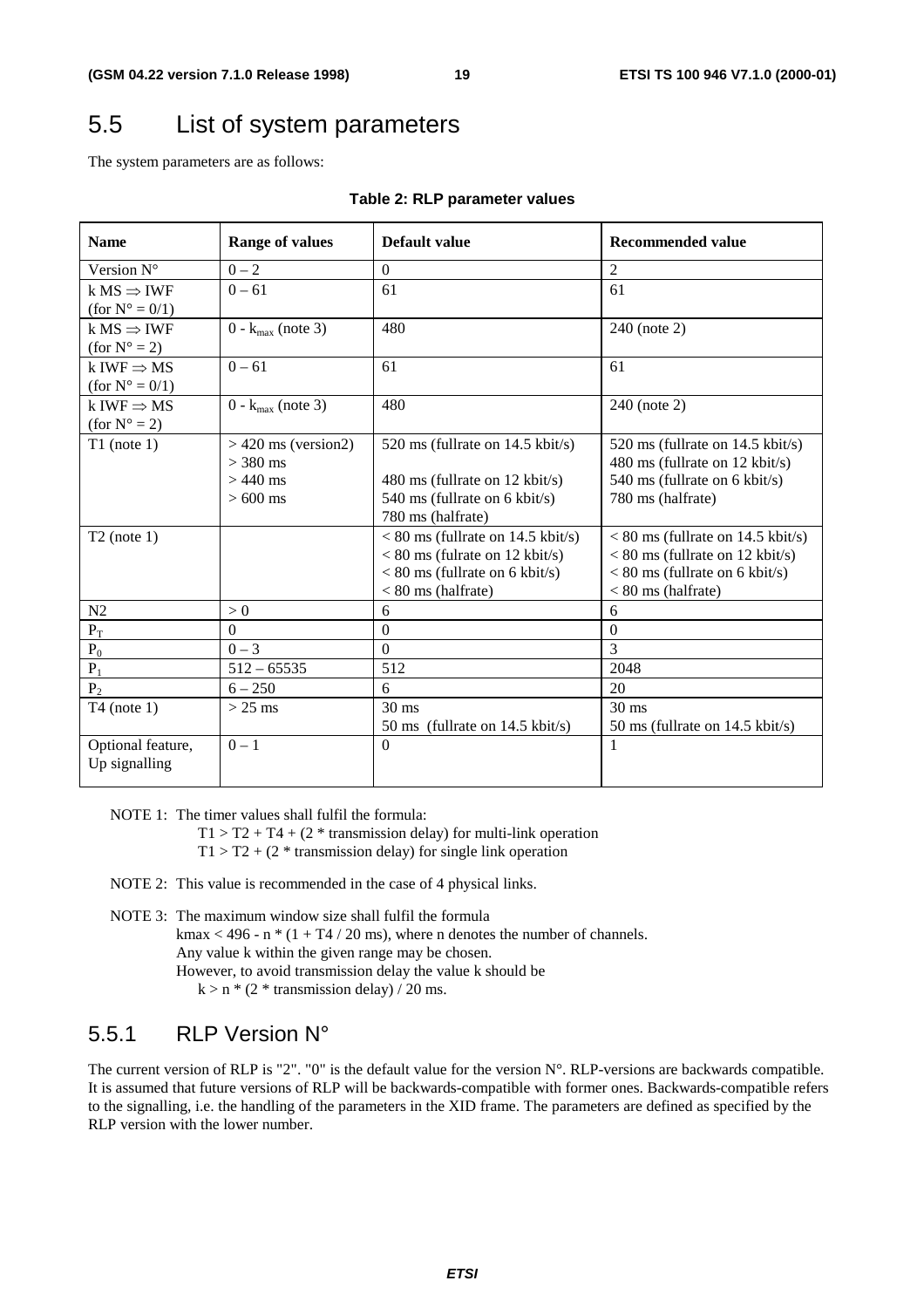## 5.5.2 Maximum number of outstanding I frames k (Window size)

The window size is the maximum number (k) of sequentially numbered I frames that may be outstanding (i.e. unacknowledged) at any given time. It shall be agreed for a period of time.

In case of a single-link version the value can never exceed 61. In the case of a multi-link version it is necessary to use a window size that is less than the sequence number space to avoid misinterpretations of the confirming N(R). Therefore, a guard section is defined and the value k must not exceed the value k<sub>max</sub> defined in table 2. On mutual agreement between the communication parties, a smaller window size may be established. For the support of 4 physical links, a value of 240 is recommended.

### 5.5.3 Timer T1

The period of Timer T1 is regarded to start at the beginning of the transmission of the relevant frame.

The negotiation (or default) value is defined to be the earliest instant to enter recovery.

The period of Timer T1 at the end of which retransmission of a frame may be initiated according to the procedures described in 5.3 above, is a system parameter agreed for a period of time.

The proper operation of the procedure requires that Timer T1 be greater than the maximum time between transmission of frames (SABM, DM, DISC, I or supervisory commands) and the reception of the corresponding frame returned as a response to this frame (UA, DM or acknowledging frame). Therefore, the RLP entity should not delay the response or acknowledging frame returned to the above frame by more than a value T2. T2 is a system parameter, which is less than T1. T1 is influenced by the value of T4 and shall fulfil the formula in table 2.

### 5.5.4 Maximum number of retransmissions N2

The value of the maximum number of retransmissions N2 of a frame following the running out of Timer T1 is a system parameter agreed for a period of time.

### 5.5.5 Data Compression Parameters

If the Layer 2 Relay function supports a data compression function and its use is desired the needed data compression parameters have to be negotiated. The parameter  $P_T$  is not negotiable. In case of V.42 bis the parameters  $P_0$ ,  $P_1$  and  $P_2$ have to be negotiated. The parameters are defined as follows:

 $-P_T$ : Type of data compression

0 V.42 bis

other values are reserved

- $-P_0$ : V.42bis data compression request
	- 0 compress in neither direction
	- 1 compress in initiator-responder direction only
	- 2 compress in responder-initiator direction only
	- 3 compress in both directions
- $-P_1$ : V.42bis number of possible codewords in the algorithm
- $P_2$ : V.42bis maximum encodable data string length

The initiator is the sender of XID command, the responder is the sender of XID response.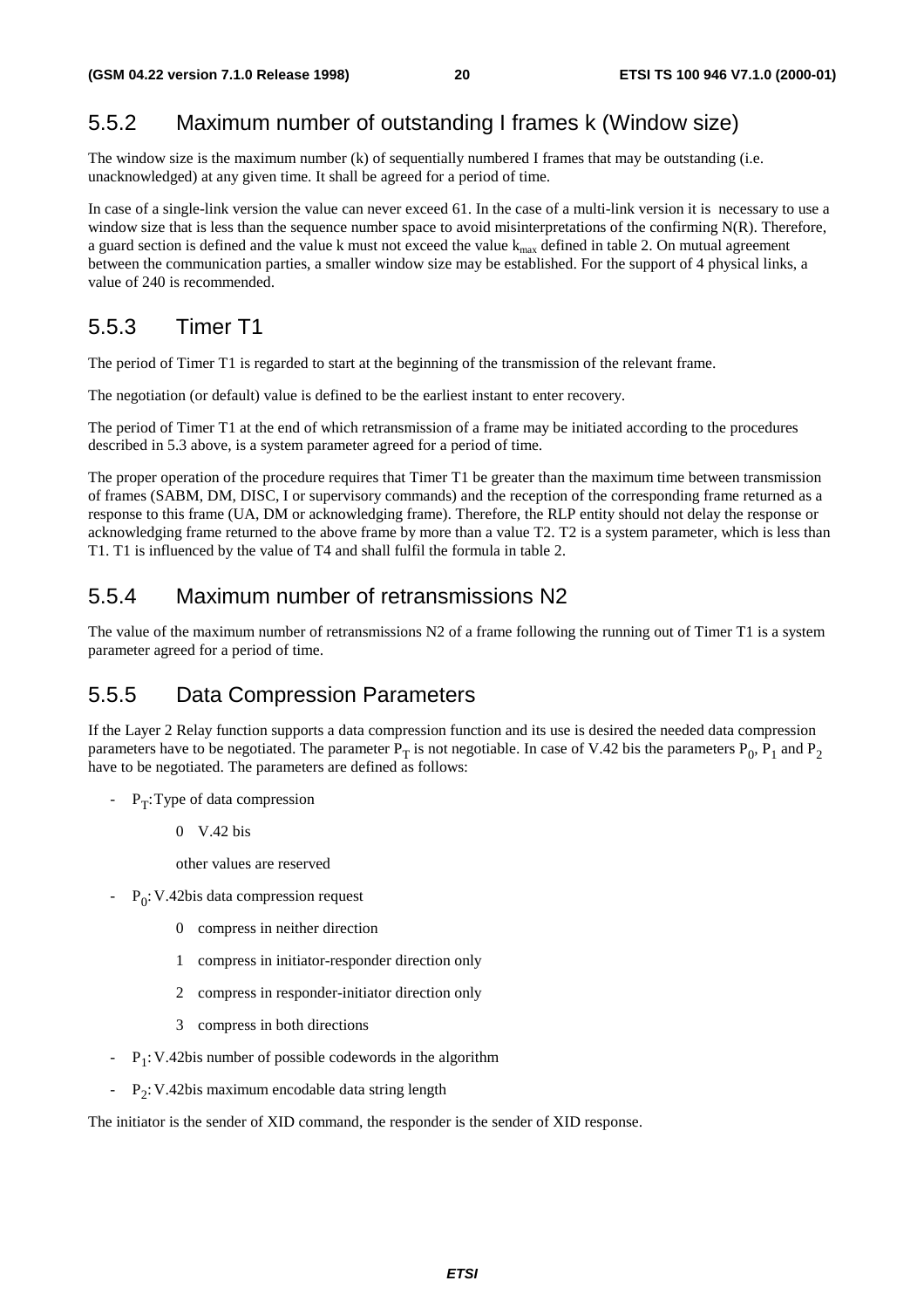## 5.5.6 Re-sequencing period (Timer T4)

In the case of a multi-link version frames may be received out of sequence due to different transmission delays. The period of timer T4 guards the re-sequencing period. During this time frames may be out of sequence.

T4 is a system parameter agreed for a period of time. The proper operation of the procedure requires that the timer T4 shall be greater than the re-sequencing period and it shall fullfil the formula in table 2. A change of the timer T4 has impact on the usable maximum window size as defined in table 2.

## 5.5.7 Optional features

The format of the optional features parameters is an octet where each bit position represents an optional feature that can be negotiated. The optional features are:

| <b>Bit position</b> | <b>Optional feature name</b> |
|---------------------|------------------------------|
| 1                   | Up signalling                |
| $\mathbf{2}$        | (Not yet assigned)           |
| 3                   | (Not yet assigned)           |
| 4                   | (Not yet assigned)           |
| 5                   | (Not yet assigned)           |
| 6                   | (Not yet assigned)           |
| 7                   | (Not yet assigned)           |
| 8                   | (Not yet assigned)           |

The 'Optional Features' parameter is negotiated bitwise in the downward sense, meaning that the value of bit *i* in the XID response shall be less or equal to the value of bit *i* in the XID command.

**Up signalling:** If the negotiated value of the 'Up signalling' feature is 1, then the UP bit in the S and I+S frame header is used for indicating an upgrading proposal to the MS, otherwise the UP bit is ignored (don't care)

## 5.6 Support for discontinuous transmission (DTX)

In both ADM and ABM, whenever the RLP entity has no numbered or unnumbered supervisory commands/responses and no information transfer frames pending transmission, the RLP entity shall indicate to the lower layer that the DTX function may be invoked.

NOTE: In case DTX is invoked, in ADM a NULL-frame will be sent, and in ABM an RR or RNR S-frame will be sent.

## 6 Service definitions

## 6.1 Introduction

This chapter defines the service provided by the RLP-sublayer to the L2R-sublayer at the boundary between the RLPsublayer and the L2R-sublayer.

The relationships between RLP-sublayer, L2R-sublayer and RLP-protocol are shown in figure 3.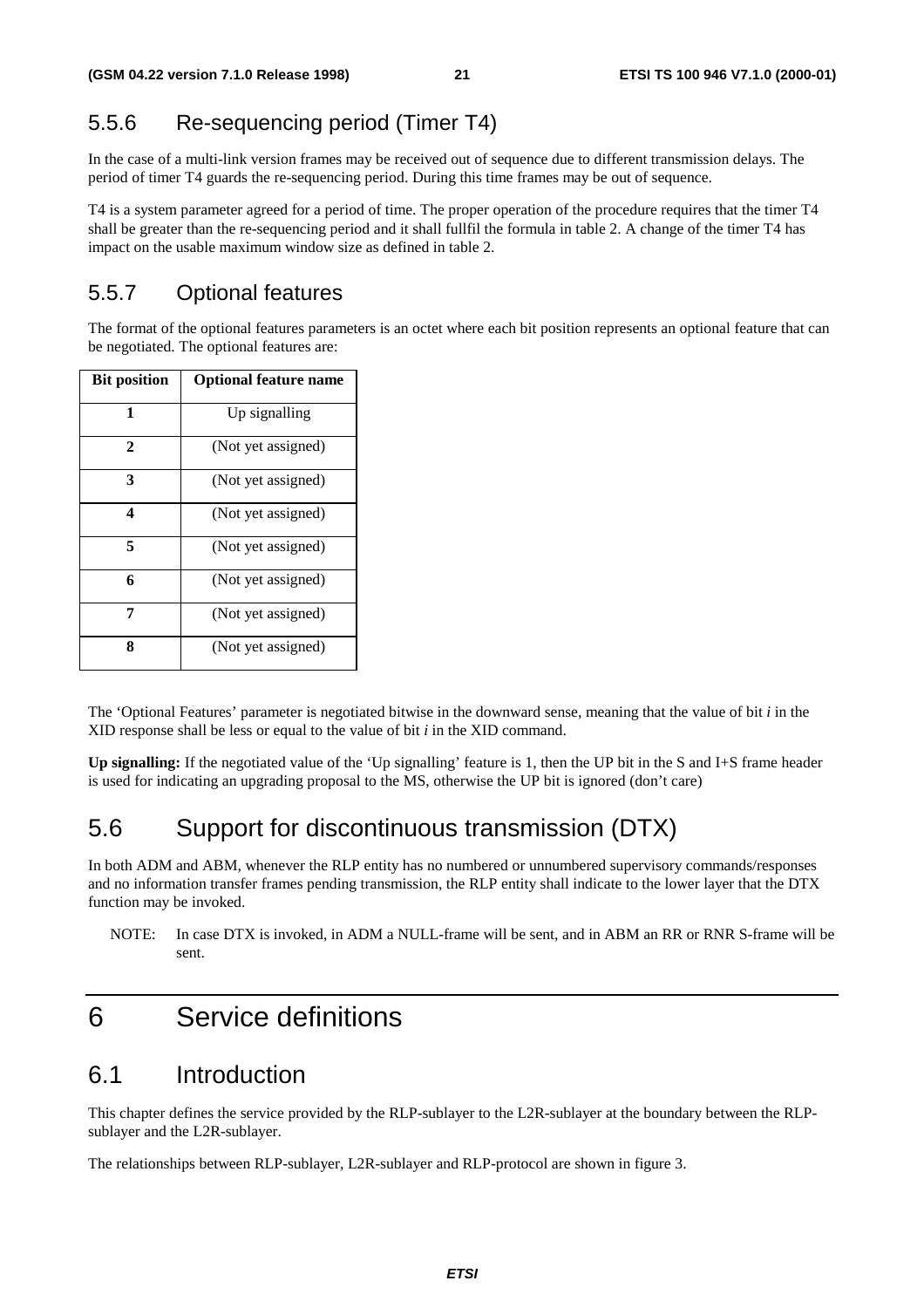

#### **Figure 4: Basic relationship between RLP and L2R**

The RLP service is defined in terms of:

- the primitive actions and events of the service;
- the parameters associated with each primitive action and event;
- the inter-relationship between, and the valid sequence of, these actions and events.

## 6.2 Conventions

For the description of the Data Link Service, the following conventions are used with time-sequence diagrams:





**Figure 6: Unconfirmed service**

In time-sequence diagrams, time moves from top to bottom. Arrows indicate the flow of information. Such flow of information may be subject to implicit flow-control. Skewed lines indicate a logical relationship between arrows. For clarity, the absence of such a relation may be marked by the symbol "~" (tilde).

## 6.3 Queue model

Between the two endpoints of an RLP-connection, there exists a flow control function. As a means of specifying this flow control feature and its relationship with other capabilities of the RLP, the following queue model is provided.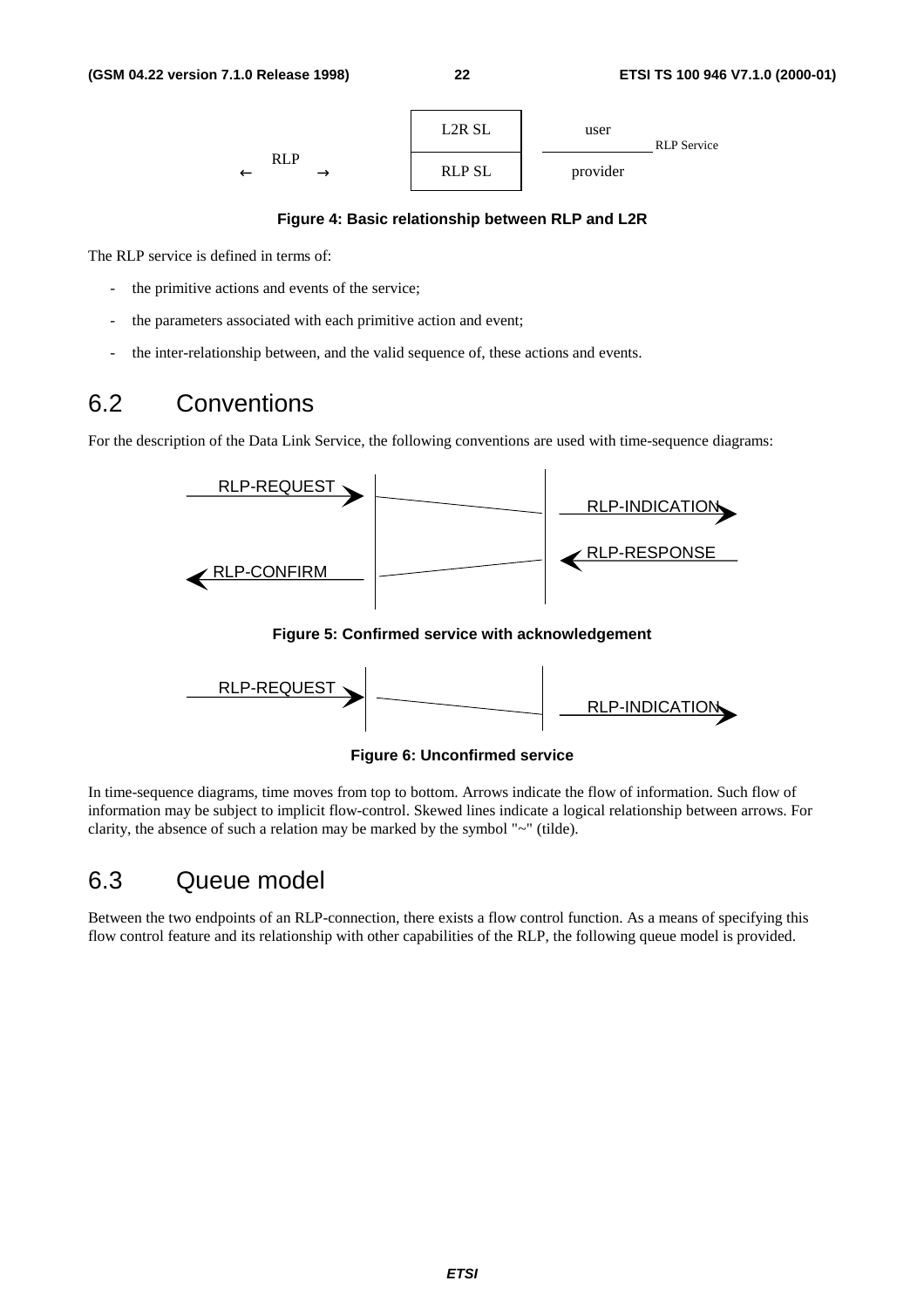

**Figure 7: Queue Model**

The following objects may be placed in a queue by a service user:

- a) connect;
- b) connection-mode data (numbered information);
- c) reset;
- d) disconnect.

The following objects may be placed in a queue by a service provider:

- a) reset;
- b) synchronization mark;
- c) disconnect.
- NOTE: Other possible objects (i.e. unnumbered information, identification, test) are irrelevant (-) to the queue model and for reasons of simplicity are not shown.

| <b>Following</b>            | <b>Connect</b> | Data      | <b>Reset</b> | <b>Sync Mark</b> | <b>Disconnect</b> |
|-----------------------------|----------------|-----------|--------------|------------------|-------------------|
| <b>Preceding</b>            |                |           |              |                  |                   |
| Connect                     | <b>NA</b>      | ----      |              | NA               | <b>DES</b>        |
| Data                        | <b>NA</b>      | $- - - -$ | DES          | NA               | <b>DES</b>        |
| Reset                       | <b>NA</b>      | ----      | DES          |                  | <b>DES</b>        |
| <b>Synchronization Mark</b> | <b>NA</b>      | $- - - -$ | DES          | <b>NA</b>        | <b>DES</b>        |
| Disconnect                  | <b>NA</b>      | NΑ        | NA           | <b>NA</b>        | <b>DES</b>        |

Legend:

- NA : Not applicable
- -- : not destructive, not able to advance ahead of the preceding object
- DES : Destructive to the preceding object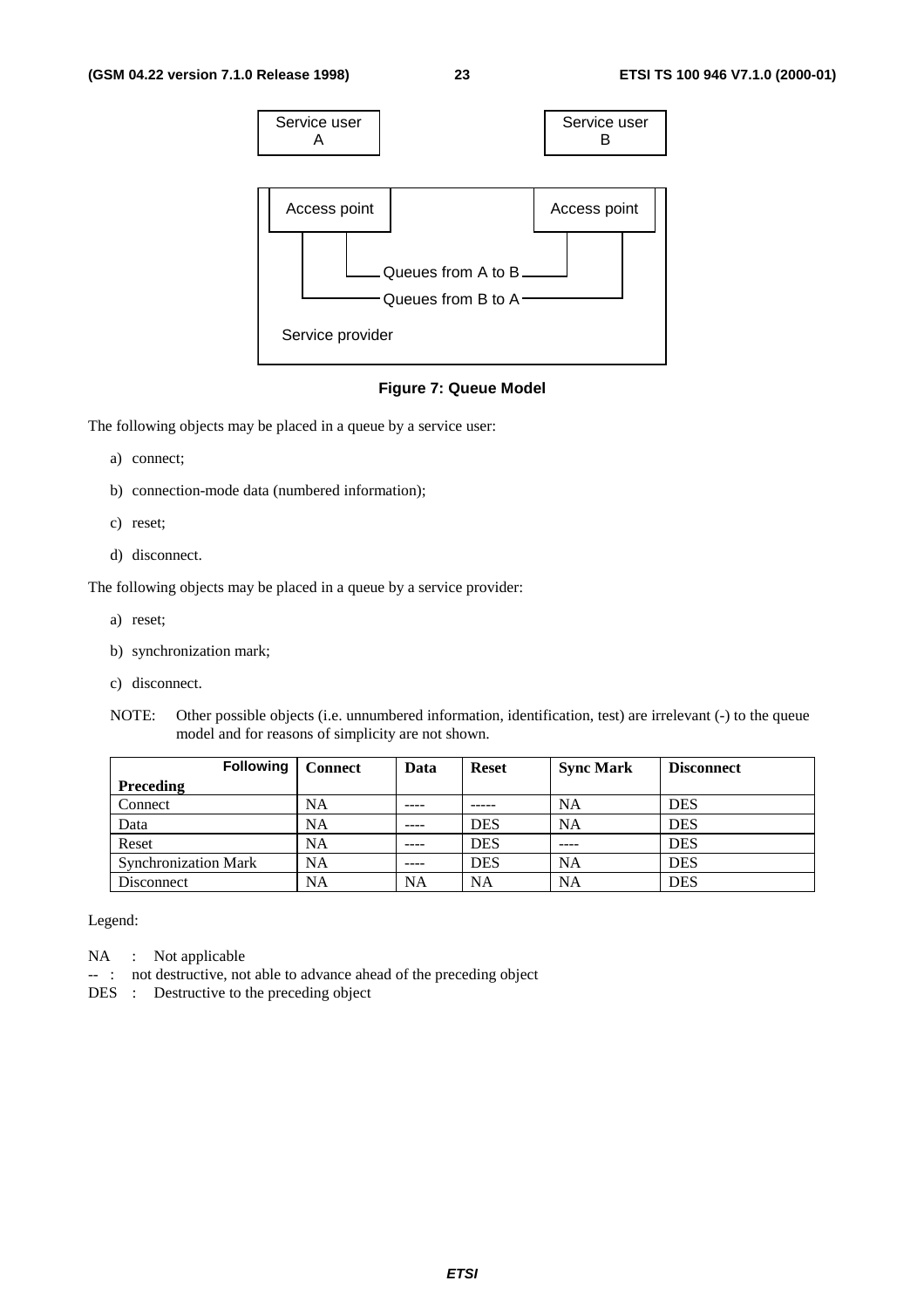## 6.4 List of Primitives

Link establishment

RLP-CONNECT-REQUEST

RLP-CONNECT-INDICATION

RLP-CONNECT-RESPONSE (-NEG)

RLP-CONNECT-CONFIRM (-NEG)

Normal Data Transfer

RLP-DATA-REQUEST (S, INF)

RLP-DATA-INDICATION (S, INF)

NOTE: The parameter S (L2R status bit) is only relevant for RLP-version 2.

#### Reset

RLP-RESET-REQUEST

RLP-RESET-INDICATION

RLP-RESET-RESPONSE

RLP-RESET-CONFIRM

#### Release

RLP-DISCONNECT-REQUEST

RLP-DISCONNECT-INDICATION

Miscellaneous

unnumbered information

RLP-UNITDATA-REQUEST (INF)

RLP-UNITDATA-INDICATION (INF)

Exchange Identification

RLP-XIDDATA-REQUEST (INF)

RLP-XIDDATA-INDICATION (INF)

#### Test

RLP-TESTDATA-REQUEST (INF) RLP-TESTDATA-CONFIRM (-NEG) (INF)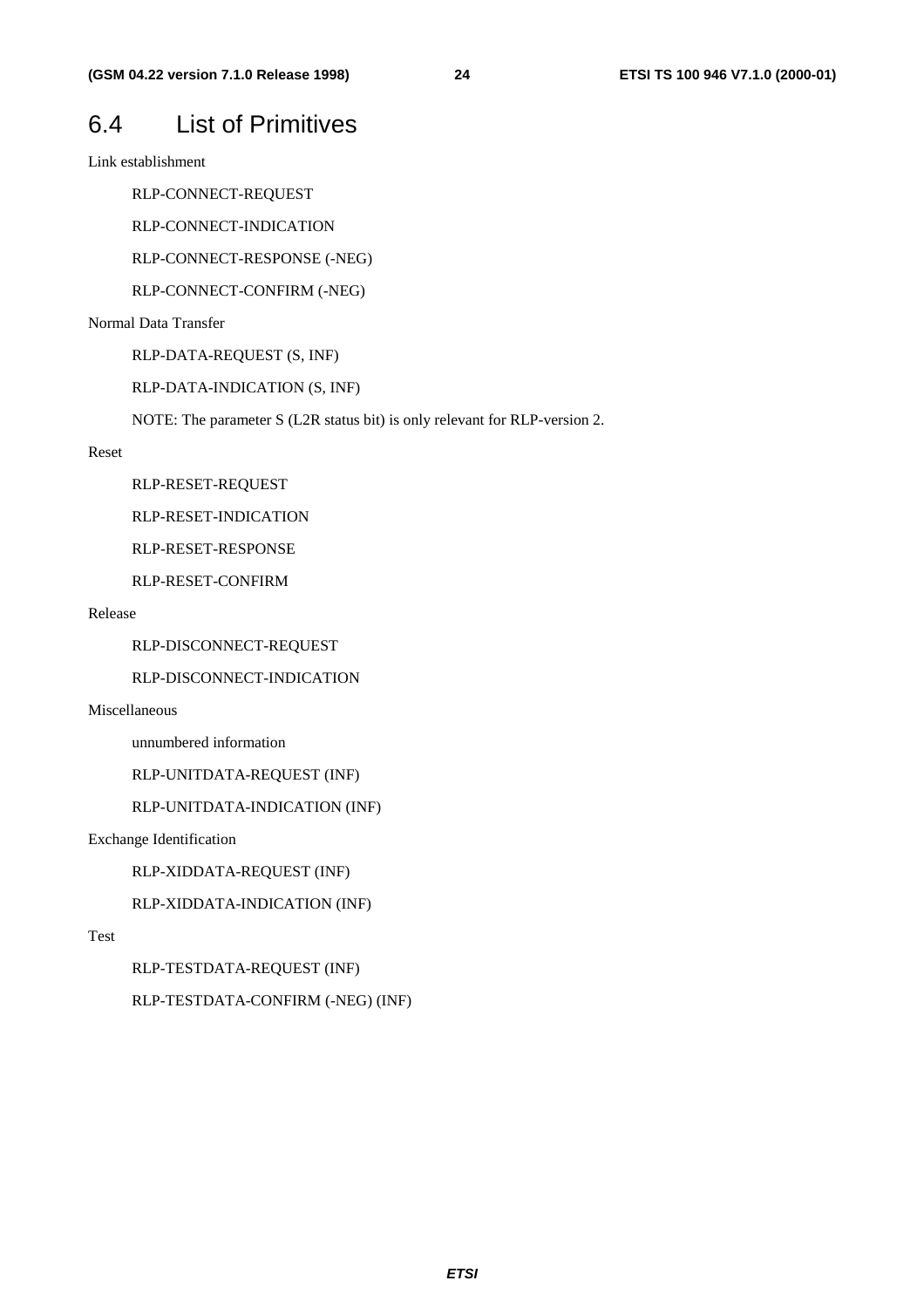## 6.5 Possible RLP time sequence diagrams

a) Connection establishment (without collision)

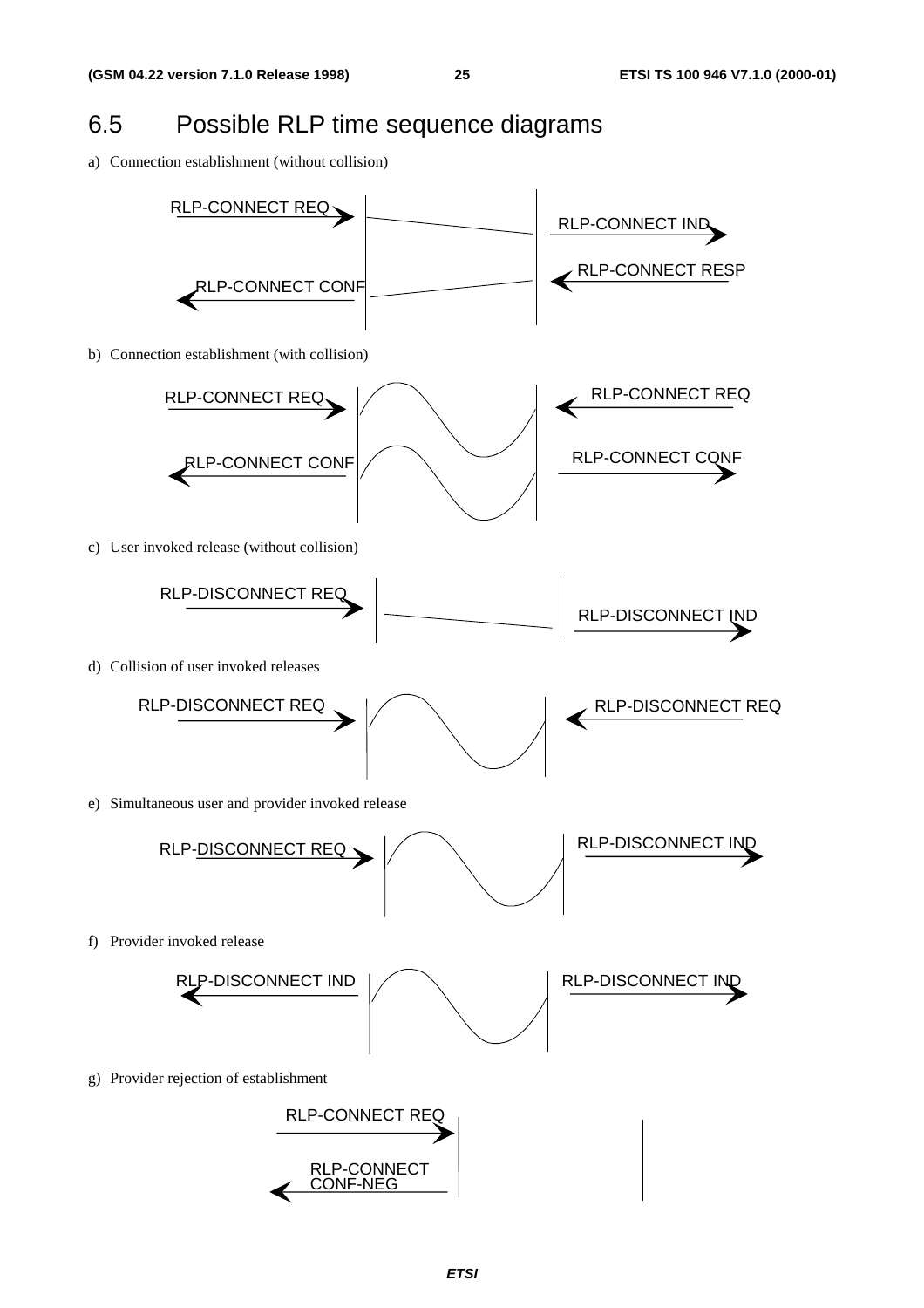h) Normal data transfer



l) simultaneous user and provider invoked reset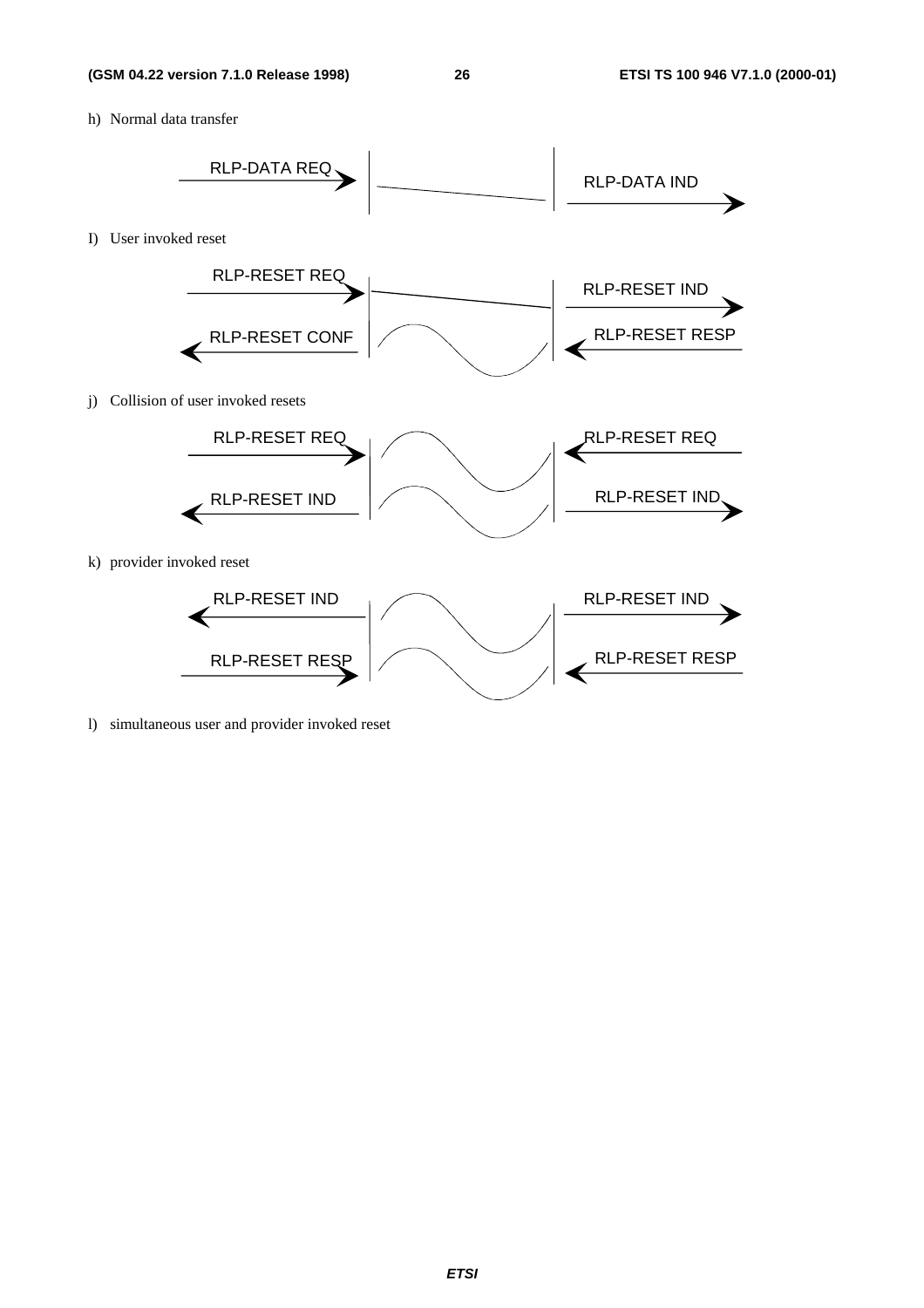

**Figure 8: State transition diagram for sequence of RLP connection-mode service primitives**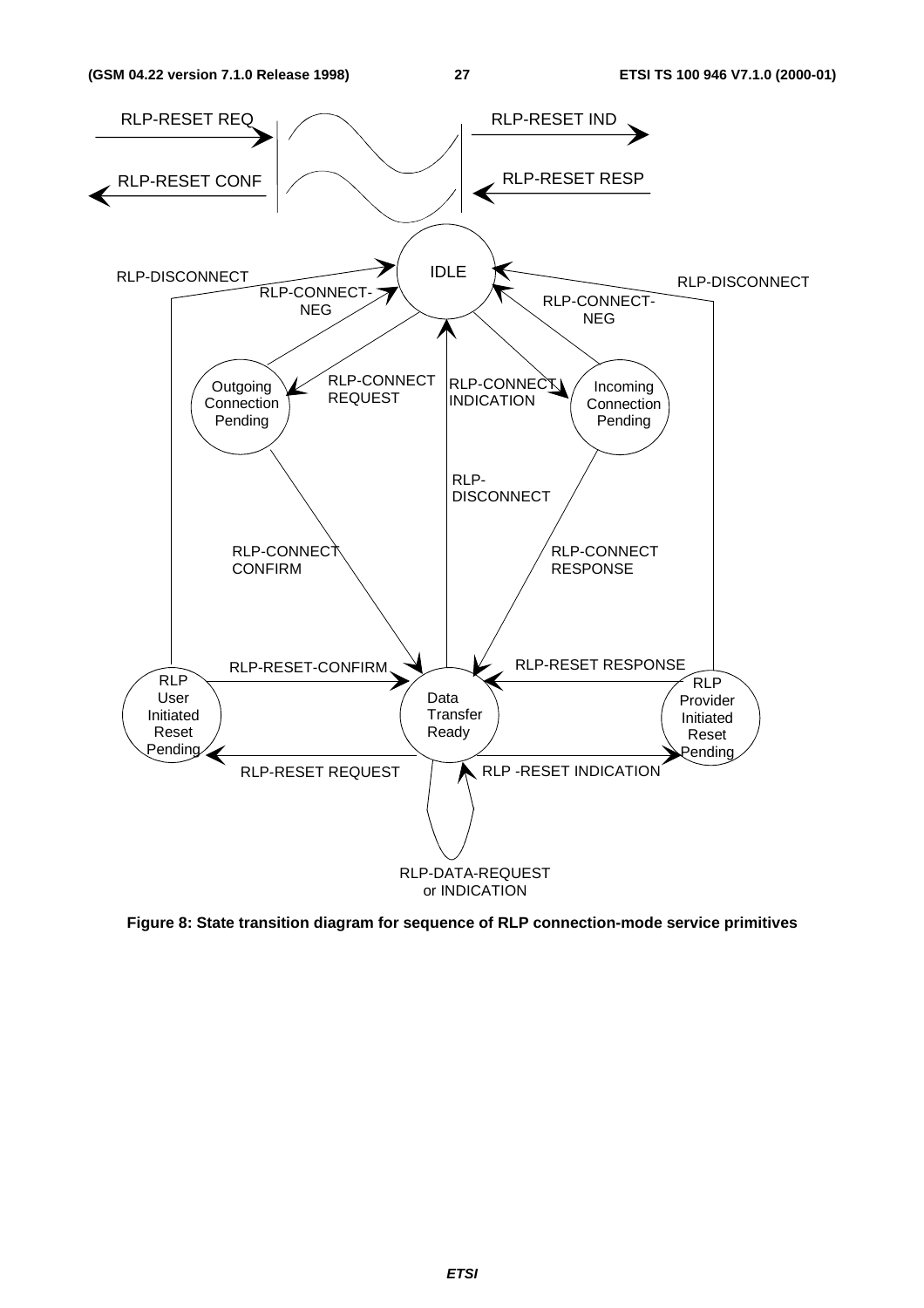## Annex A (informative): RLP SDL Diagrams

This annex describes a model implementation of an RLP entity for RLP version "0".

The description should help to clarify GSM Specification 04.22, the RLP service and protocol definition.

However, it is not intended to restrict any implementation of an RLP entity in any way, on condition the implementation shows the correct behaviour at the RLP protocol level.

The model implementation consists of three processes. Process "SEND\_PDU" adds the CRC to a given PDU and hands it to the lower layer entity for transmission. Process "RECEIVE\_PDU" gets a received PDU block, checks the value of the CRC and the bits of the PDU header. If the CRC has the right value and if the header is syntactically correct, the receipt event is signalled to the "RLP\_KERNEL" process, which is the protocol handling automaton.

Each process is described as an extended finite state machine (using SDL-Diagrams).

Each state of the automaton is described by a (main-)state number and a corresponding (main-)state name. The state may further be distinguished by the value of other state variables. This scheme is used because not every state variable needs to be defined in every state. The states are defined in chapter A.1.

The RLP machine reacts on events, which may be classified as:

- lower layer interface events;
- upper layer interface events; and
- station management or internal events.

The events of the RLP-Kernel are described in section A.2.

## A.1 List of RLP entity states

## A.1.1 (main) states

| state number | state symbol | state name                        |
|--------------|--------------|-----------------------------------|
|              | S0           | ADM and Detached                  |
|              | S1           | ADM and Attached                  |
| 2            | S2           | <b>Pending Connect Request</b>    |
| 3            | S3           | <b>Pending Connect Indication</b> |
| 4            | S4           | ABM and Connection Established    |
| 5            | S5           | Disconnect Initiated              |
| 6            | S6           | <b>Pending Reset Request</b>      |
|              | S7           | Pending Reset Indication          |

### A.1.2 state variables

The main states are further distinguished by the values of the state variables. However, not every state variable is used (evaluated/ defined) in every state.

First some constants need to be defined:

 $M = 62$  number of different sequence numbers (modulus)  $Nmin = 0$  smallest sequence number Nmax = 61 largest sequence number  $(= M - 1)$  $N2 = 6$ maximum number of retransmissions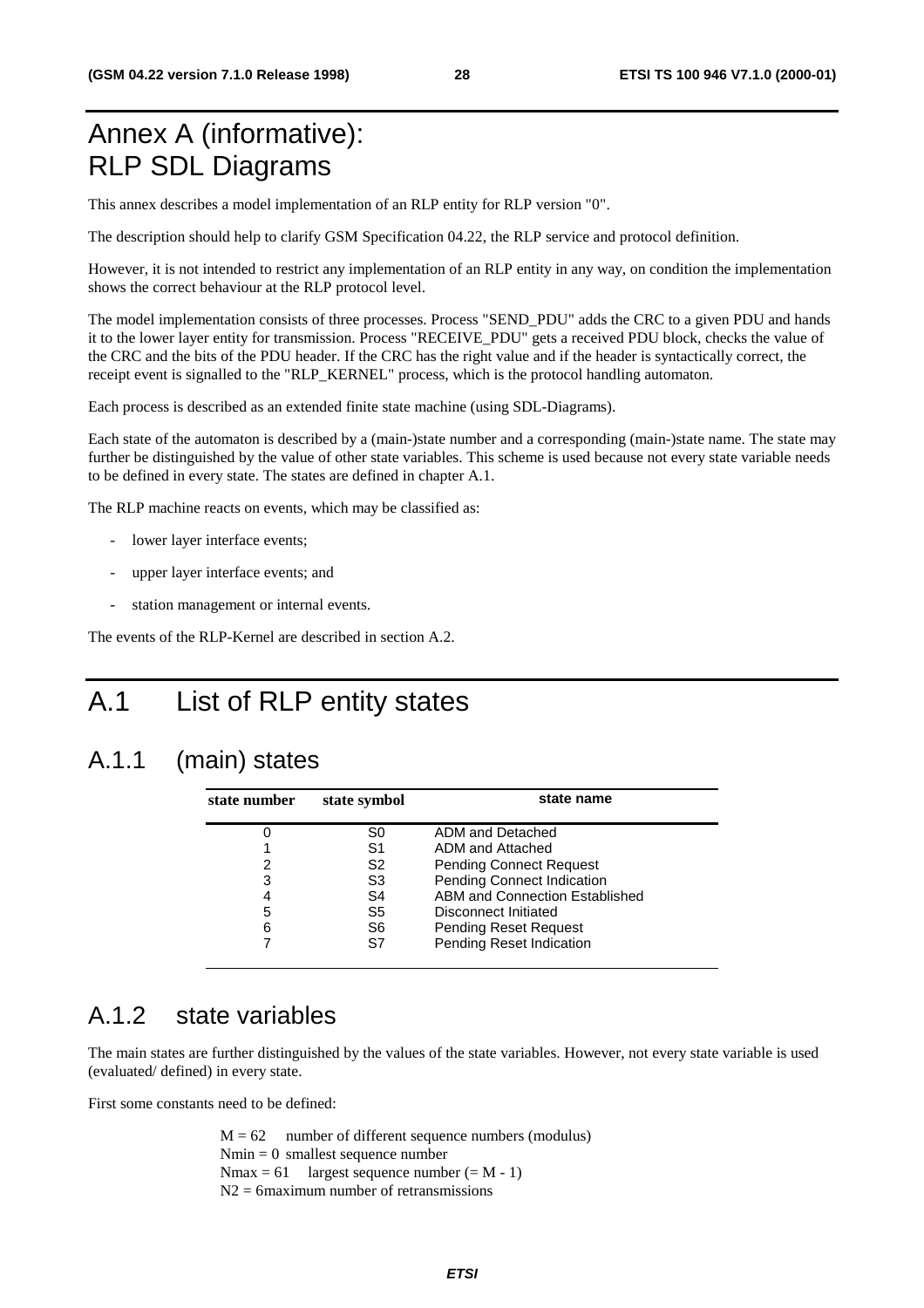| variable name | variable type and range        | semantic                                                                                                                                                                                                                                                                                                                                        |
|---------------|--------------------------------|-------------------------------------------------------------------------------------------------------------------------------------------------------------------------------------------------------------------------------------------------------------------------------------------------------------------------------------------------|
| Ackn_FBit     | (0, 1)                         | Value of the F-Bit used in the next acknowledging PDU.                                                                                                                                                                                                                                                                                          |
| Ackn_State    | (idle, send)                   | Ackn_State = send means, an acknowledging PDU (Supervisory<br>or Data) has to be sent.                                                                                                                                                                                                                                                          |
| C             | (0, 1)                         | to store the C/R-Bit value of a received S- or I-frames                                                                                                                                                                                                                                                                                         |
| Data          | char[25]                       | to store temporarily the information part (user data) of a received<br>I-frame.                                                                                                                                                                                                                                                                 |
| DISC_Count    | $(0, 1, \ldots, N2)$           | to count the transmissions of DISC.                                                                                                                                                                                                                                                                                                             |
| DISC_PBit     | (0, 1)                         | The value of the P-bit in the next DISC command PDU.                                                                                                                                                                                                                                                                                            |
| DISC_State    | (idle, send, wait)             | if (DISC_State = send) the DISC command PDU has to be sent at<br>the next possible opportunity.<br>if (DISC_State = wait) the RLP entity waits for the corresponding<br>response.                                                                                                                                                               |
| DM_FBit       | (0, 1)                         | Value of the F-Bit used in the next DM response PDU.                                                                                                                                                                                                                                                                                            |
| DM_State      | (idle, send)                   | if (DM_State = send) the PDU DM has to be sent.                                                                                                                                                                                                                                                                                                 |
| DTX_SF        | (N, RR, RNR)                   | to store the last Supervisory frame for DTX (only RR or RNR can<br>be suppressed)                                                                                                                                                                                                                                                               |
| DTX_VR        | $(0, 1, \ldots, Nmax)$         | to store the last transmitted value of VR (used to decide the DTX<br>condition)                                                                                                                                                                                                                                                                 |
| F             | (0, 1)                         | to store temporarily the F-bit of a received response PDU.                                                                                                                                                                                                                                                                                      |
| <b>NR</b>     | $(0, 1, \ldots, Nmax)$         | to store temporarily the receive sequence number of a received<br>S- or I-frame                                                                                                                                                                                                                                                                 |
| <b>NS</b>     | $(0, 1, \ldots, Nmax)$         | to store temporarily the send sequence number of a received I-<br>frame                                                                                                                                                                                                                                                                         |
| P             | (0, 1)                         | to store temporarily the P-bit of a received command PDU                                                                                                                                                                                                                                                                                        |
| $P_F$         | (0, 1)                         | to store temporarily the P- or F-bit of received command or<br>response PDUs                                                                                                                                                                                                                                                                    |
| Poll_Count    | $(0, 1, \ldots, N2)$           | to count the transmissions of poll requests                                                                                                                                                                                                                                                                                                     |
| Poll_State    | (idle, send, wait)             | (Poll_State = send) means, a supervisory PDU with P-bit set to<br>one has to be sent                                                                                                                                                                                                                                                            |
|               |                                | (Poll_State = wait) means, the RLP entity waits for the response<br>with F-bit set to one                                                                                                                                                                                                                                                       |
| Poll_xchg     | (idle, wait)                   | (Poll_xchg = idle) means, sending of a frame with P-bit set is<br>allowed<br>(Poll_xchg = wait) means, an acknowledgement of a previous P-<br>bit is outstanding                                                                                                                                                                                |
| R[M]          | record array                   | Receiver slots (M slots, numbered 0 to M-1)                                                                                                                                                                                                                                                                                                     |
| R[n].Data     | char[25]                       | to store user information                                                                                                                                                                                                                                                                                                                       |
| R[n].State    | (idle, rcvd, ackn, srej, wait) | (R[n].State = rcvd) means, data has been received (with<br>sequence number n).<br>(R[n].State = ackn) means, data has been received and<br>acknowledged<br>(R[n].State = srej) means, the retransmission of data has to be<br>requested using srej(n).<br>$(R[n].State = wait)$ means, the entity waits for the requested<br>retransmitted data |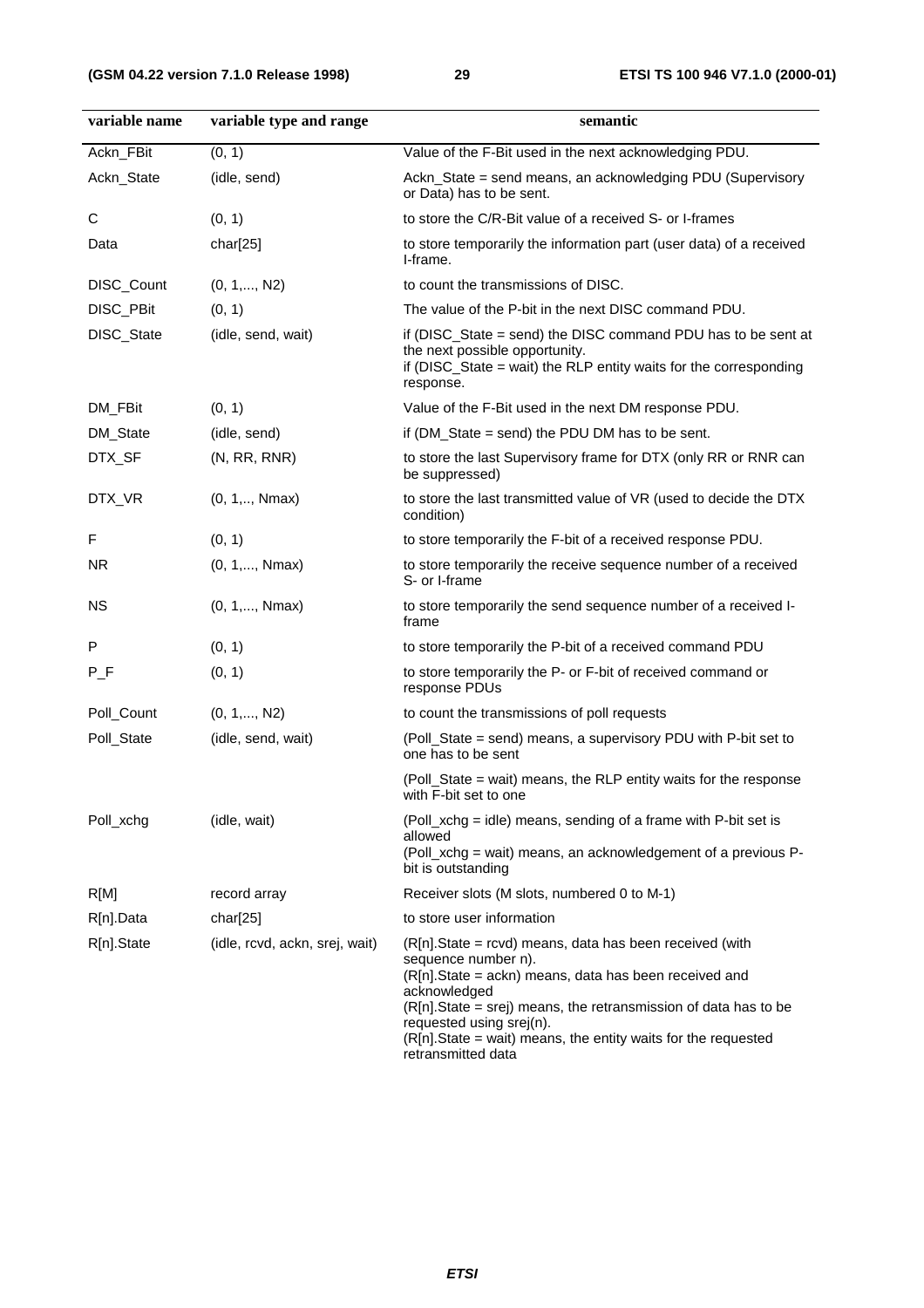### **(GSM 04.22 version 7.1.0 Release 1998) 30 ETSI TS 100 946 V7.1.0 (2000-01)**

| REJ_State      | (idle, send, wait)     | The REJ_State is send if and only if a REJ PDU has to be sent                                                                     |
|----------------|------------------------|-----------------------------------------------------------------------------------------------------------------------------------|
| returncode     | Integer                | used in procedures to report a result                                                                                             |
| <b>RRReady</b> | <b>Boolean</b>         | Remote Receiver Ready                                                                                                             |
| SABM Count     | $(0, 1, \ldots, N2)$   | to count the transmissions of SABM                                                                                                |
| SABM_State     | (idle, send, wait)     | if $($ State = send) the SABM PDU has to be sent<br>if $($ State = wait) the RLP entity waits for the UA response                 |
| S[M]           | record array           | Sender Slots (M slots, numbered 0 to M-1)                                                                                         |
| S[n].Data      | char[25]               | user information to be sent                                                                                                       |
| S[n].State     | (idle, send, wait)     | $(S[n].State = send)$ means, data has to be sent<br>(with sequence# n).                                                           |
| SF             | (RR, RNR, REJ, SREJ)   | to store the last superv. PDU type                                                                                                |
| т              | Timer                  | used by the data sender if waiting for I-frame acknowledgements<br>or F-bits                                                      |
| TEST_Count     | $(0, 1, \ldots, N2)$   | to count the transmissions of TEST                                                                                                |
| TEST_C_Data    | char [25]              | data to be sent in the next TEST command PDU                                                                                      |
| TEST_C_PBit    | (0, 1)                 | value of the P-Bit used in the next TEST command PDU                                                                              |
| TEST_C_State   | (idle, send, wait)     | if (_State = send) the TEST command PDU has to be sent<br>if $($ State = wait) the RLP entity waits for the next TEST<br>response |
| TEST_R_Data    | char[25]               | data to be sent in the next TEST response PDU                                                                                     |
| TEST_R_FBit    | (0, 1)                 | value of the P-Bit used in the next TEST response PDU                                                                             |
| TEST_R_State   | (idle, send)           | if $($ State = send) the TEST response PDU has to be sent                                                                         |
| T_RCVR         | Timer                  | used by the receiver to timeout a REJ condition                                                                                   |
| T_RCVS(n)      | Timer                  | used by the receiver to timeout a SREJ condition for Slot n                                                                       |
| T_TEST         | Timer                  | used by the sender of a TEST frame if waiting for a TEST<br>response                                                              |
| T_XID          | Timer                  | used by the sender of a XID frame if waiting for the XID response                                                                 |
| UA_FBit        | (0, 1)                 | value of the F-Bit used in the next UA response                                                                                   |
| UA_State       | (idle, send)           | if (UA_State = send) an UA PDU has to be sent                                                                                     |
| UI_Data        | char[25]               | data to be sent in the next UI PDU                                                                                                |
| UI_PBit        | (0, 1)                 | value of the P-Bit used in the next UI PDU                                                                                        |
| UI_State       | (idle, send)           | if (UI_State = send) a UI PDU has to be sent                                                                                      |
| VA             | $(0, 1, \ldots, Nmax)$ | frame sequence number of oldest not yet acknowledged<br>I-frame<br>(if VA = VS then there are no unacknowledged frames)           |
| VD.            | (0, 1, , Nmax)         | slot number used in the next Data_Req                                                                                             |
| VR.            | (0, 1, , Nmax)         | receiver sequence number (the next received I-frame is expected<br>to carry this sequence number)                                 |
| VS             | (0, 1, , Nmax)         | sender sequence number (under normal operating conditions the<br>next I-frame is assigned this number)                            |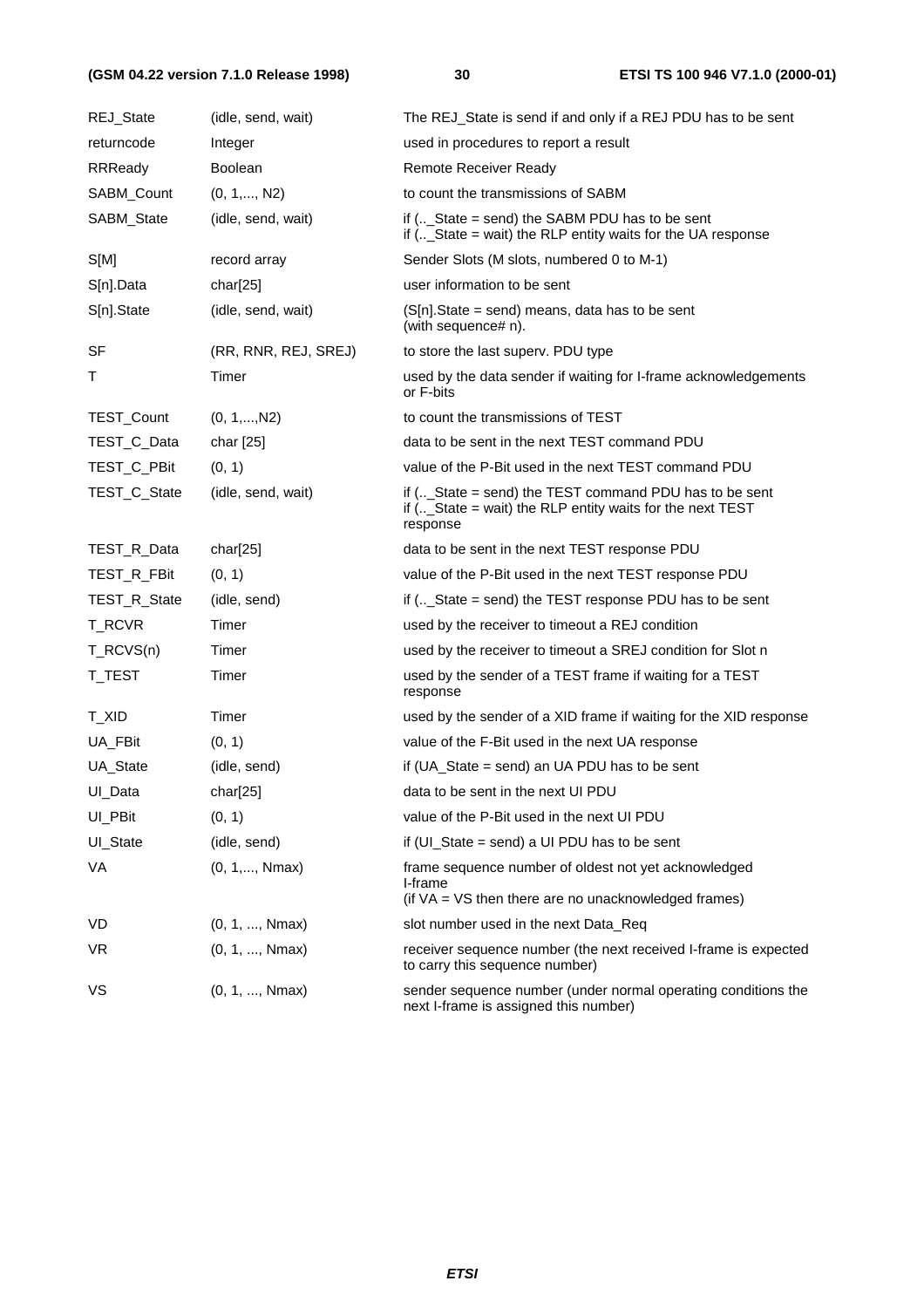### **(GSM 04.22 version 7.1.0 Release 1998) 31 ETSI TS 100 946 V7.1.0 (2000-01)**

| XID Count   | $(0, 1, \ldots, N2)$ | to count the transmissions of XID commands                                                                                        |
|-------------|----------------------|-----------------------------------------------------------------------------------------------------------------------------------|
| XID C Data  | char $[25]$          | data to be sent in the next XID command PDU                                                                                       |
| XID C PBit  | (0, 1)               | value of the P-Bit used in the next XID command PDU                                                                               |
| XID C State | (idle, send, wait)   | if $($ State = send) the XID command PDU has to be sent<br>if $($ _State = wait) the RLP entity waits for the next $XID$ response |
| XID R FBit  | (0, 1)               | value of the P-Bit used in the next XID response PDU                                                                              |
| XID R State | (idle, send)         | if $($ State = send) the XID response PDU has to be sent                                                                          |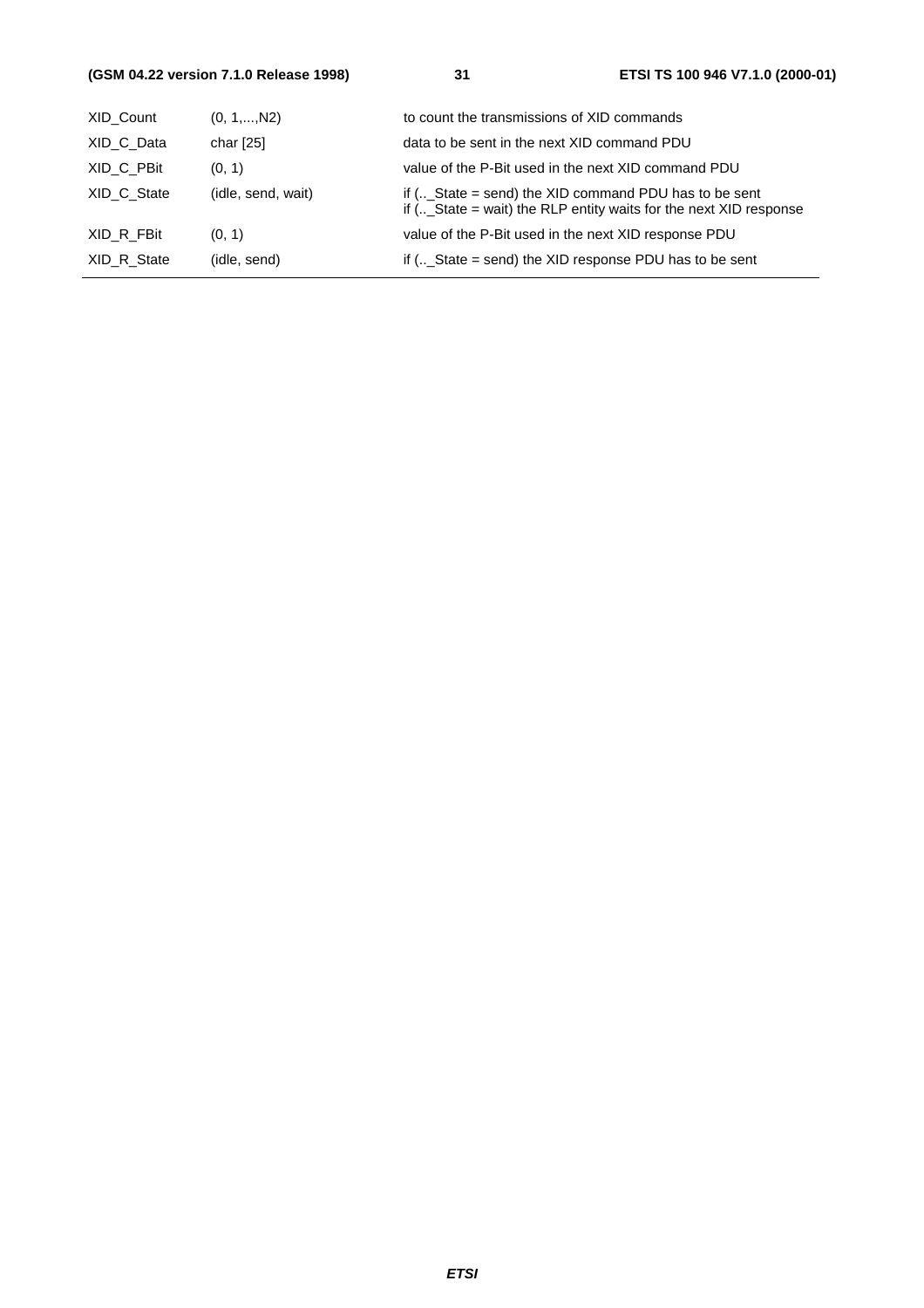## A.2 List of RLP entity events

The interface is indicated by l:lower, u:upper and m:management. From the formal definition point of view this distinction of course is unnecessary.

| event#                  | name                         | semantic                                         | interface      |
|-------------------------|------------------------------|--------------------------------------------------|----------------|
| 1                       | Attach Reg                   | Switch to "ADM and Attached"                     | m              |
| $\overline{\mathbf{c}}$ | Conn_Ind                     | Connect indication                               | u              |
| 3                       | Conn_Conf                    | Connect confirm                                  | u              |
| 4                       | Conn_Conf_Neg                | Connect confirm negative                         | u              |
| 5                       | Conn Req                     | Connect request                                  | u              |
| 6                       | Conn_Resp                    | Connect response                                 | u              |
| 7                       | Conn_Resp_Neg                | Connect response negative                        | u              |
| 8                       | Data_Ind(Data)               | Data transfer indication (user data in Data)     | u              |
| 9                       | Data_Req(Data)               | Data transfer request (user data in Data)        | u              |
| 10                      | Detach_Req                   | Switch to "ADM and Detached"                     | m              |
| 11                      | Disc_Ind                     | Disconnection indication                         | u              |
| 12                      | Disc_Req                     | Disconnect request                               | u              |
| 13                      | DISC(P)                      | PDU DISC received (P-bit in P)                   | $\mathsf{I}$   |
| 14                      | DM(F)                        | PDU DM received (F-bit in F)                     | $\overline{1}$ |
| 15                      | Error_Ind                    | Error Indication                                 | u              |
| 16                      | LL Data Req                  | Data request to lower layer                      | $\overline{1}$ |
| 17                      | LL Data Ind                  | Data indication from lower layer                 | I              |
| 18                      | <b>NULL</b>                  | PDU NULL received                                | $\overline{1}$ |
| 19                      | Ready_Ind                    | Indication that a new PDU may be sent            | m              |
| 20                      | Reset Conf                   | Reset confirm                                    | u              |
| 21                      | Reset_Ind                    | Reset indication                                 | u              |
| 22                      | Reset_Req                    | Reset request                                    | u              |
| 23                      | Reset Resp                   | Reset response                                   | u              |
|                         | RR_I(C, P_F, NR, NS, Data)   | I-frame RR received                              | $\overline{1}$ |
| 24<br>25                |                              | I-frame RNR received                             | L              |
| 26                      | RNR_I(C, P_F, NR, NS, Data)  | I-frame REJ received                             |                |
| 27                      | REJ_I(C, P_F, NR, NS, Data)  | I-frame SREJ received                            |                |
|                         | SREJ_I(C, P_F, NR, NS, Data) |                                                  |                |
| 28                      | $RR(C, P_F, NR)$             | S-frame RR received                              |                |
| 29                      | RNR(C, P_F, NR)              | S-frame RNR received                             |                |
| 30                      | $REJ(C, P_F, NR)$            | S-frame REJ received                             |                |
| 31                      | SREJ(C, P_F, NR)             | S-frame SREJ received                            |                |
| 32                      | SABM(P)                      | PDU SABM received                                |                |
| 33                      | UA(F)                        | PDU UA received (F-bit in F)                     | I              |
| 34                      | UI_Req(Data)                 | Unnumbered Information transfer request          | u              |
| 35                      | UI(C, P_F, Data)             | UI PDU received                                  | $\mathbf{I}$   |
| 36                      | T.                           | Timeout (Timer of the sender expired)            | m              |
| 37                      | Test_Conf(Data)              | Test confirm (received data in Data)             | u              |
| 38                      | Test_Conf_Neg(Data)          | Test confirm negative (received data in Data)    | u              |
| 39                      | T RCVR                       | Timeout (Timer of the receiver for REJ expired)  | m              |
| 40                      | T_RCVS(n)                    | Timeout (Timer of the receiver for SREJ expired) | m              |
| 41                      | T_TEST                       | Timeout (Test timer expired)                     | m              |
| 42                      | T_XID                        | Timeout (Xid timer expired)                      | m              |
| 43                      | Test_Req(Data)               | Test request (Test data in Data)                 | m              |
| 44                      | TEST(C, P_F, Data)           | TEST command/response PDU received               | $\mathbf{I}$   |
|                         |                              | (C/R-bit in C, P/F-bit in P_F, Data in Data)     |                |
| 45                      | XID_Req(Data)                | Exchange ID request                              | m              |
| 46                      | XID_Ind(Data)                | Exchange ID indication                           | m              |
| 47                      | XID(C, P_F, Data)            | XID command/response PDU received                | $\mathbf{I}$   |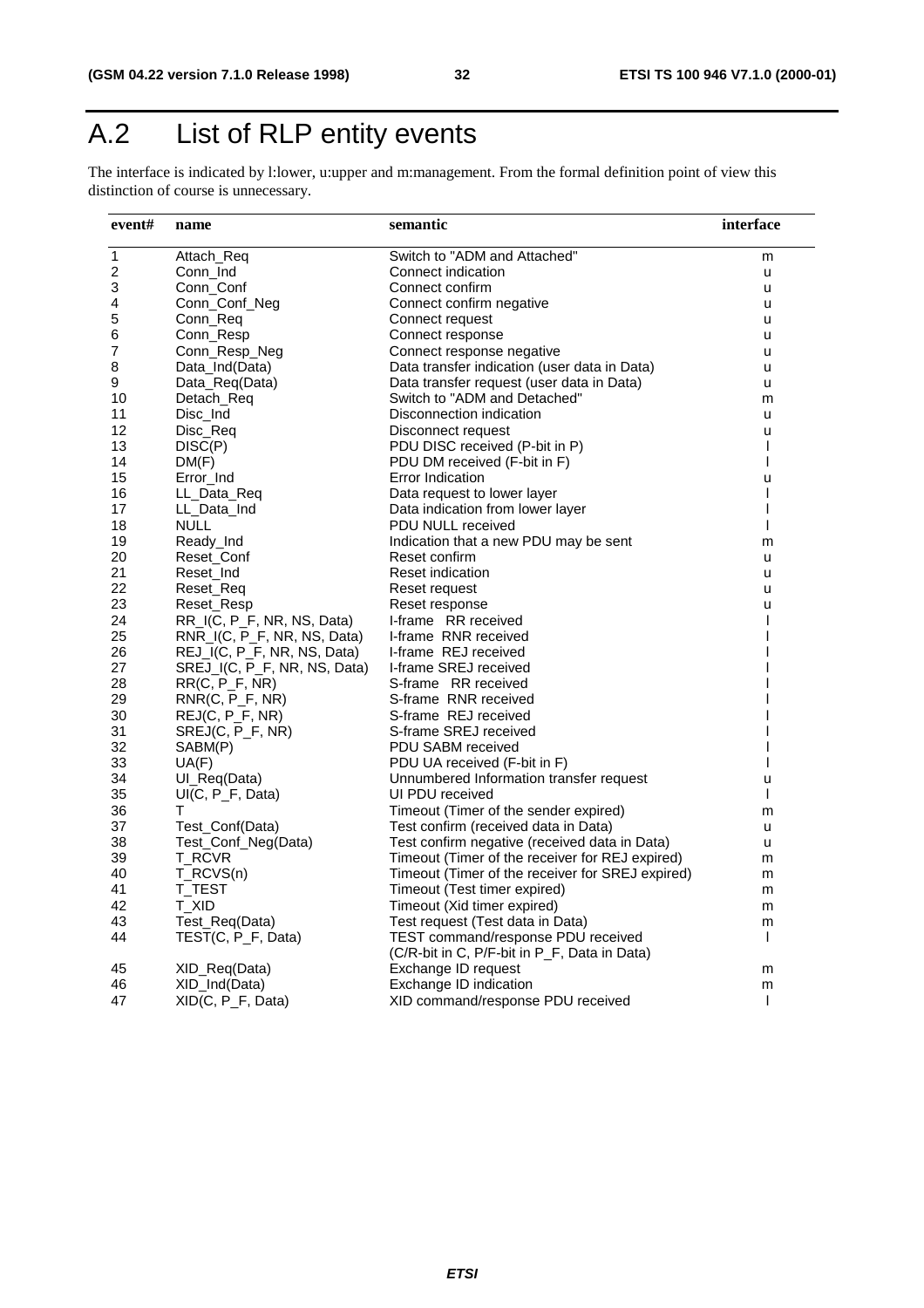System RLP - Overview



0422AF01.DRW 93-03-01

**Figure A.1**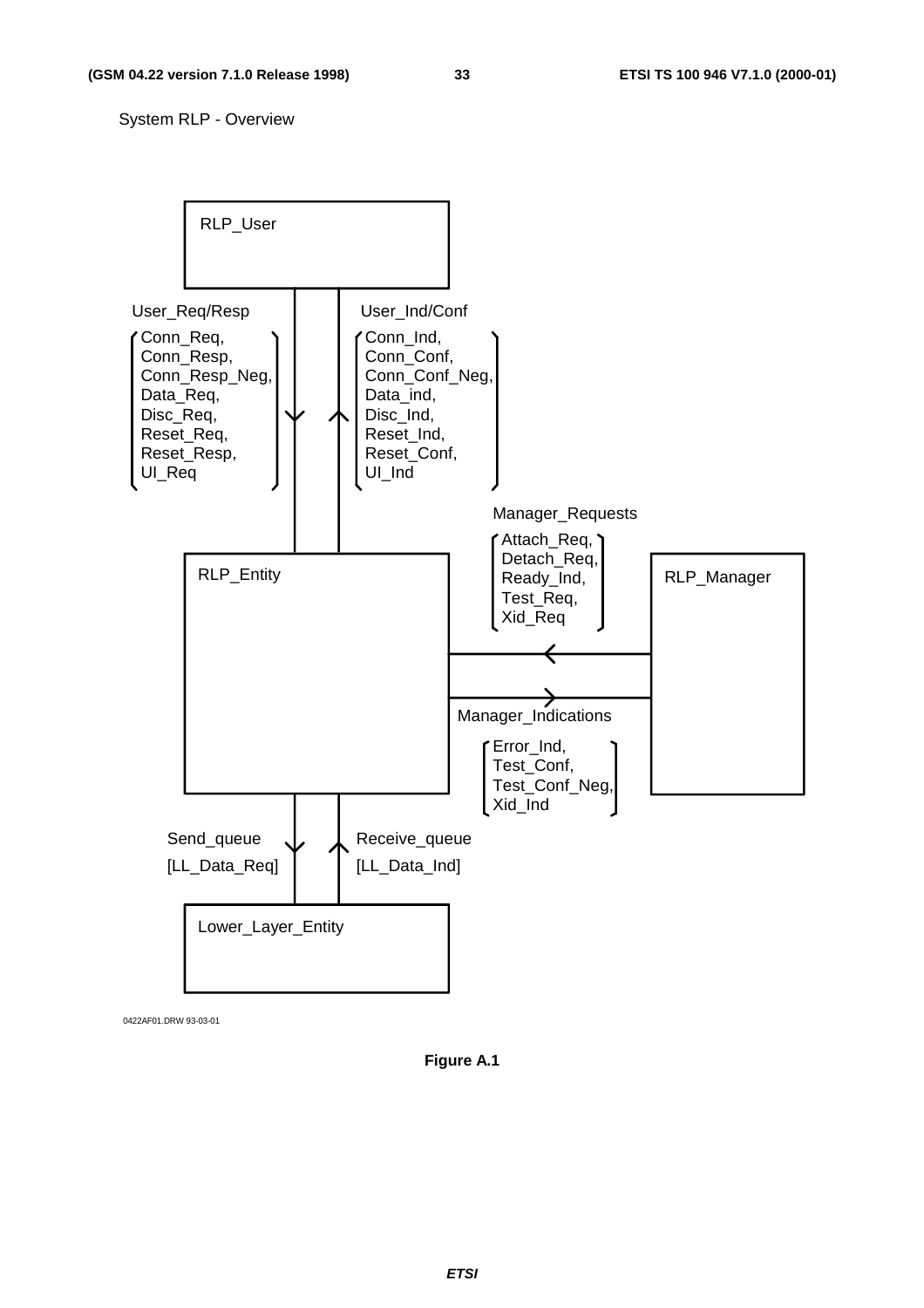

0422AF02.DRW 93-05-25

**Figure A.2**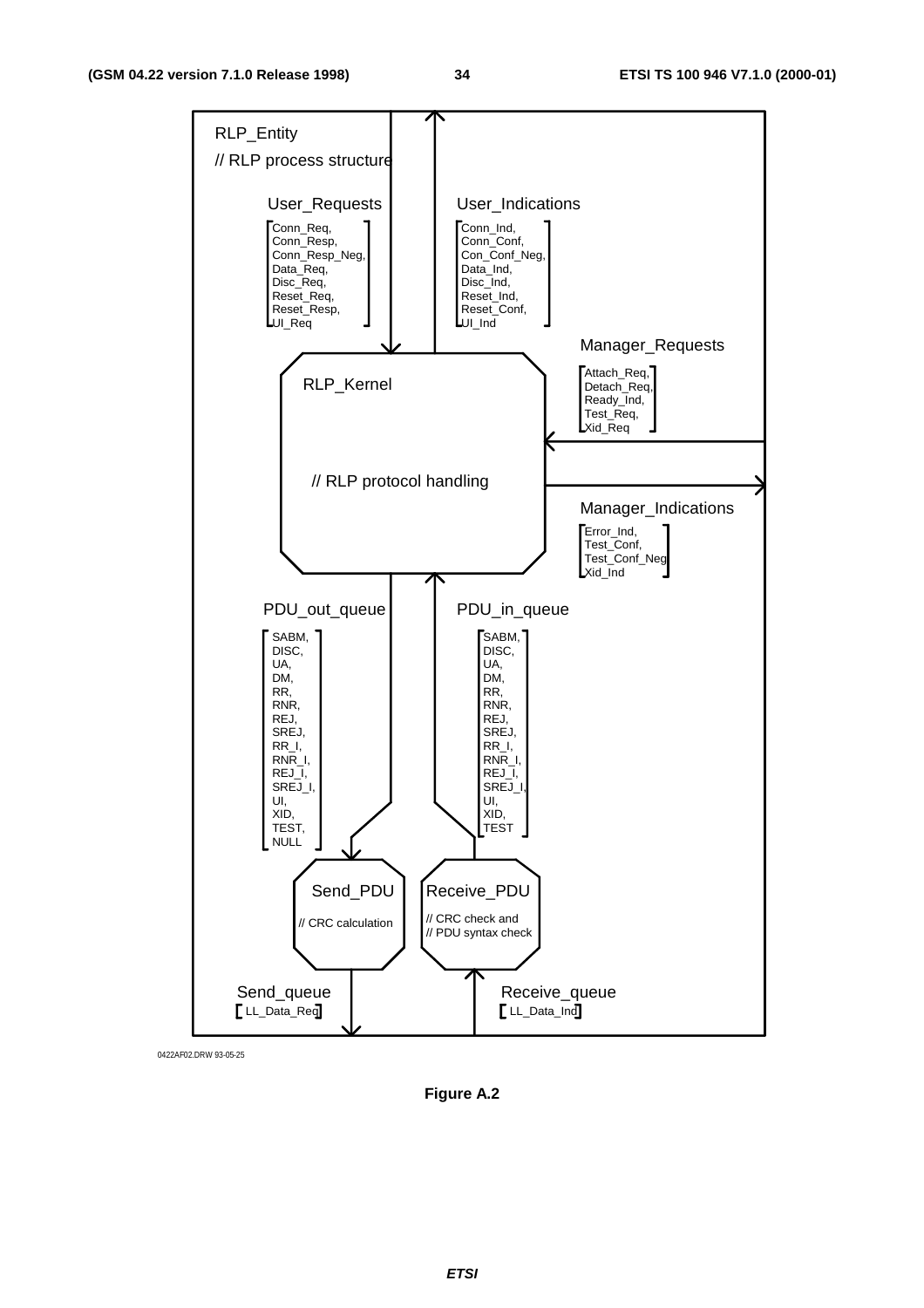

0422AF03.DRW 93-02-26

**Figure A.3**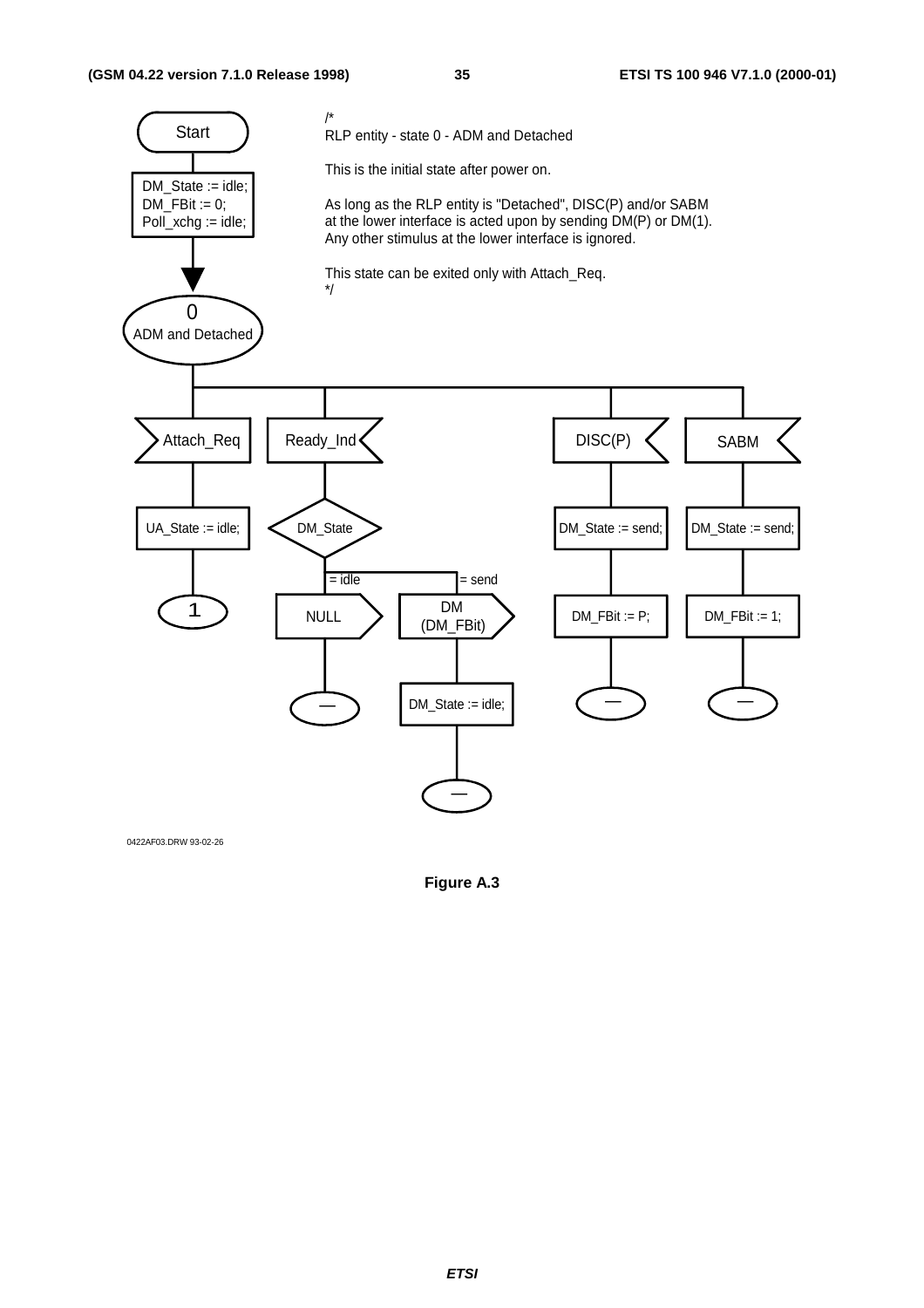RLP entity - state 1 - ADM and Attached

The RLP entity is ready to establish a connection, either by initiating the connection itself (Conn\_Req) or by responding to an incomming connection request (SABM).



0422AF04.DRW 93-02-25

**Figure A.4**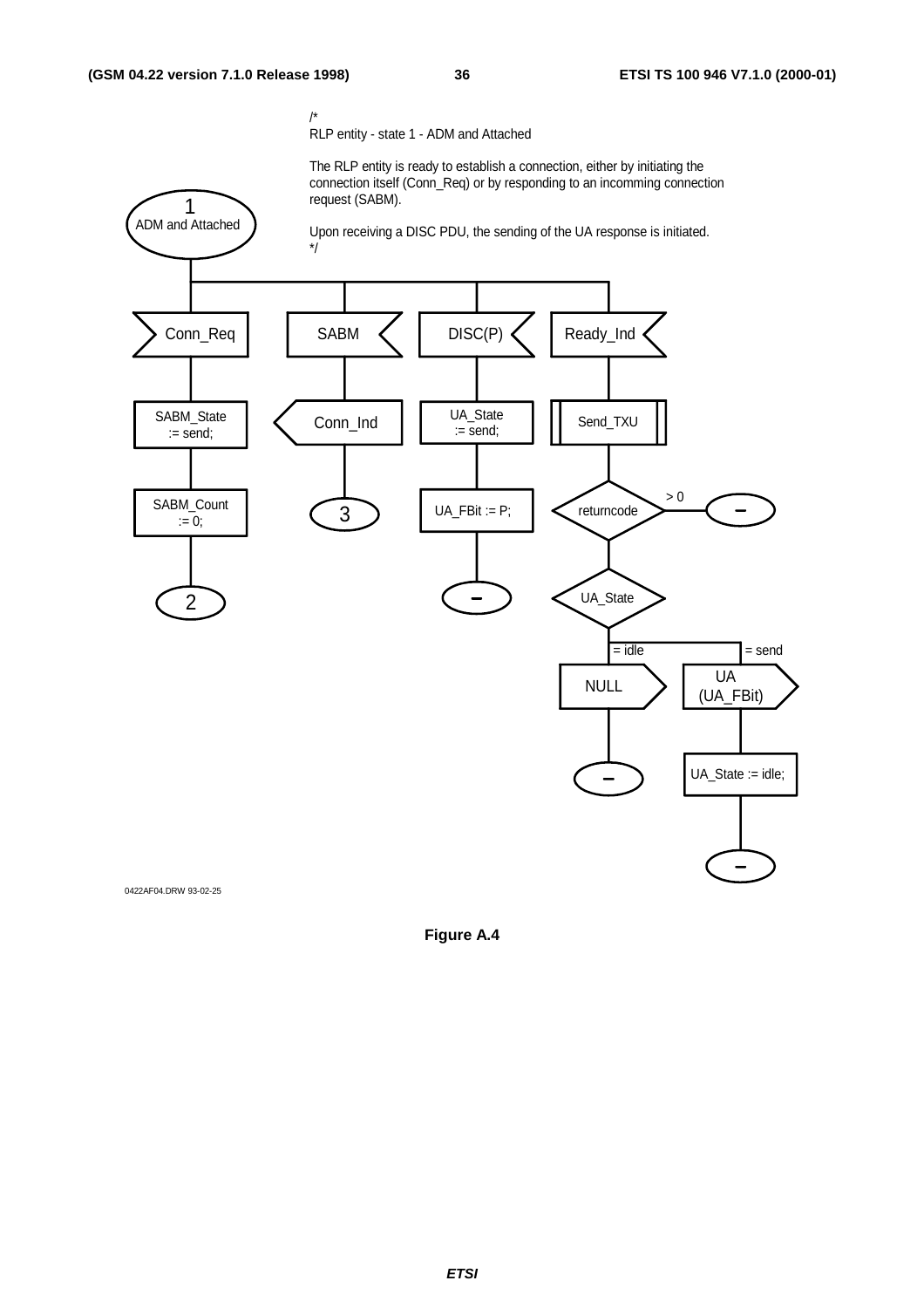2

/\* RLP entity - state 2 - Pending connect request

Send (up to N2 repetitions) SABM and wait for the corresponding UA with  $FBit = 1$ .

The (sub)state is controlled by the variable SABM\_State (values idle, send, wait) and SABM\_Count (values 0, 1, ..., N2).

This state may be exited with a Disconnect Request (see figure 14).



**Figure A.5**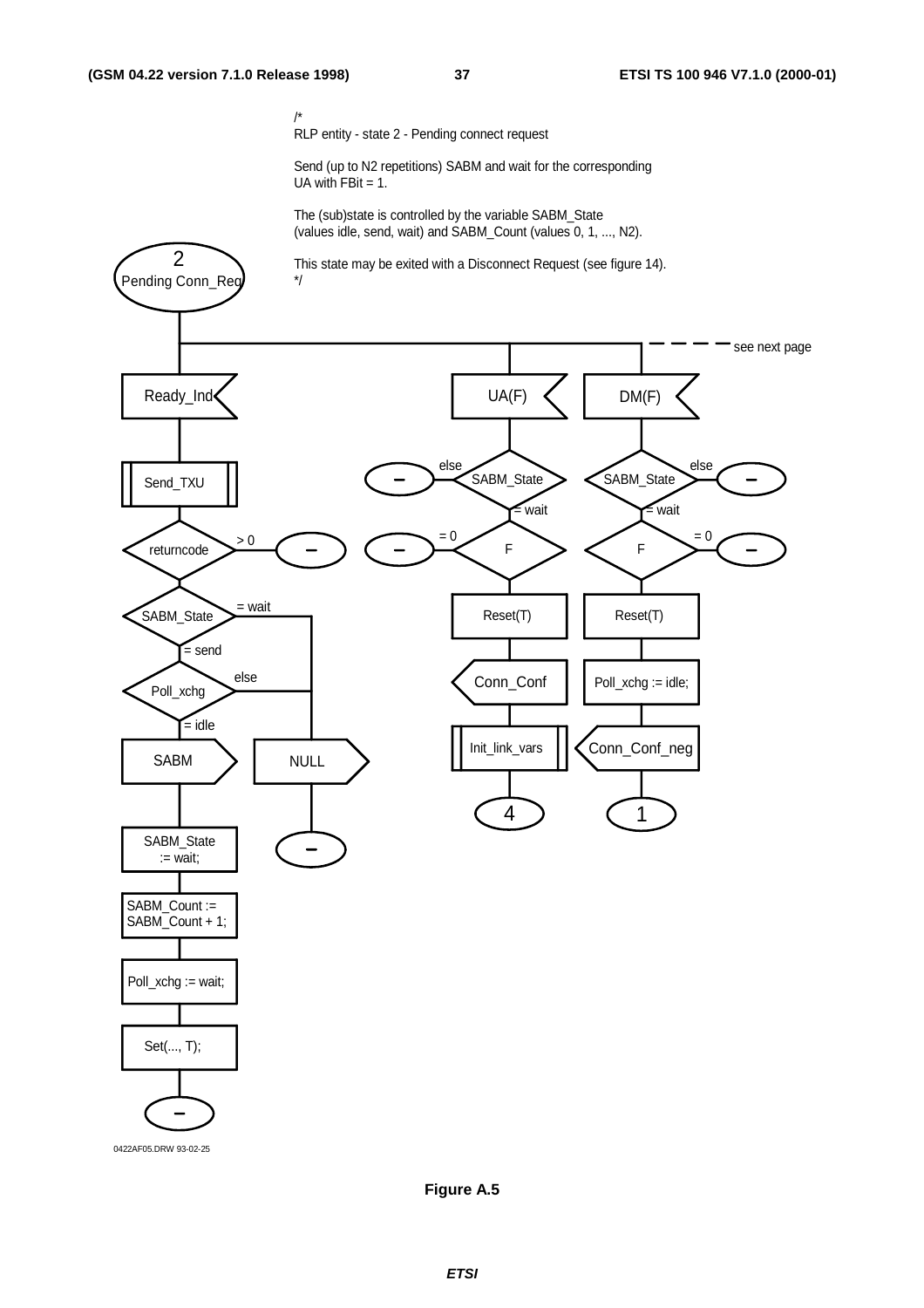/\* RLP entity - state 2 - Pending connect request

This figure allowes up to N2 repetitions of SABM and describes the disconnect and the SABM contention case. \*/



0422AF06.DRW 93-02-25

**Figure A.6**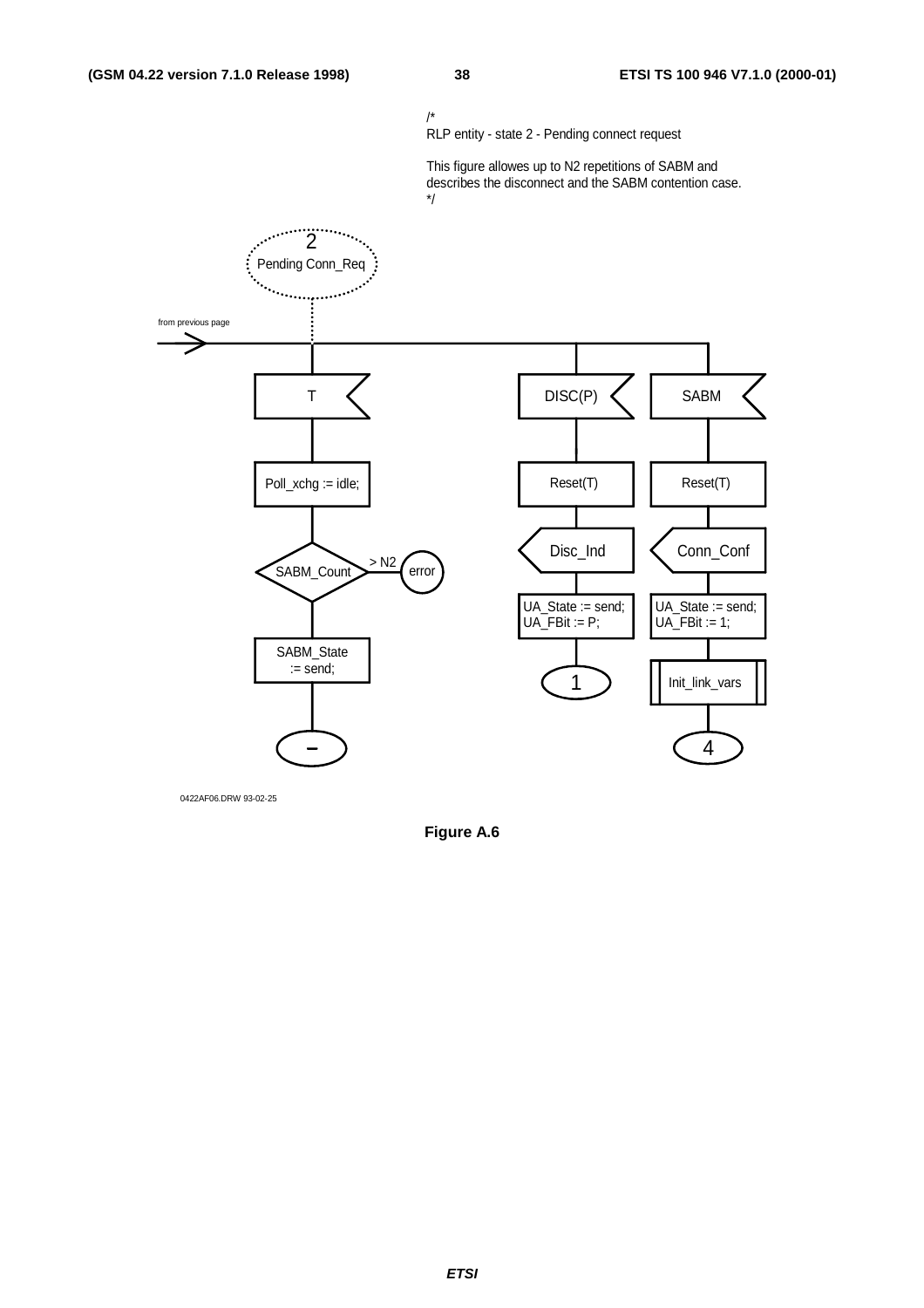pending Conn\_Ind 3

RLP entity - state 3 - pending Connect indication

After having received SABM, the RLP entity is waiting for the Connect response.

The upper layer entity may respond with Conn\_Resp or Disc\_Req. It is assumed that the upper layer entity does not delay the response more than T2 msecs.

The Disconnect request exit is described on a following page (see figure 14).



0422AF07.DRW 94-09-15

**Figure A.7**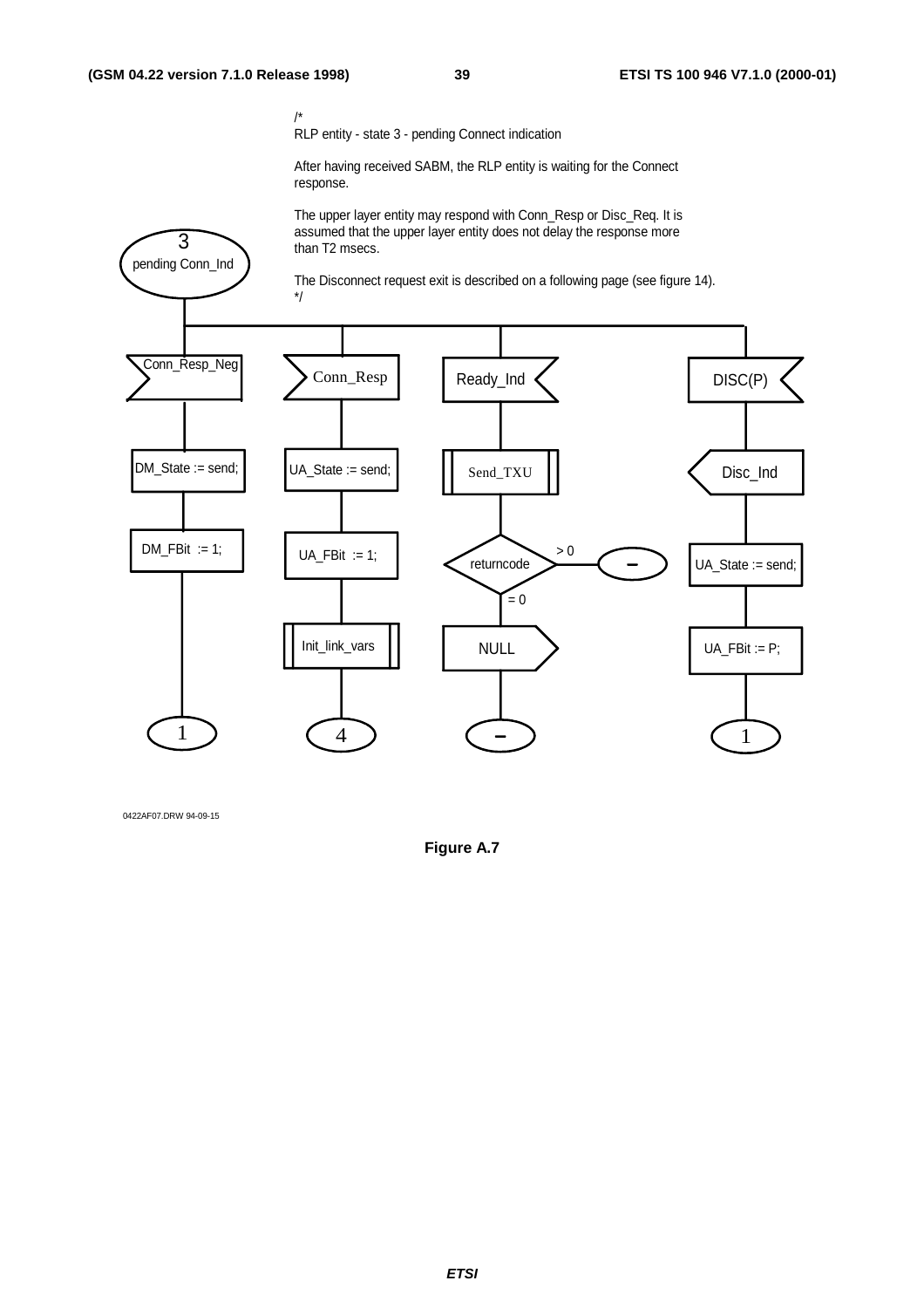4

/\* RLP entity - state 4 - Connection established

This is the data transfer state. The user entity may transmit data by fireing Data\_Requests. However, he is allowed to do so only if there are idle sender slots.

The data stored in the send slots will be transmitted at the next possible opportunity.

This state may be exited by a Disconnect Request (see Figure 14).



**Figure A.8**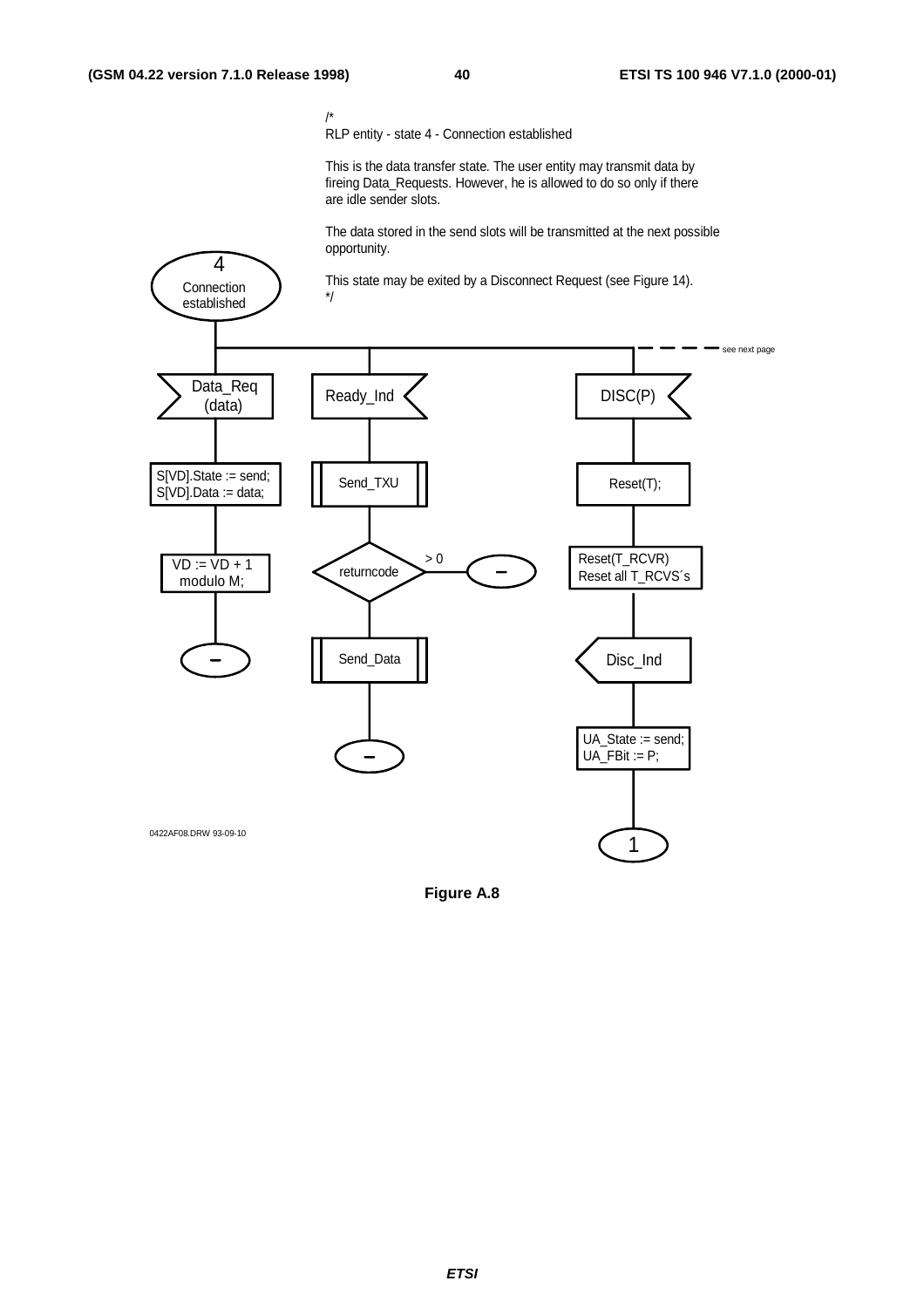0422AF09.DRW 93-09-10

/\*

RLP entity - state 4 - Connection established

This dagram describes RESET and the Timeout-handling.

A timeout leads to error recovery by polling. This is controlled by the Poll\_State variable. The Poll\_State transitions are:



**Figure A.9**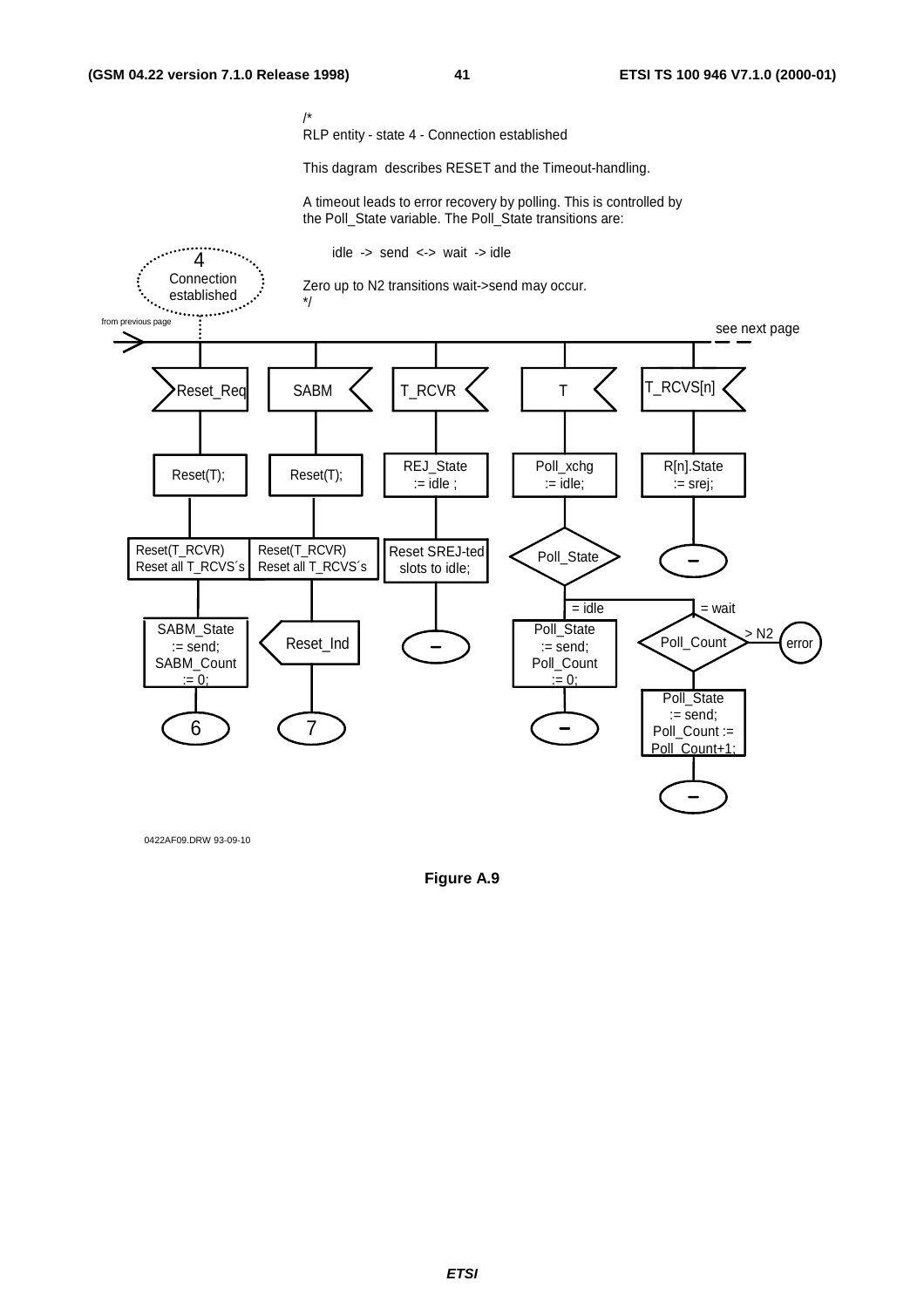/\* RLP entity - state 4 - Connection established

This diagram describes the handling of I-frames and S-frames (PDUs RR, RNR, REJ, SREJ and RR\_I, RNR\_I, REJ\_I, SREJ\_I).

If the frame contains user information, this is handled by the I-Handler. The supervisory information is handled by the S-handler.



**Figure A.10**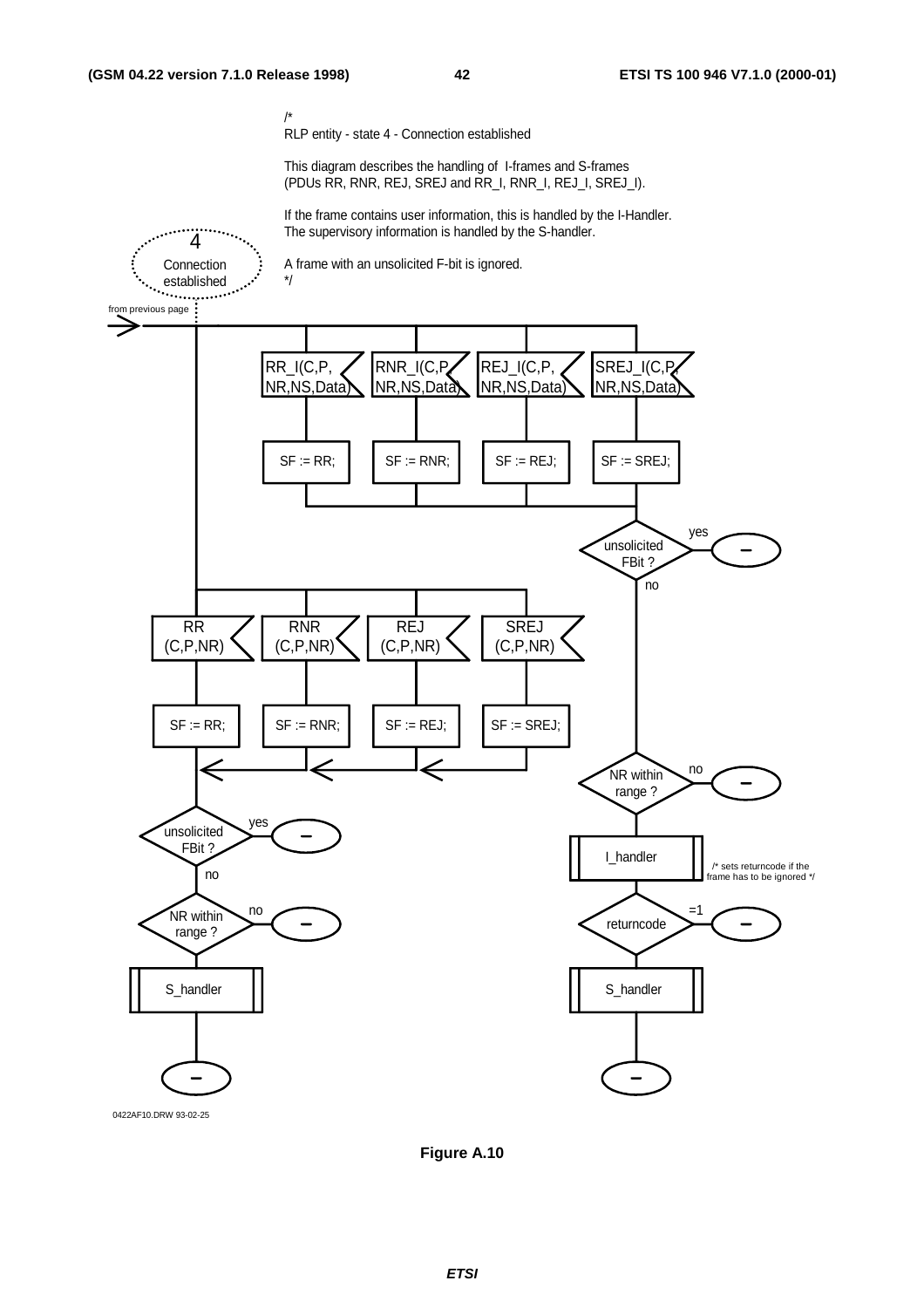

0422AF11.DRW 93-05-25



**ETSI**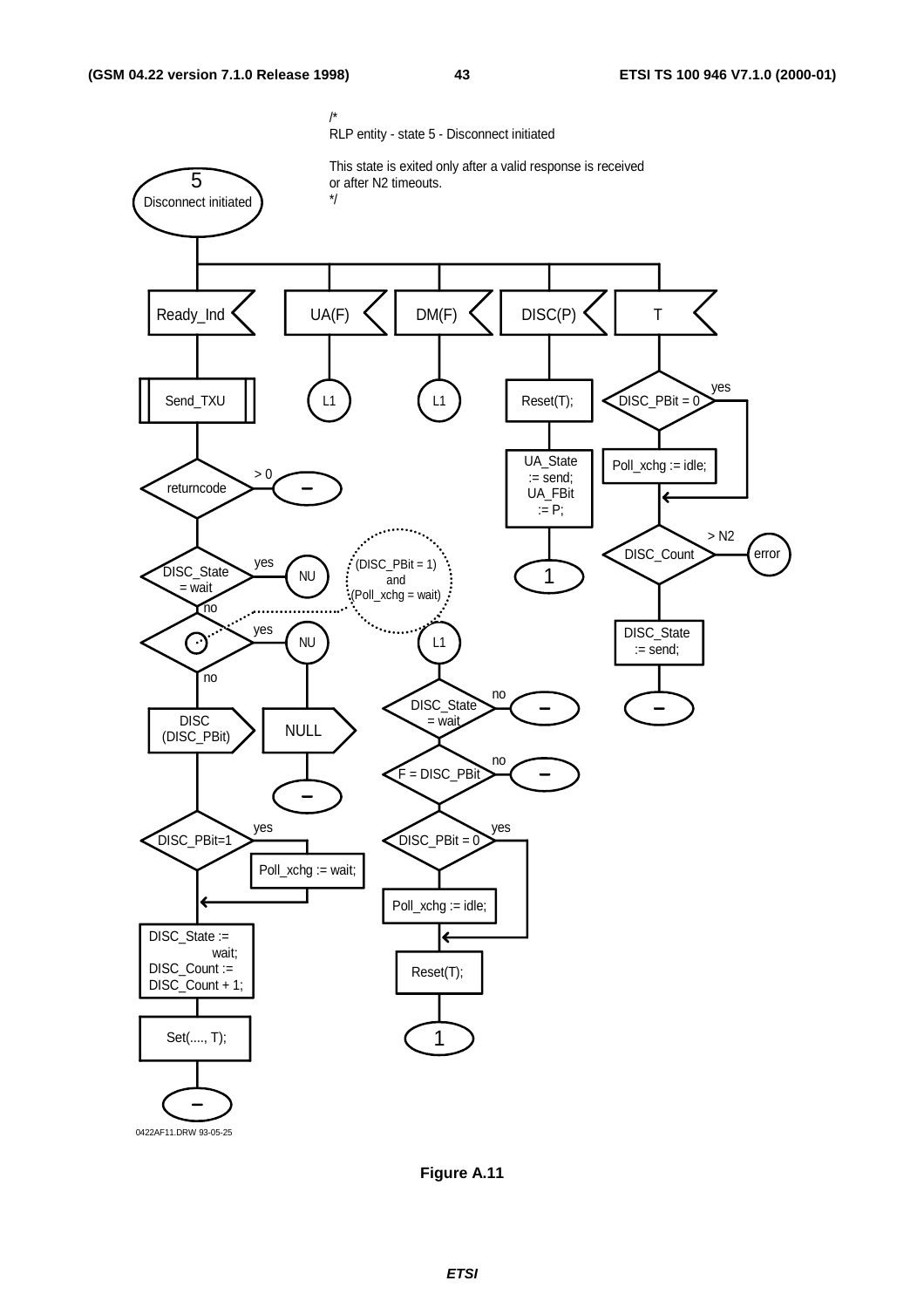RLP entity - state 6 - pending Reset Request

Send (up to N2 repetitions) SABM and wait for the responding UA with FBit=1.

The substate is controlled by the variable SABM\_State (values idle, send, wait) and SABM\_Count (values 0..N2).



0422AF12.DRW 93-05-27

**Figure A.12**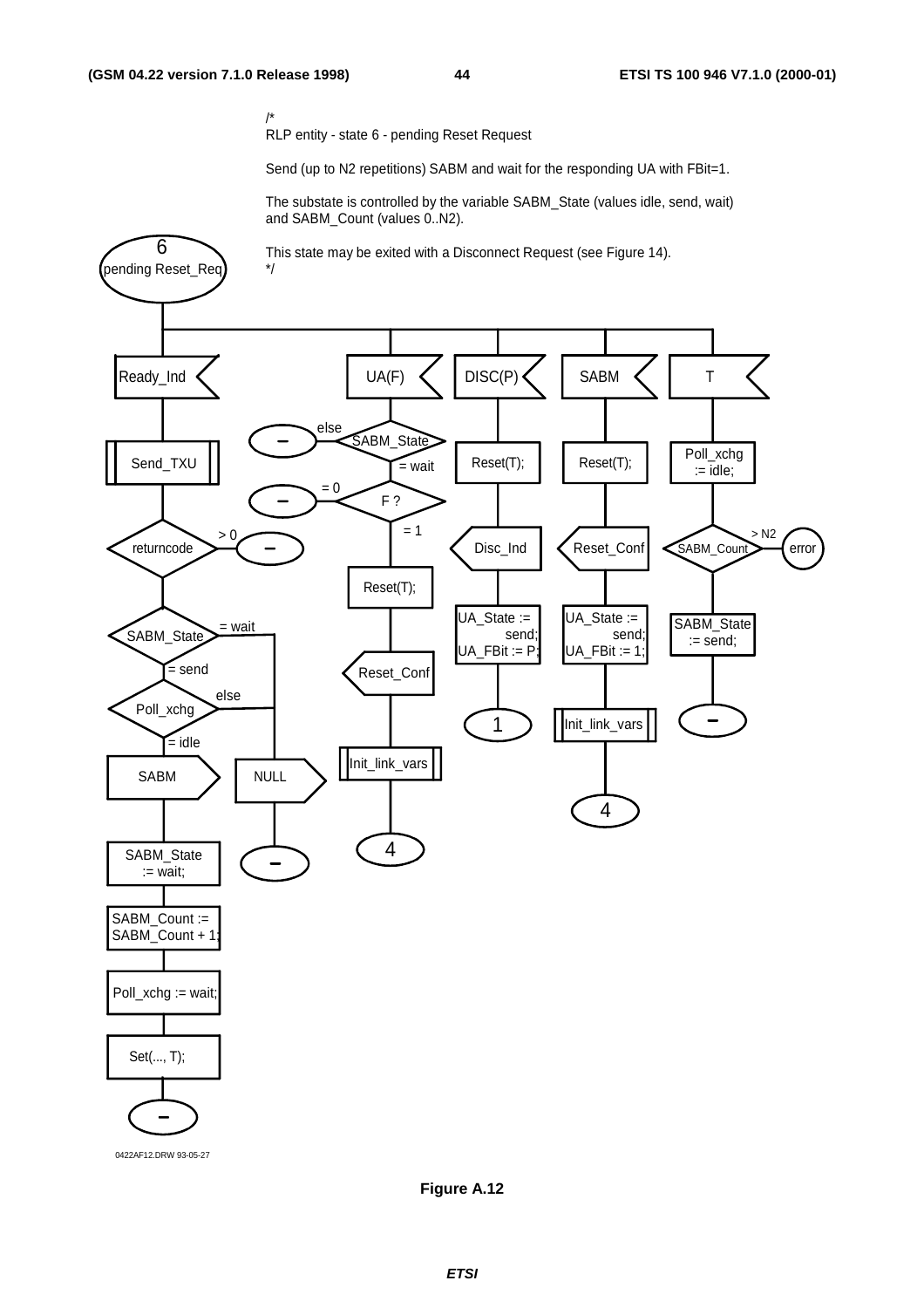RLP entity - state 7 - pending Reset Indication

After having received SABM and having indicated Reset, the RLP entity is waiting for the Reset\_Response.

The upper layer entity may respond with Reset\_Resp or Disc\_Req. It is assumed, that the upper layer entity does not delay the response more than T2 msecs.



0422AF13.DRW 93-03-01

**Figure A.13**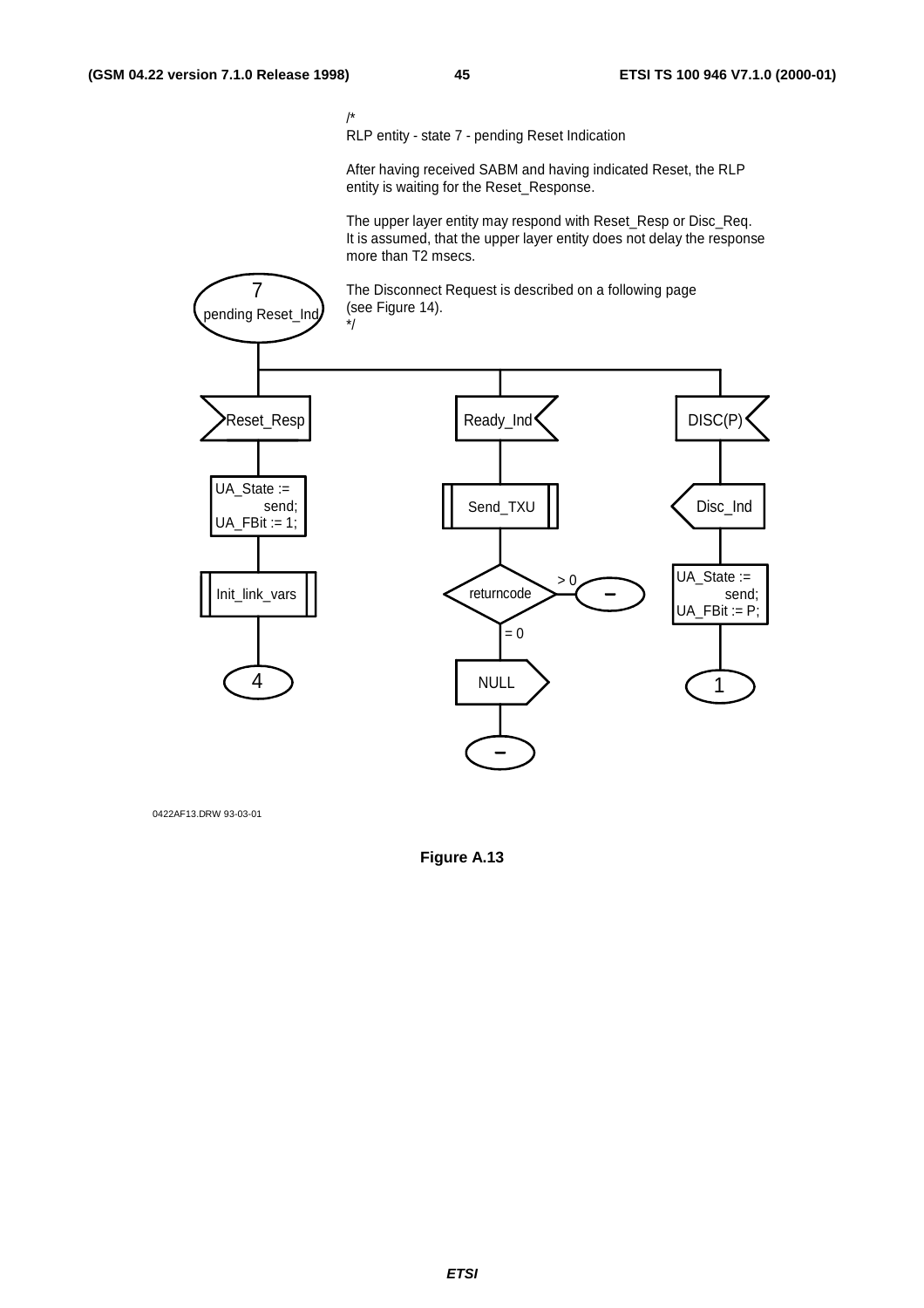This is the error handling when there is no action from the remote end after N2 repetitions. The error handling and the state transition depends on the situation e.g. ADM in case of DISC \*/ /\*

/\* Detach Request

Detach is allowed at any time.

The Detach Request is used to reset the RLP entity to state 0, e.g. if the physical connection is lost. \*/

/\* Disconnect Request

Disconnect is used to release a connection.

The actions to be executed in these cases are: reset the timer, activate sending of the DISC PDU.

The P-bit in the DISC command is set to one or zero, depending on the Poll\_xchg state. \*/







0422AF14.DRW 93-02-25

**Figure A.14**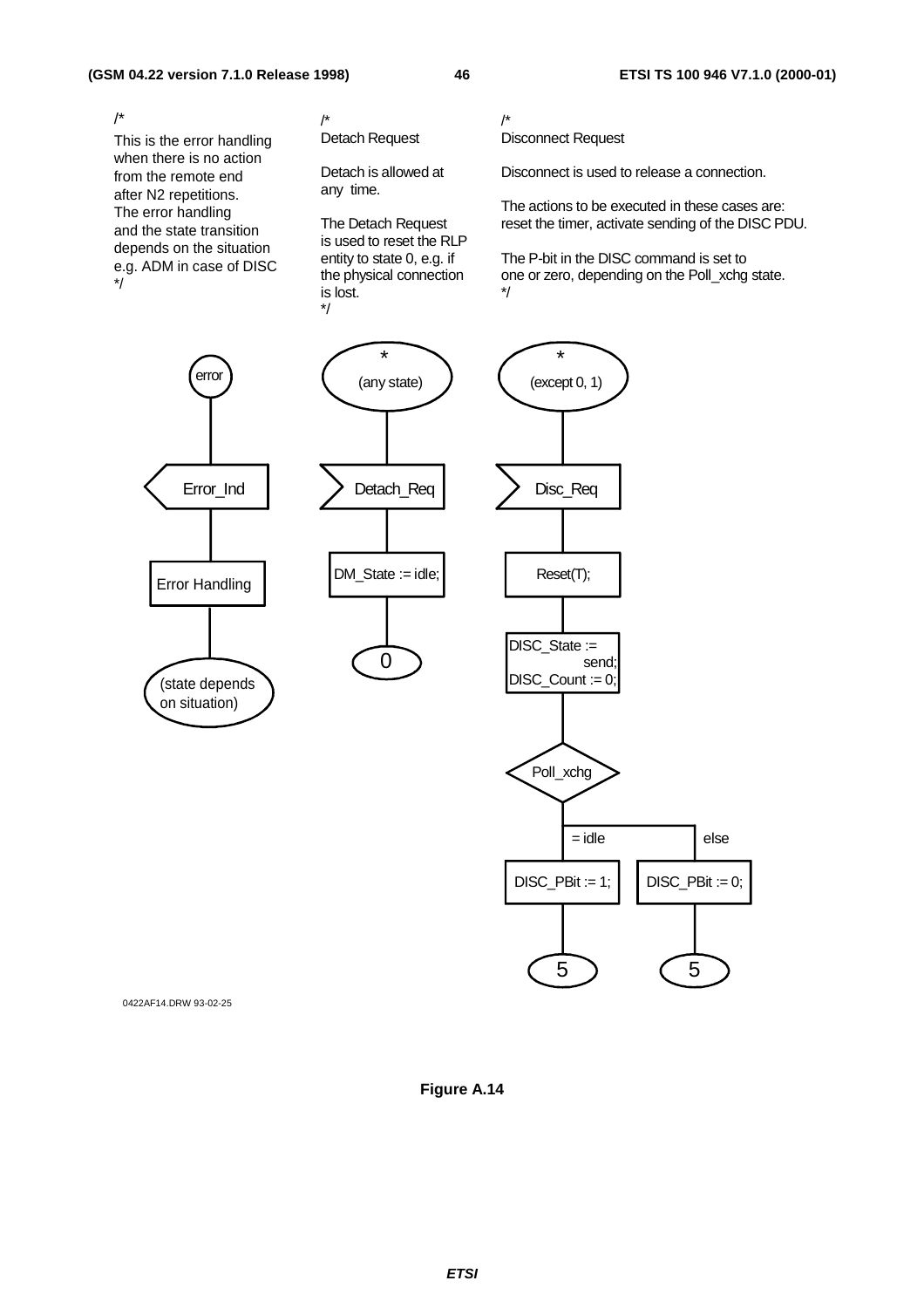/\* UI handling (UI\_Req, UI)

UI\_Requests are controlled using the state variable UI\_State. The values (state transitions) are: idle -> send -> idle

It is assumed that the upper layer entity issues an UI\_Req only if the RLP entity's UI\_State is idle. The UI data is stored in the variable UI\_Data.

The UI\_PDU is generated at the next possible opportunity, i.e. after the higher priviledged PDUs (TEST PDUs, XID PDUs, if any) have been transmitted. \*/



0422AF15.DRW 93-02-26

**Figure A.15**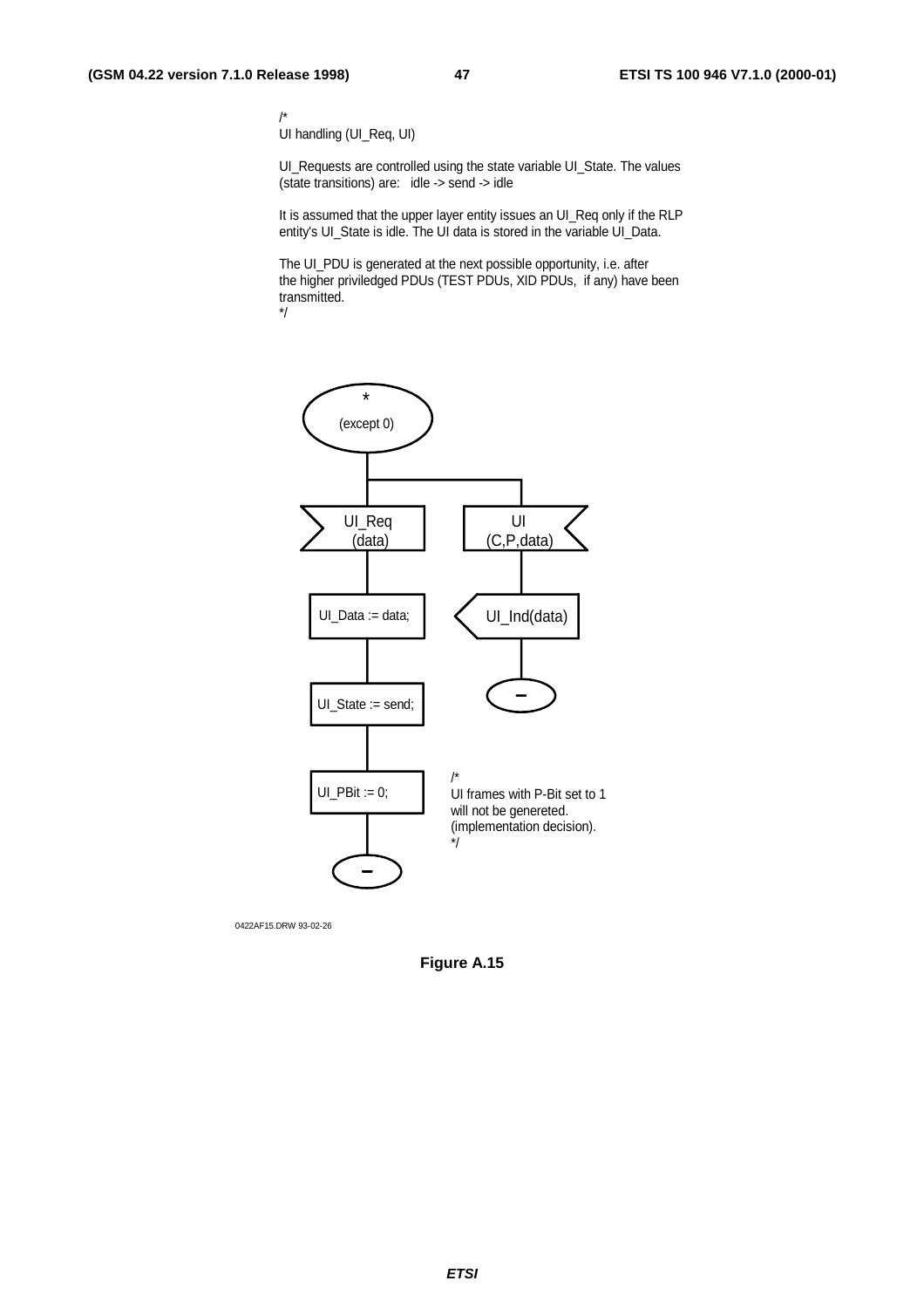/\* XID handling (XID\_Req, XID)

XID requests are controlled using the state variable XID\_C\_State and XID\_R\_State. The state transitions being used are:

idle -> send -> wait -> idle.



/\*

The action on a received XID command PDU depends on the state variable XID\_C\_State. In the contation case the XID Command is sent again after a certain delay, depending on the 'location' of the RLP entity.

The XID command/response PDU is sent at the earliest possible opportunity, next after a possible pending TEST PDU (see procedure SEND\_TXU) The value of the timer should be T1 ms in the Mobile Station, it should be twice this value in the Interworking Unit. This scheme is used to avoid repetinion of contentions. \*/

0422AF16.DRW 93-05-25

#### **Figure A.16**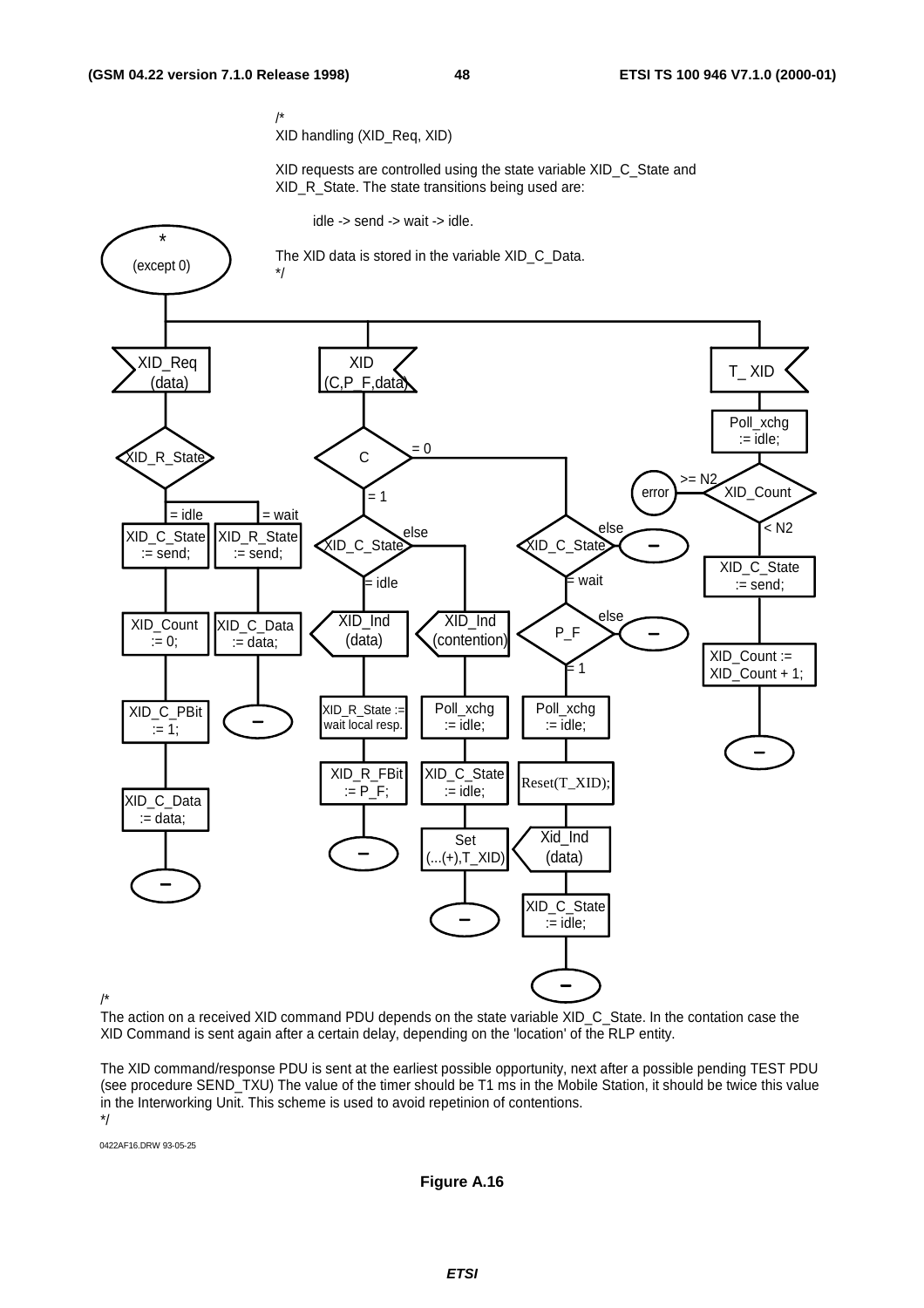

**Figure A.17**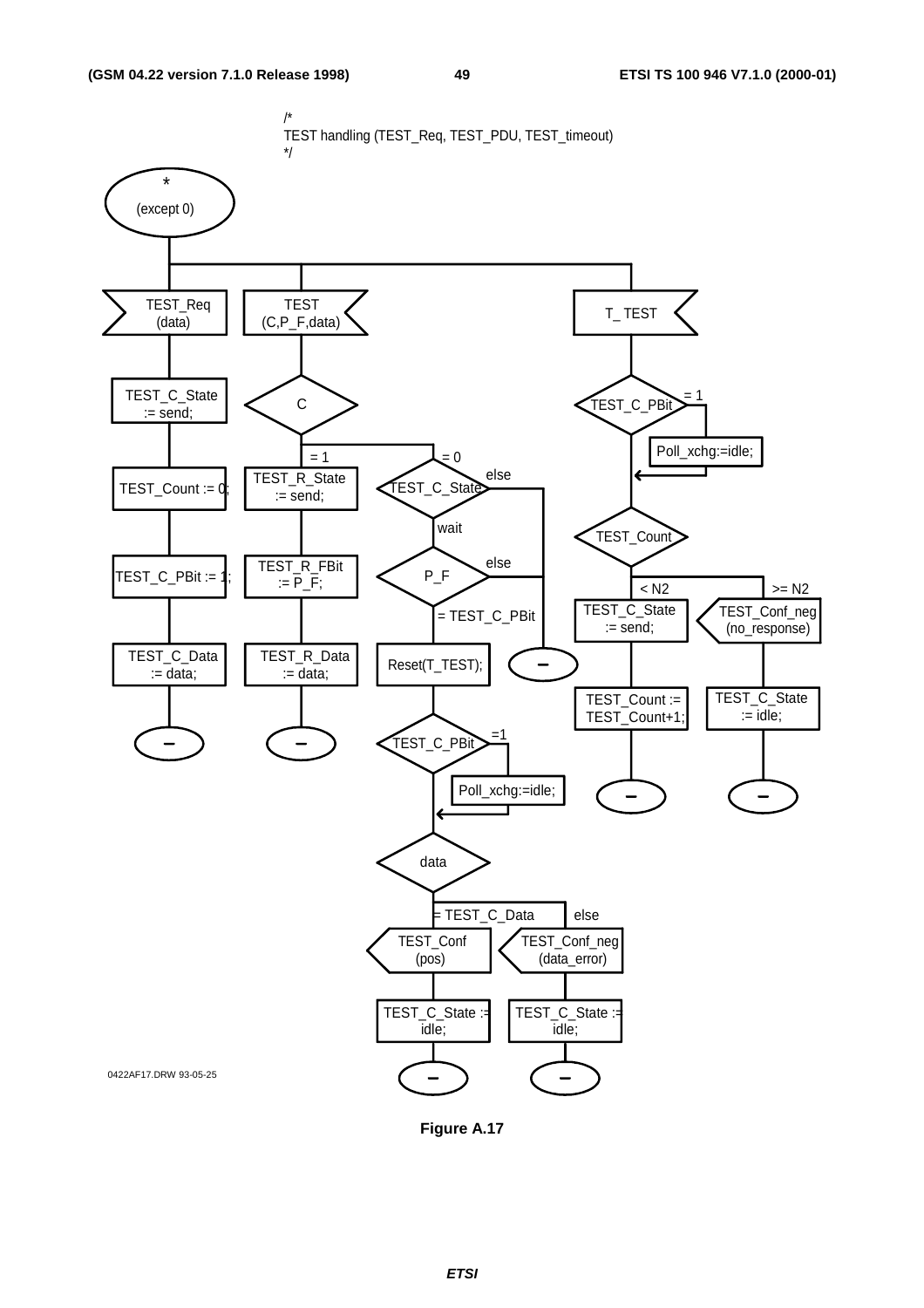## Process Receive\_PDU



0422AF18.DRW 93-02-25

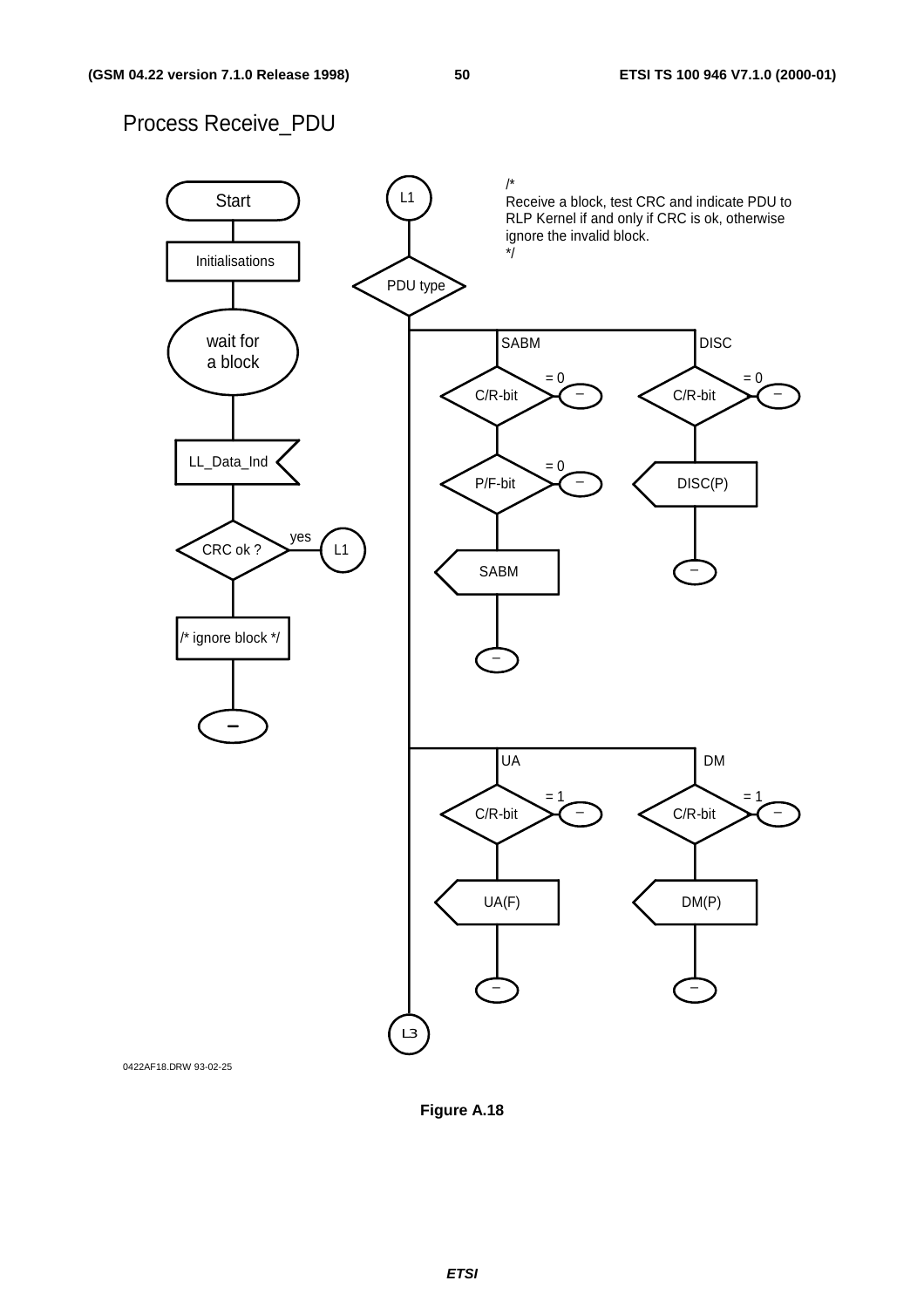

0422AF19.DRW 93-02-25

**Figure A.19**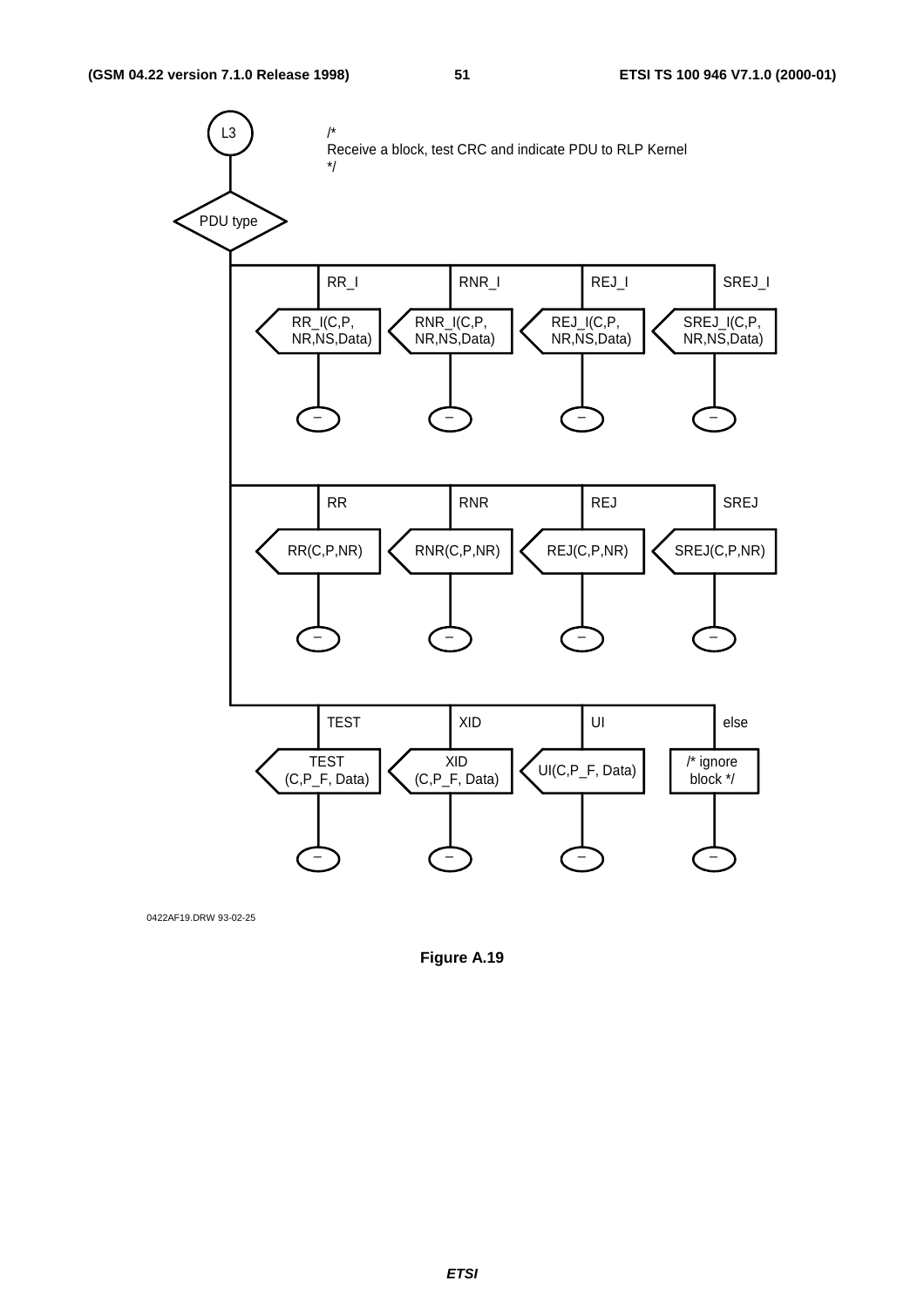## Process Send\_PDU



**Figure A.20**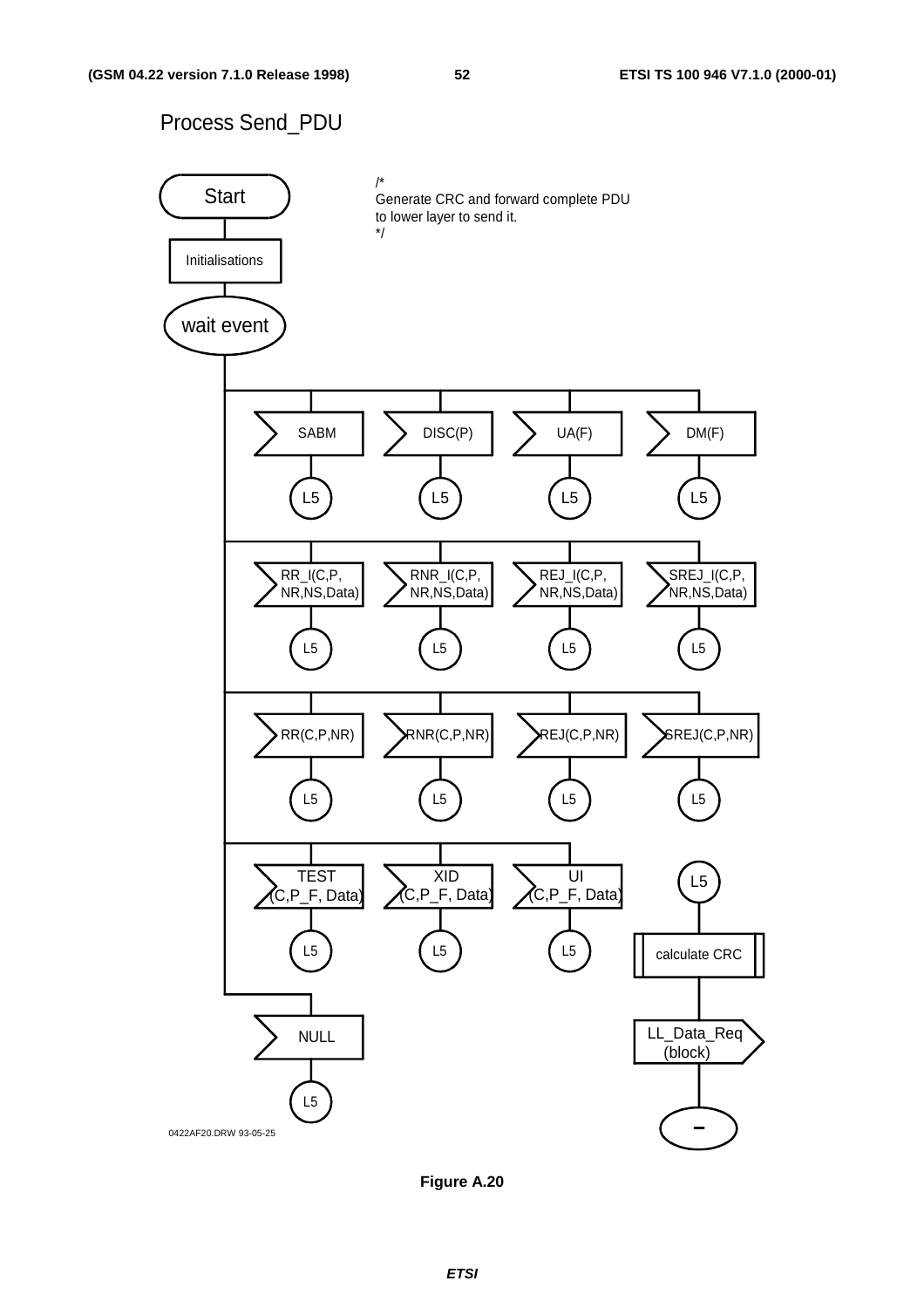Initialise link variables - This procedure is called if the link is established or the link is reset. \*/



State = wait means: wait for the acknowledgement

```
*/
```
0422AF21.DRW 93-03-01

**Figure A.21**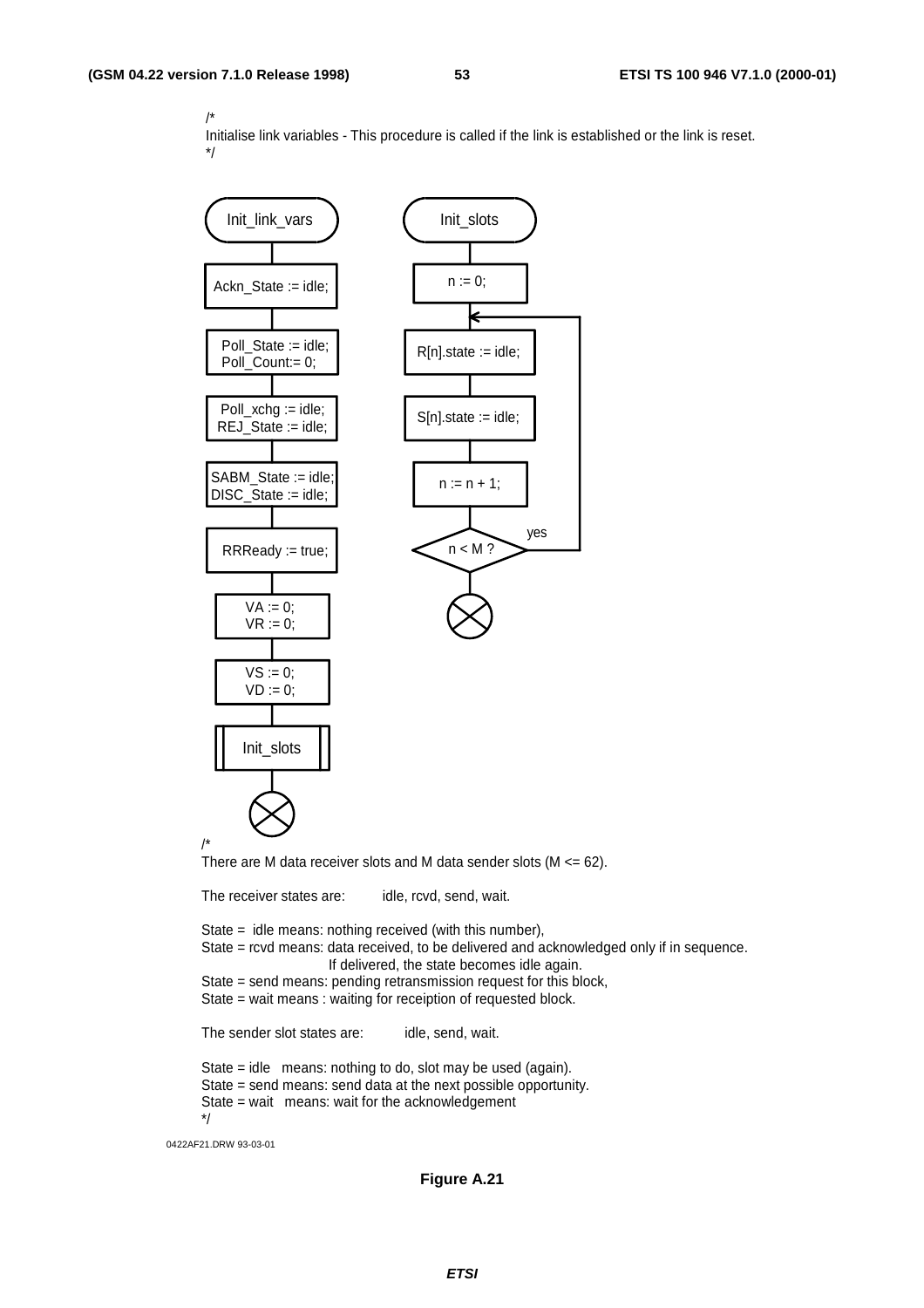

**Figure A.22**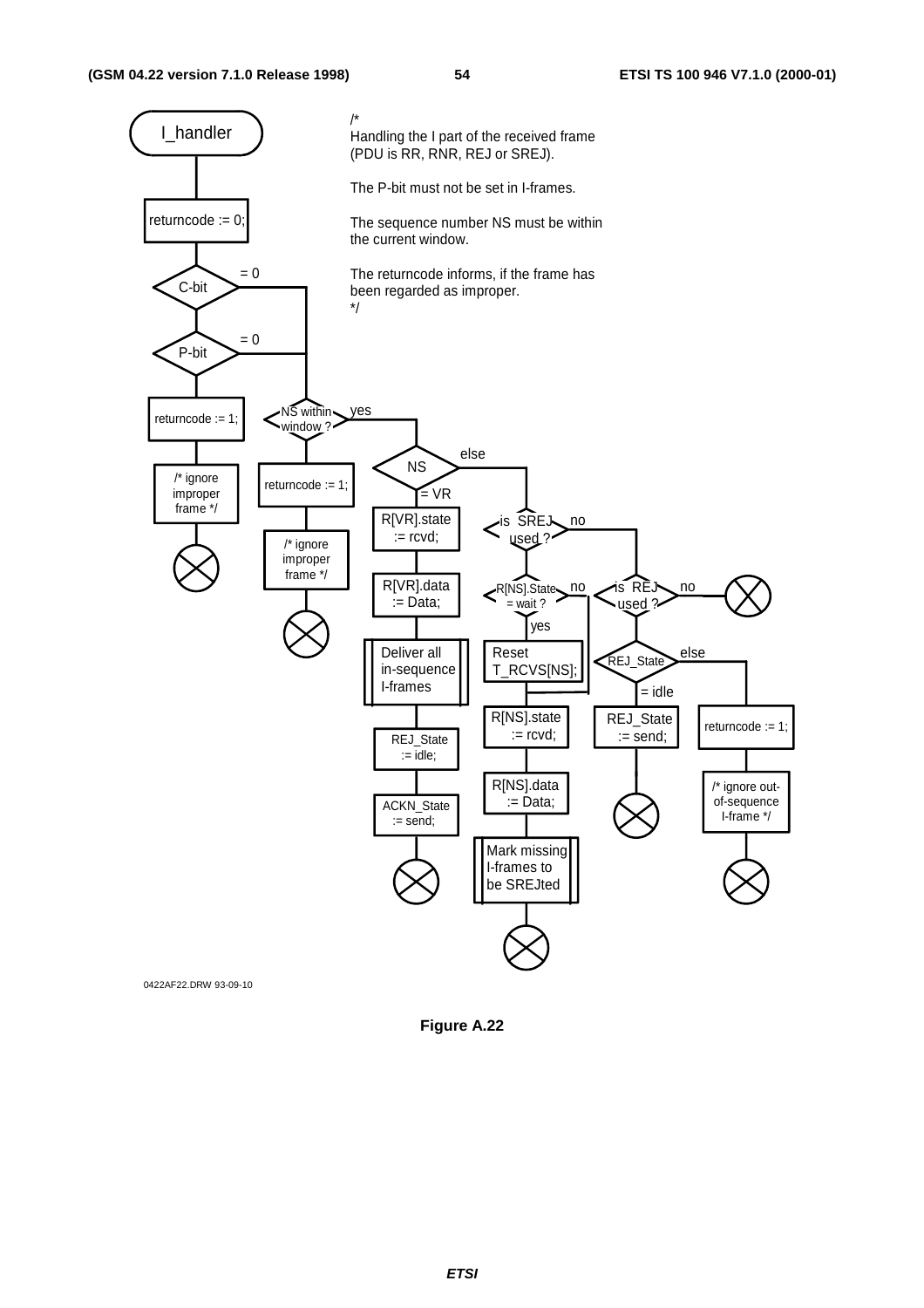/\*

Deliver all in-sequence I-frames

Indicate all already received in-sequence information blocks. There may be more than one block which has to be indicated due to successful selective recovery. \*/

## mark all missing I-frames

All missing I-frames "between" VR an NS have to be marked if their state is idle. \*/



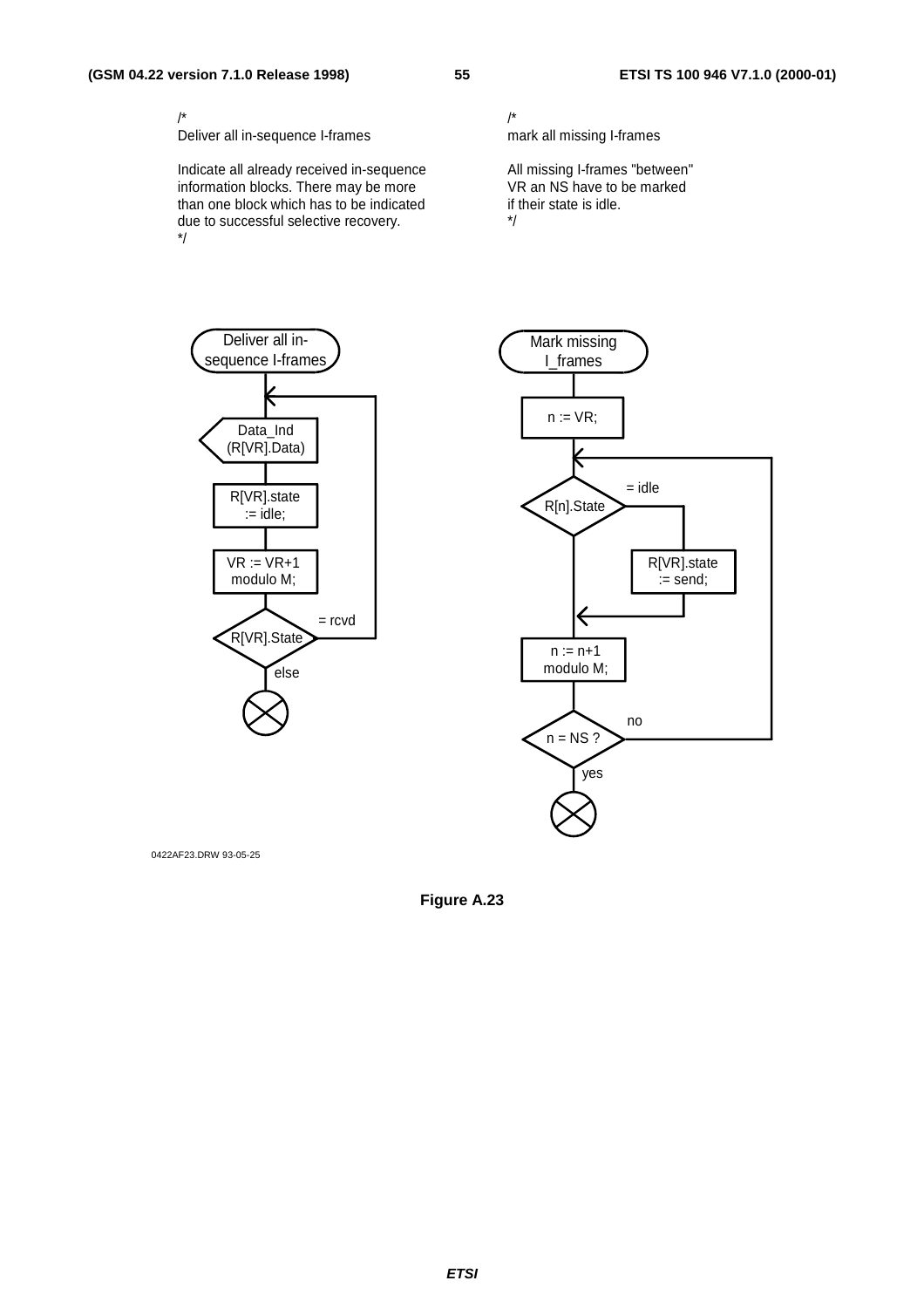

**Figure A.24**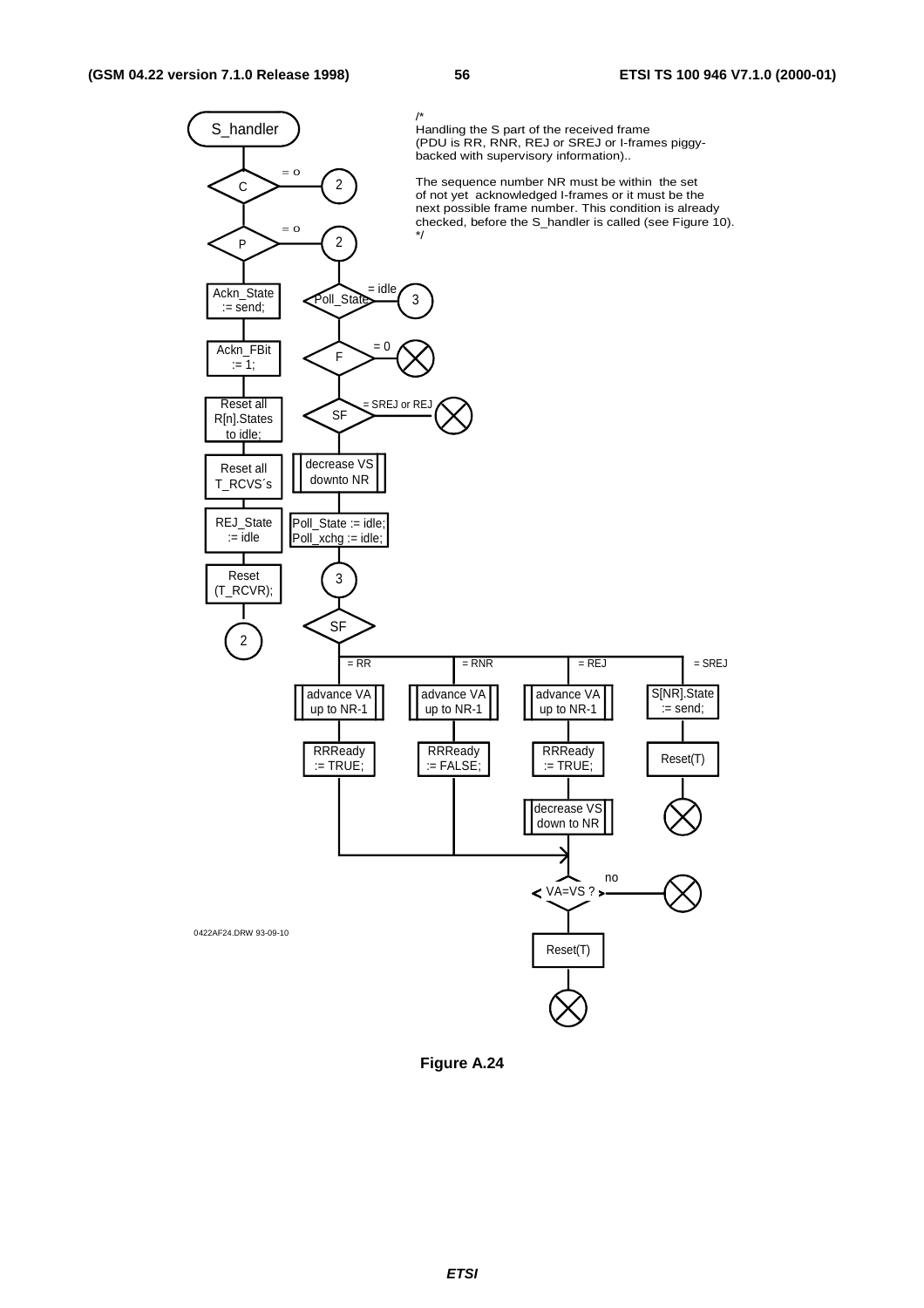#### **(GSM 04.22 version 7.1.0 Release 1998) 57 ETSI TS 100 946 V7.1.0 (2000-01)**







0422AF25.DRW 93-03-01

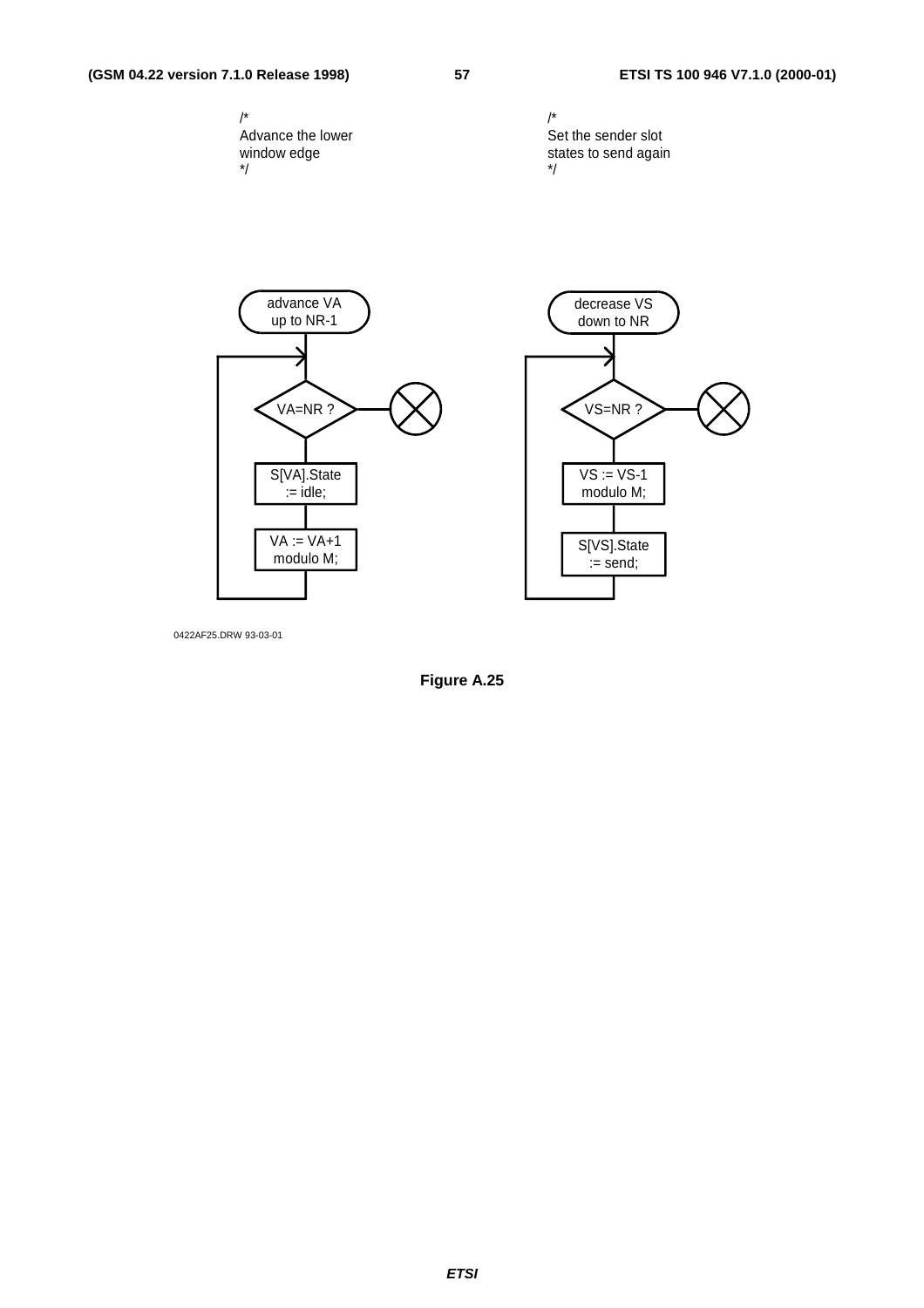

0422AF26.DRW 93-05-25

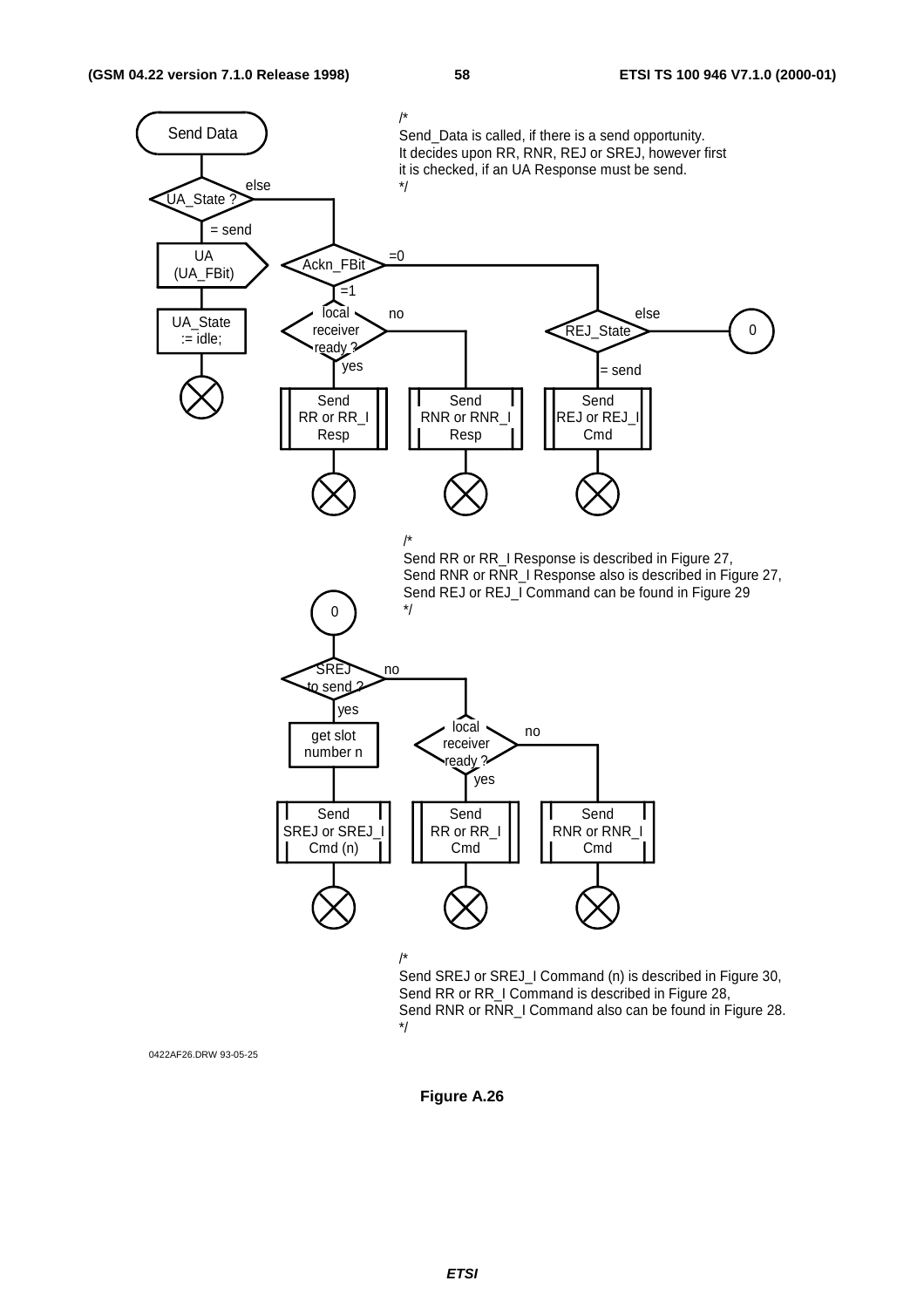

Send XX or XX\_I response PDU with F-Bit set to one.

XX may be RR or RNR.

0422A F27.DRW 93-05-25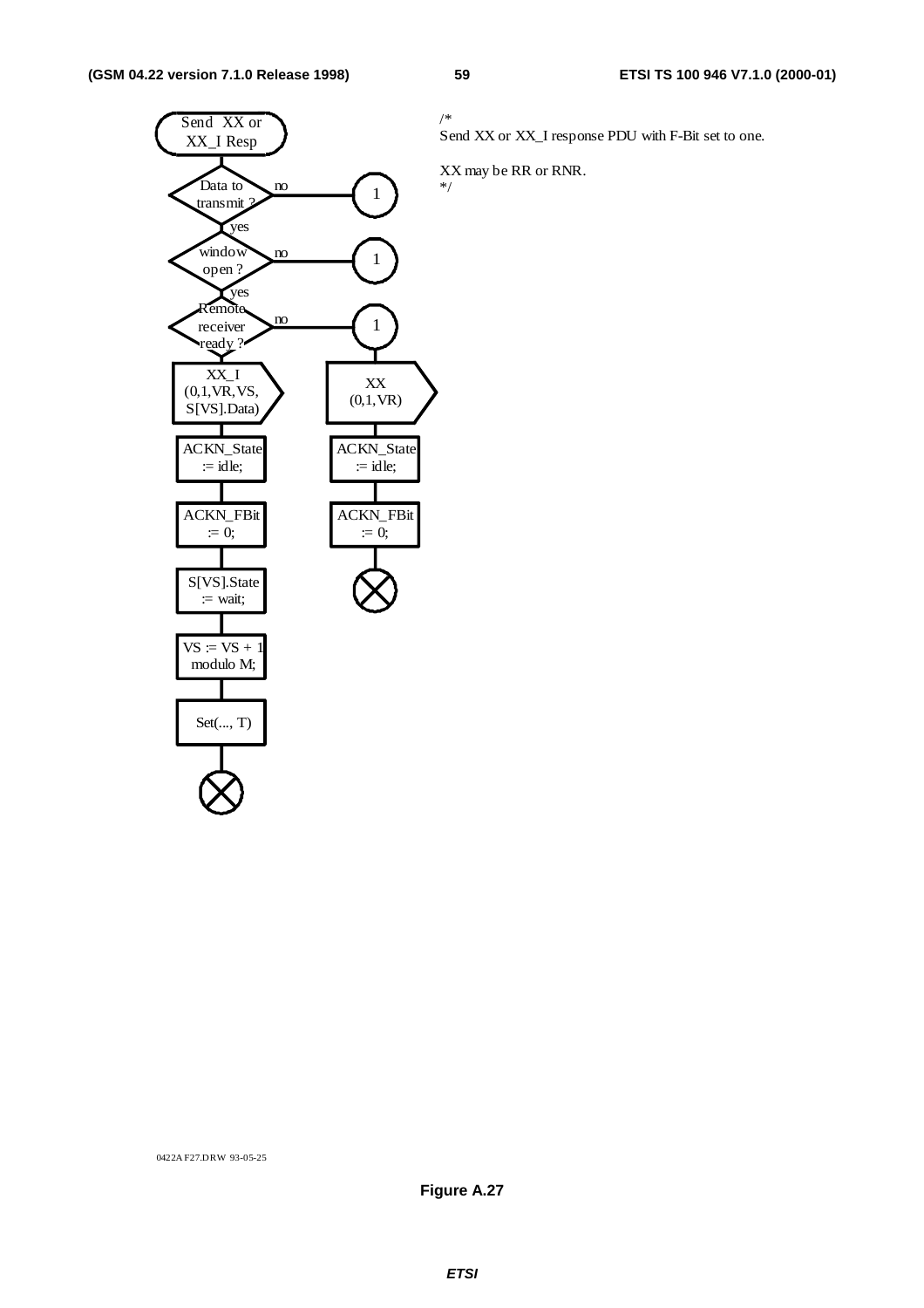

**Figure A.28**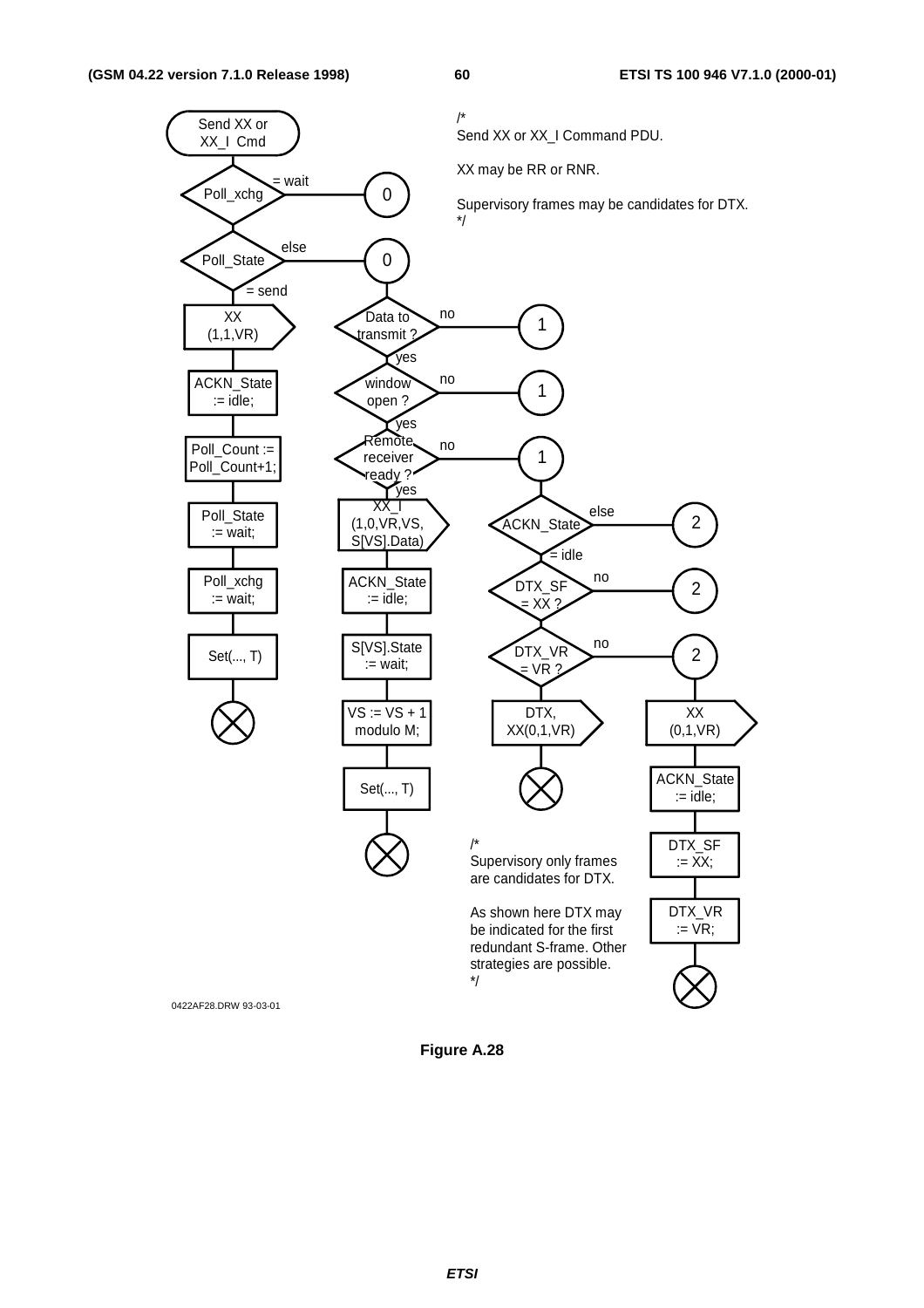

0422AF29.DRW 93-03-01

**Figure A.29**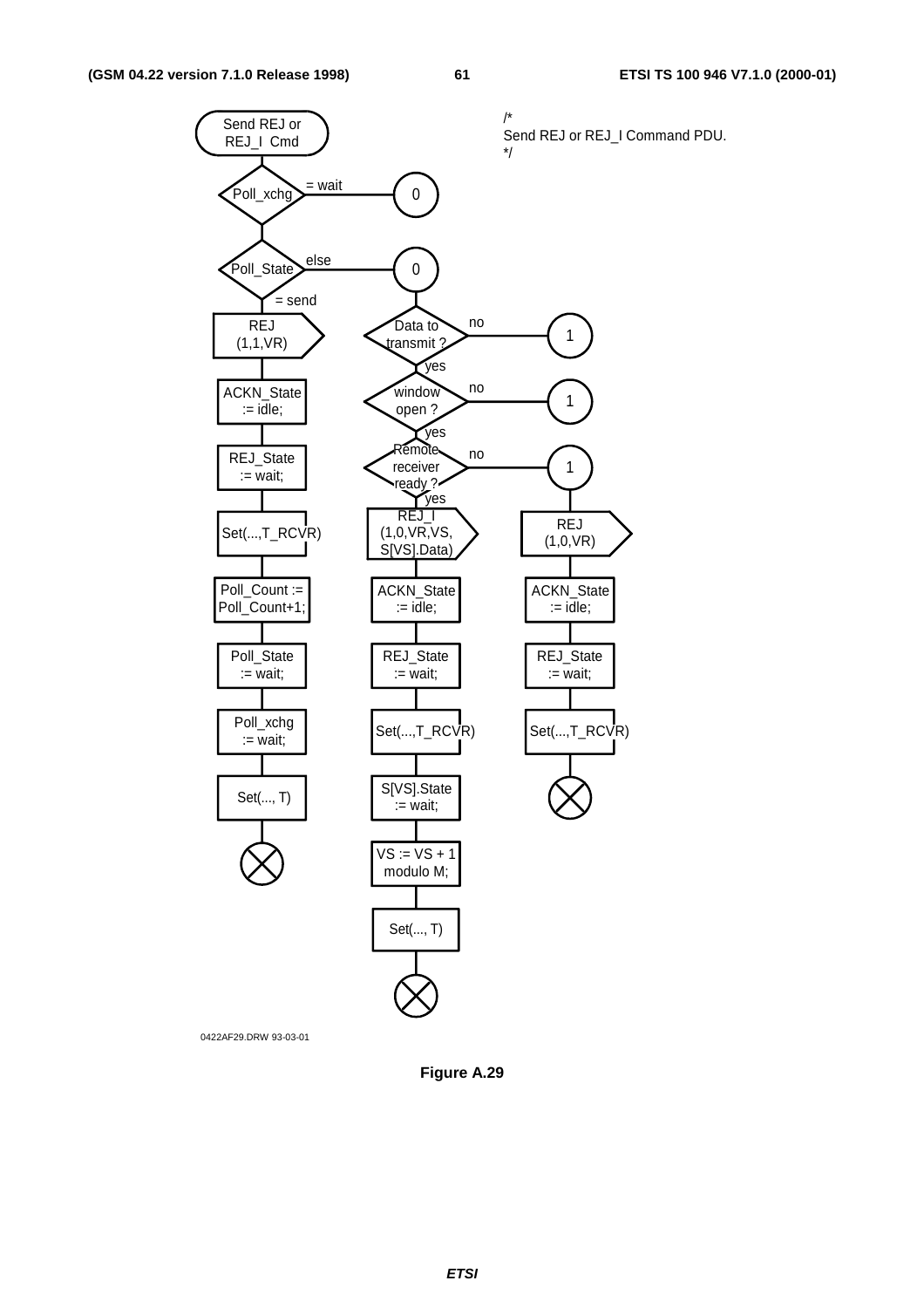

0422AF30.DRW 93-09-10

**Figure A.30**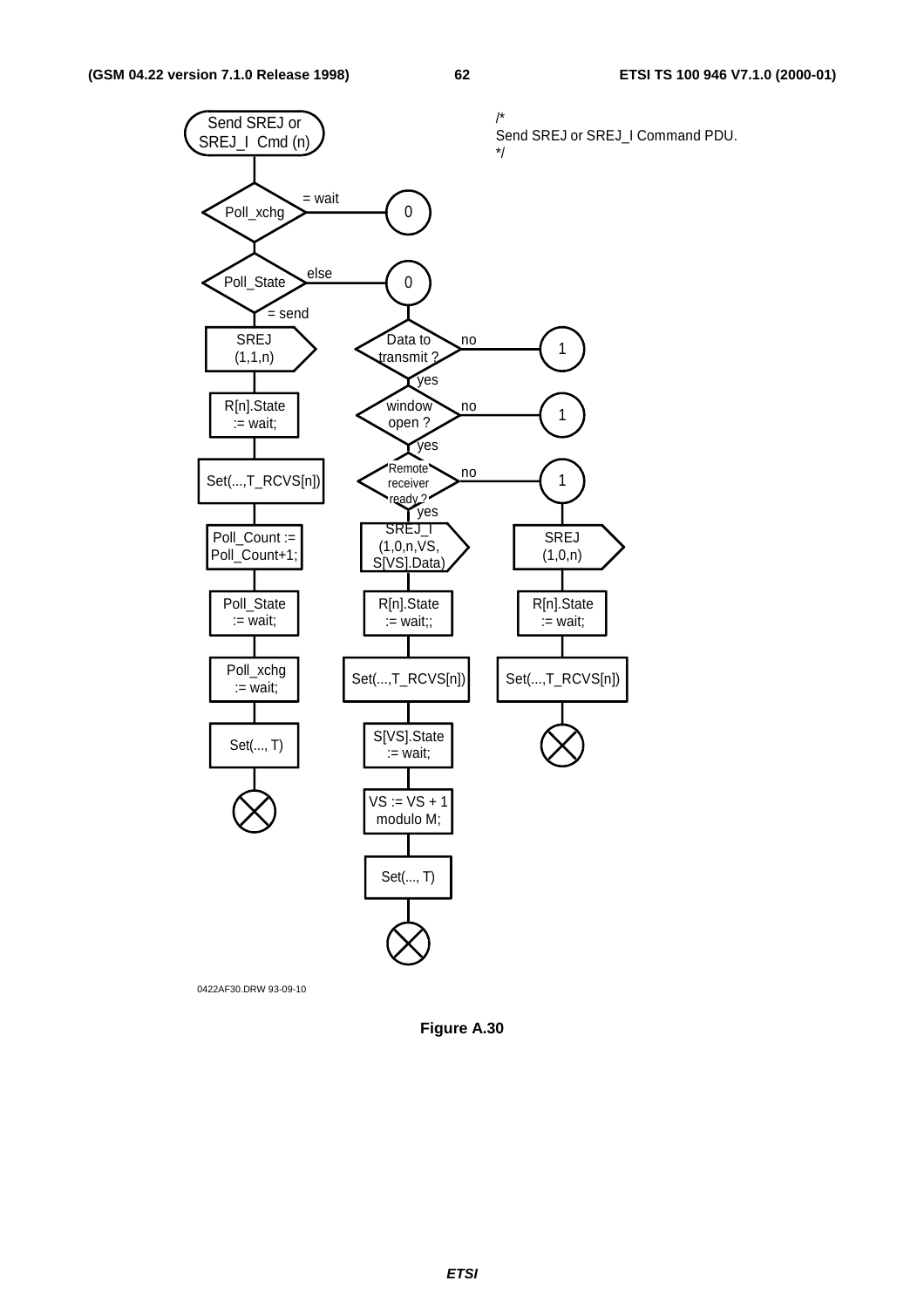

**Figure A.31**

**ETSI**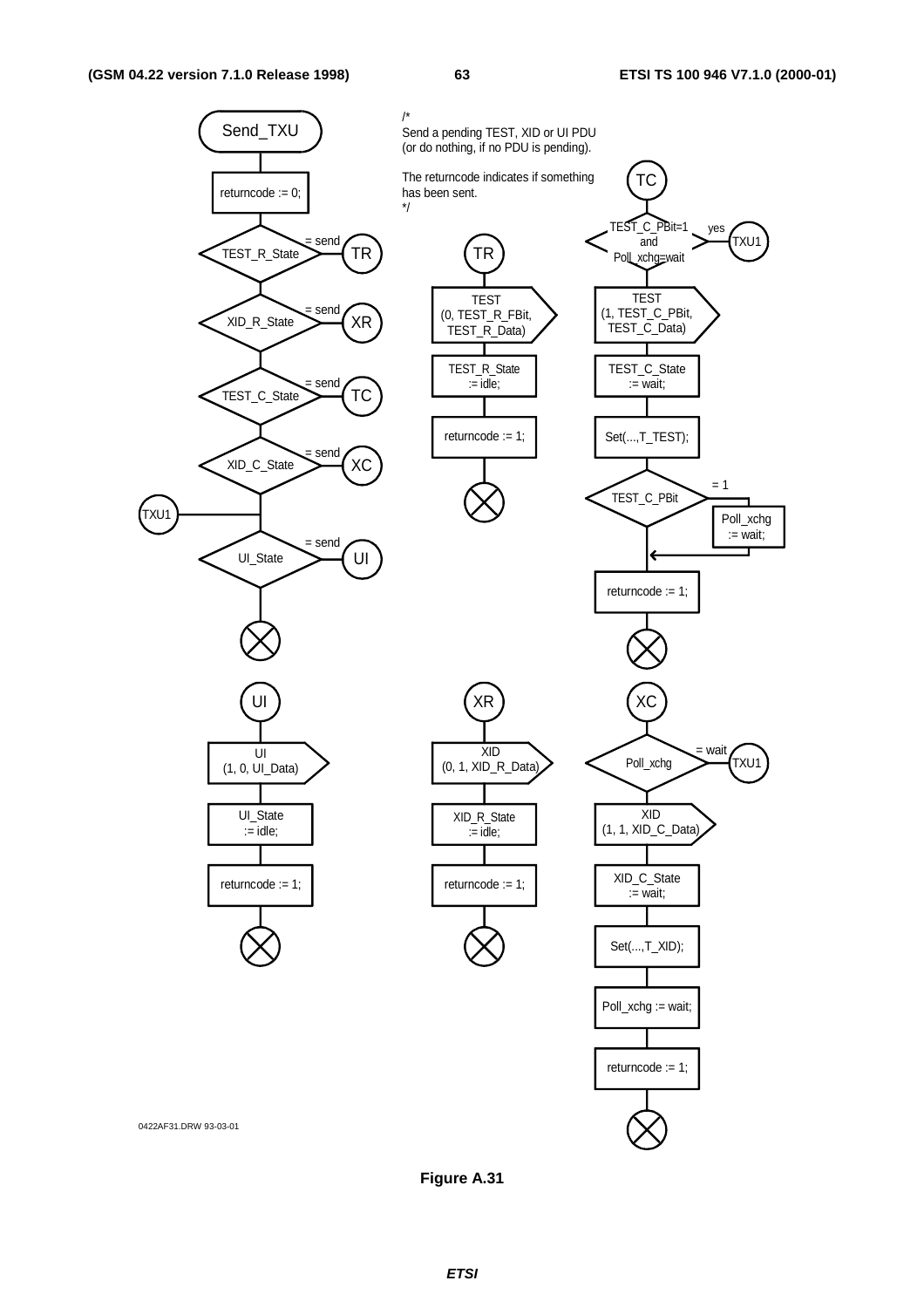## Annex B (Informative): Change history

| SMG#  | <b>SPEC</b> | CR     | <b>PHA</b> | <b>VERS</b> | NEW_VER | <b>SUBJECT</b>                                                  |
|-------|-------------|--------|------------|-------------|---------|-----------------------------------------------------------------|
| s16   | 04.22       | A004   |            |             | 5.0.0   | Data Compression                                                |
| s16   | 04.22       | A005   |            |             | 5.0.0   | DM clarification and editorial changes                          |
| s16   | 04.22       | A007   |            |             | 5.0.0   | <b>RLP SDLs</b>                                                 |
| s21   | 04.22       | A009   | $2+$       | 5.0.1       | 5.1.0   | Support of 14.4 kbit/s (Radio interface related)                |
| s21   | 04.22       | A006   | $2+$       | 5.0.1       | 5.1.0   | <b>RLP</b> extension for HSCSD                                  |
| s22   | 04.22       | A008   | $2+$       | 5.1.0       | 5.2.0   | 14.4 kbit/s corrections and alignments                          |
| s22   | 04.22       | A010   | $2+$       | 5.1.0       | 5.2.0   | Modification of RLP for HSCSD                                   |
| s23   | 04.22       | A011   | R96        | 5.2.0       | 5.3.0   | Corrections for 14.4 kbit/s                                     |
| s23   | 04.22       | A012   | R96        | 5.2.0       | 5.3.0   | <b>HSCSD</b>                                                    |
| s25   | 04.22       | A013   | R96        | 5.3.0       | 5.4.0   | Improvements requested by SMG7                                  |
| s25   | 04.22       | A015   | R96        | 5.3.0       | 5.4.0   | <b>RLP</b> restart WI HSCSD                                     |
| s26   | 04.22       | A016   | R97        | 5.4.0       | 6.0.0   | <b>Editorial Corrections</b>                                    |
| s27   | 04.22       | A017   | R97        | 6.0.0       | 6.1.0   | Use of Poll/Final-Bit for REMAP                                 |
| s27   | 04.22       | A018   | R97        | 6.0.0       | 6.1.0   | No XID during REMAP                                             |
| s27   | 04.22       | A019   | R97        | 6.0.0       | 6.1.0   | Applicability of default values for REMAP procedure             |
| s28   | 04.22       | A022   | R98        | 6.1.0       | 7.0.0   | Improvements of User-initiated service level up and downgrading |
| TSG#6 | 04.22       | A026r1 | <b>R98</b> | 7.0.0       | 7.1.0   | Correction to REMAP procedure in RLP                            |